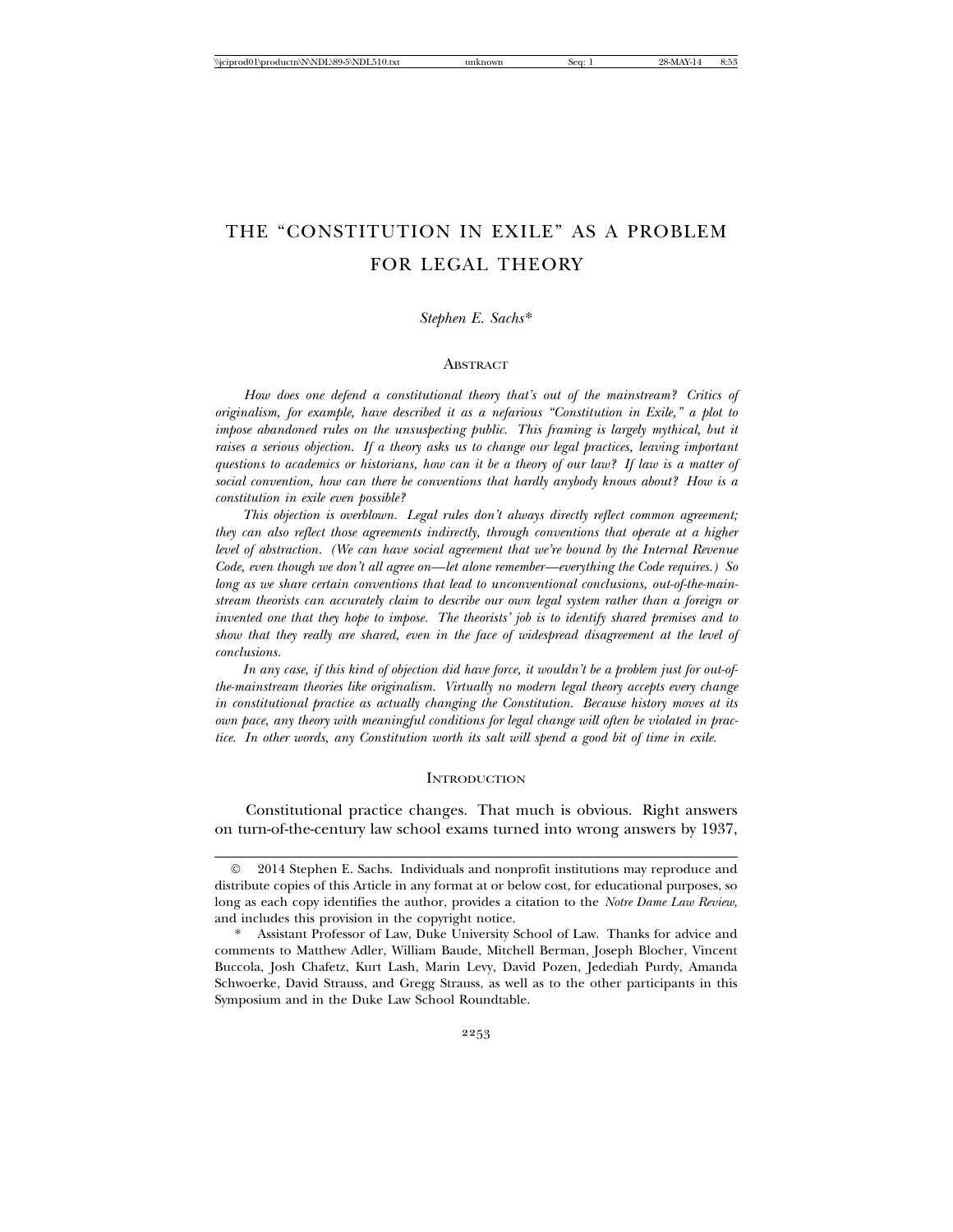or 1973, or 2000, or 2014.1 Vastly different rules and understandings came to be accepted as constitutional law, before each was overthrown and forced to make way for the next. This endless progression of constitutional practices is a "brute fact"—maybe "*the* brute fact"—"of constitutional history and constitutional interpretation."2

What Americans seem to accept in practice, though, they largely reject in theory. Most Americans, including most lawyers, don't *think* we've repeatedly overhauled the Constitution in the last hundred-odd years. We may understand it differently, but we haven't actually changed it. We don't live in a Fifth Republic, the way the French do: we still use the same old text, with only twenty-seven short additions, and call that our fundamental law.

What should we make of this gulf between theory and practice? One response is to say, with the practicing lawyer, "so much the worse for theory." The courts will decide whatever they decide. There's no use theorizing about it, except to try to predict what they'll do next; and these "prophecies of what the courts will do in fact  $\dots$  are what [we] mean by the law."<sup>3</sup> A more common response, at least among academics, is to go back to the drawing board, constructing ever more complex legal theories to force the scatterplot of history into a nice constitutional line.

This Article is about a third response: to look at the gulf between theory and practice and say, "so much the worse for practice." Nowadays this view is commonly attributed to originalists—followers, allegedly, of a nefarious "Constitution in Exile," waiting in their subterranean lairs to subdue the populace and abolish the New Deal.<sup>4</sup> Though the "Constitution in Exile" movement may be largely mythical, $5$  the idea that constitutional practice may have gone seriously wrong is real enough, and can be found on both sides of the political aisle. Mark Graber, a progressive writing in what he called the "dark times" under George W. Bush, pointed out that followers of "politically disfa-

1 David A. Strauss, *Do We Have a Living Constitution?*, 59 DRAKE L. REV. 973, 973 (2011).

2 *See* Lawrence Lessig, *Understanding Changed Readings: Fidelity and Theory*, 47 STAN. L. REV. 395, 396 (1995) (emphasis added).

3 Oliver Wendell Holmes, Justice, Supreme Judicial Court of Massachusetts, The Path of the Law, Address at the Dedication of the New Hall of the Boston University School of Law (Jan. 8, 1897), *in* 10 HARV. L. REV. 457, 461 (1897); *cf.* KARL N. LLEWELLYN, THE BRAM-BLE BUSH: THE CLASSIC LECTURES ON THE LAW AND LAW SCHOOL 5 (Oxford ed. 2008) (1930) ("What these officials do about disputes is, to my mind, the law itself.").

4 *See, e.g.*, Jeffrey Rosen, *The Unregulated Offensive*, N.Y. TIMES MAG., Apr. 17, 2005, *available at* http://www.nytimes.com/2005/04/17/magazine/17CONSTITUTION.html; Cass R. Sunstein, *The Rehnquist Revolution*, NEW REPUBLIC, Dec. 27, 2004, at 32, 36–37 (book review).

5 The phrase was used in Douglas H. Ginsburg, *Delegation Running Riot*, REGULATION, Winter 1995, at 83, 83–84 (book review), and it has inspired much subsequent commentary. *See* William W. Van Alstyne, *Foreword: The Constitution in Exile: Is It Time to Bring It in from the Cold?*, 51 DUKE L.J. 1 (2001). But the notion of any organized "movement"—or even widespread agreement on its alleged goals—seems illusory. *See* Orin Kerr, *Cass Sunstein Responds to "Constitution in Exile" Post*, VOLOKH CONSPIRACY (Jan. 3, 2005, 1:26 PM), http://www.volokh.com/archives/archive\_2005\_01\_02-2005\_01\_08.shtml#1104780413.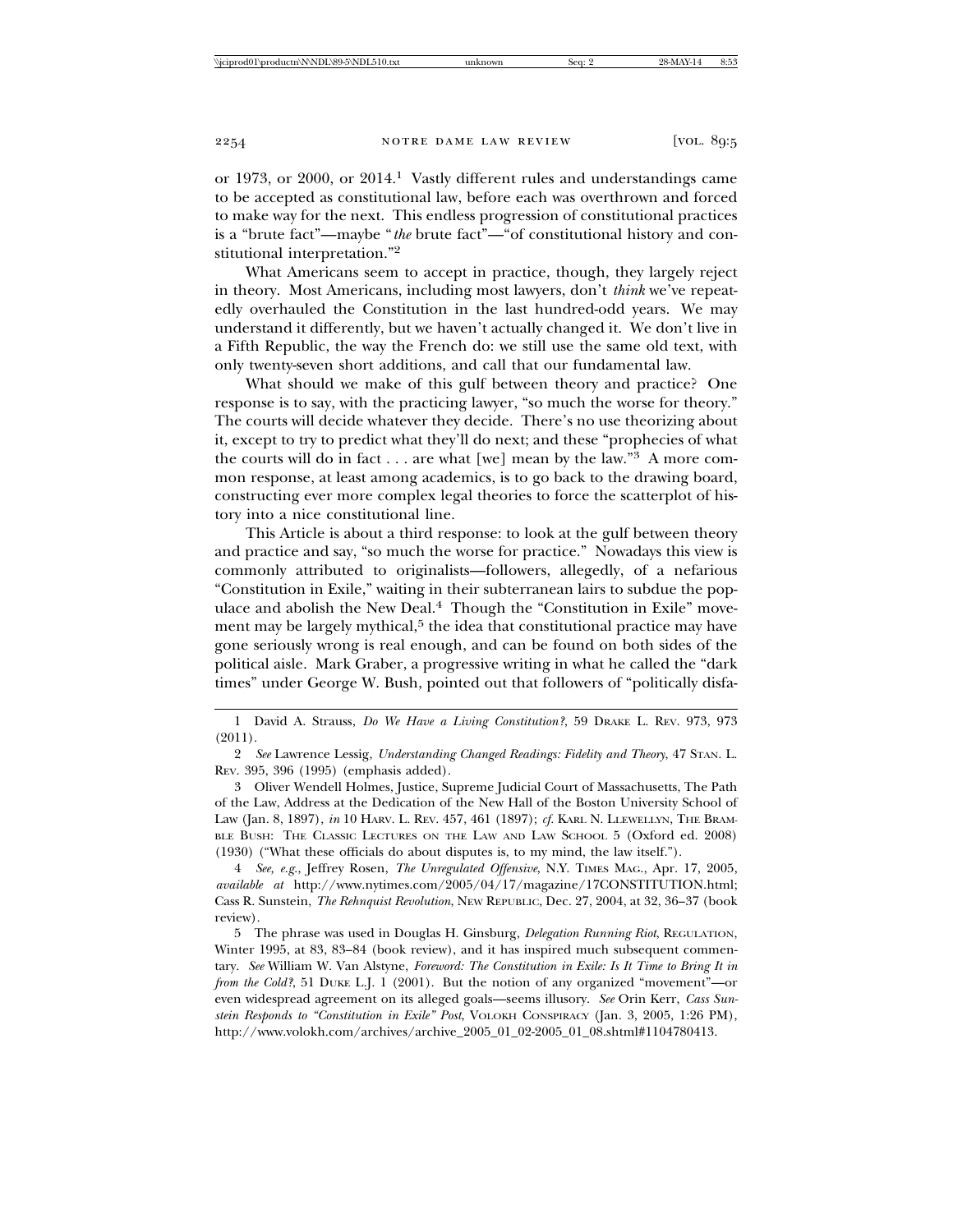vored positions" often "produce elaborately detailed and justified constitutions-in-exile"6—the "welfare-rights" constitution of Frank Michelman,7 the "human dignity" constitution of Justice Brennan,8 and so on. Neither conservatives nor liberals have a monopoly on exile.

Yet the "exile" pejorative can't be dismissed so easily; it stands for a serious criticism that deserves response. A government-in-exile, forced out by circumstances, doesn't always represent those it left behind. It might just be a motley collection of pretenders to the throne. In the same way, a constitution in exile might be the "real" or "true" law, obscured by usurping courts and officials; or it might be just a plan for law reform, an attempt to revise the law under the cover of restoring it. If a constitutional theory asks us to substantially change our practice—if it makes important legal questions turn on the esoteric views of academics, historians, or political philosophers—can it really be an accurate statement of *our* law? If law is a matter of social practice, as most seem to agree,<sup>9</sup> can there be social practices that hardly anybody in society knows about? How is a constitution in exile even *possible*?

The question is particularly sharp with regard to originalism, the main target of the "exile" label. Many sophisticated opponents of originalism have claimed (and some of its supporters have accepted) that originalism offers a deeply inaccurate picture of our law. It can't explain changes to our practice over time; in fact, it doesn't even try. Without an adequate theory of *our* legal system, originalism becomes merely a political effort—flawed or welcome, depending on your view—to change American law into something else. Call this the "jurisprudential objection."

This objection isn't limited to originalism; it can be made against any out-of-the-mainstream theory. If we agree with Justice Brennan that the Eighth Amendment's "essential meaning" protects human dignity, and so bans the death penalty no matter what anyone else thinks, $10$  then we need to be sure that it's *our* Eighth Amendment we're talking about. (How, a practicing lawyer might ask, can the death penalty be unconstitutional when it's practiced in America once every few weeks?)<sup>11</sup> This Article focuses on

9 *See, e.g.*, Matthew D. Adler, *Popular Constitutionalism and the Rule of Recognition: Whose Practices Ground U.S. Law?,* 100 Nw. U. L. REV. 719, 725–26 (2006) ("[A]ll subsequent serious jurisprudents, even antipositivists such as Ronald Dworkin, have acknowledged . . . that the practices of some canonical group play a fundamental role in generating law within a given legal system.").

10 Brennan, *supra* note 8, at 15–16.

11 *See Executions by Year Since 1976*, DEATH PENALTY INFO. CTR., http://www.deathpenal tyinfo.org/executions-year (last updated Apr. 10, 2014) (reporting thirty-nine executions in 2013).

<sup>6</sup> Mark A. Graber, *Rethinking Equal Protection in Dark Times*, 4 U. PA. J. CONST. L. 314, 314–15, 317 (2002).

<sup>7</sup> Frank I. Michelman, *In Pursuit of Constitutional Welfare Rights: One View of Rawls' Theory of Justice*, 121 U. PA. L. REV. 962, 969 (1973).

<sup>8</sup> William J. Brennan, Jr., Associate Justice, Supreme Court of the United States, The Constitution of the United States: Contemporary Ratification, Address at the Text and Teaching Symposium, *in* 43 GUILD PRAC. 1, 14 (1986).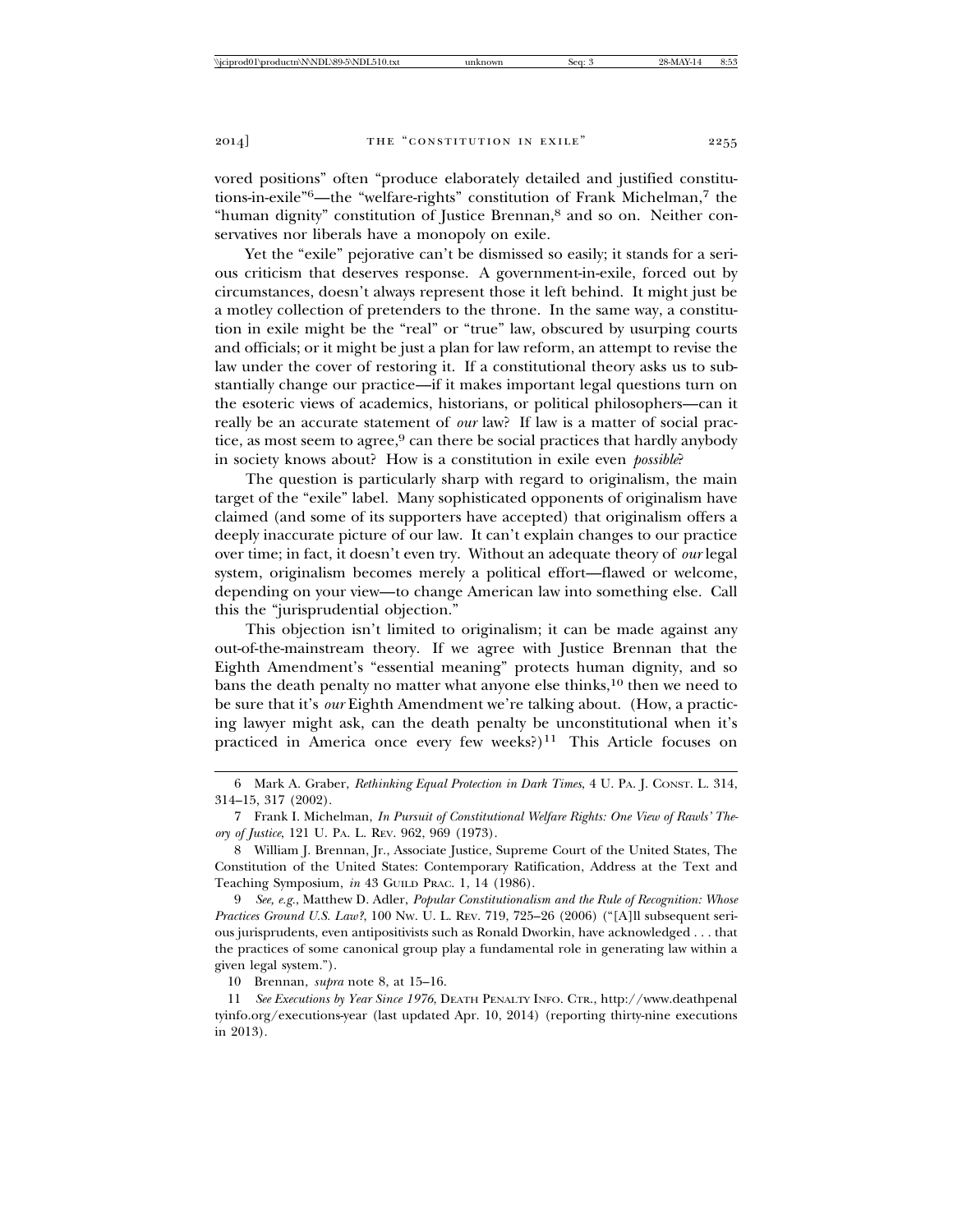originalism, partly because it's the most prominent challenger to mainstream legal practice; but we should remember that the same objection has to be met by "progressive" and nonoriginalist theories as well.

Where the jurisprudential objection goes wrong, though, is in assuming that a legal theory needs to explain the everyday details of legal practice. Not all legal rules need to correspond directly to social practices. Instead, rules can be justified indirectly, based on shared higher-order practices from which we derive our lower-order ones. There might be a social practice, for example, of taking the enacted titles of the U.S. Code as binding law. Because that social practice exists, we can successfully conclude (say) that it's unlawful to import certain mongooses,<sup>12</sup> that key-duplicating tools can't be sent through the mail,<sup>13</sup> or that it's legal to possess switchblades on guano islands if you have only one arm14—even though few people would suspect all this from observing the day-to-day behavior of officials and judges. In fact, so long as we share the right kind of higher-order practices, it's possible that *everyone* in a jurisdiction might be mistaken on some particular question of law.

In the same way, so long as we share certain practices that lead to out-ofthe-mainstream conclusions, out-of-the-mainstream theorists can claim to describe our own legal system, rather than a foreign or invented legal system that they hope to impose. To be right, though, the theorists have to identify those shared practices and to show that they really are shared, even in the face of widespread disagreement at the level of conclusions. This Article doesn't try to show that any theory, whether originalism or something else, actually succeeds in that task. Its ambition is purely negative: to rebut a common, but mistaken, jurisprudential objection.

If that objection did have force, moreover, it wouldn't be a problem only for those working outside the mainstream. *No* sensible constitutional theory can actually explain the past, much less predict the future. All such theories distinguish between the law and legal practice, and they require changes in practice to take a certain form—whether as high politics, slow common law evolution, or construction of capacious constitutional text—to effect a valid change in the law. Changes without that form are deemed legally invalid, even if they eventually gain acceptance. Because history proceeds at its own pace, any theory that imposes meaningful conditions like these runs the risk of being routinely violated in practice. In other words, any constitution worth its salt may spend a good bit of time in exile.

<sup>12 18</sup> U.S.C. § 42(a)(1) (2012) (banning imports of "the species Herpestes auropunctatus").

<sup>13</sup> *See id.* § 1716A(b); 39 U.S.C. § 3002a(a), (b)(3) (2012).

<sup>14</sup> *See* 15 U.S.C. §§ 1243, 1244(4) (2012); 18 U.S.C. § 7(4) (placing guano islands within the special maritime and territorial jurisdiction of the United States). *See generally* KEVIN UNDERHILL, THE EMERGENCY SASQUATCH ORDINANCE (2014) (listing numerous unusual statutes).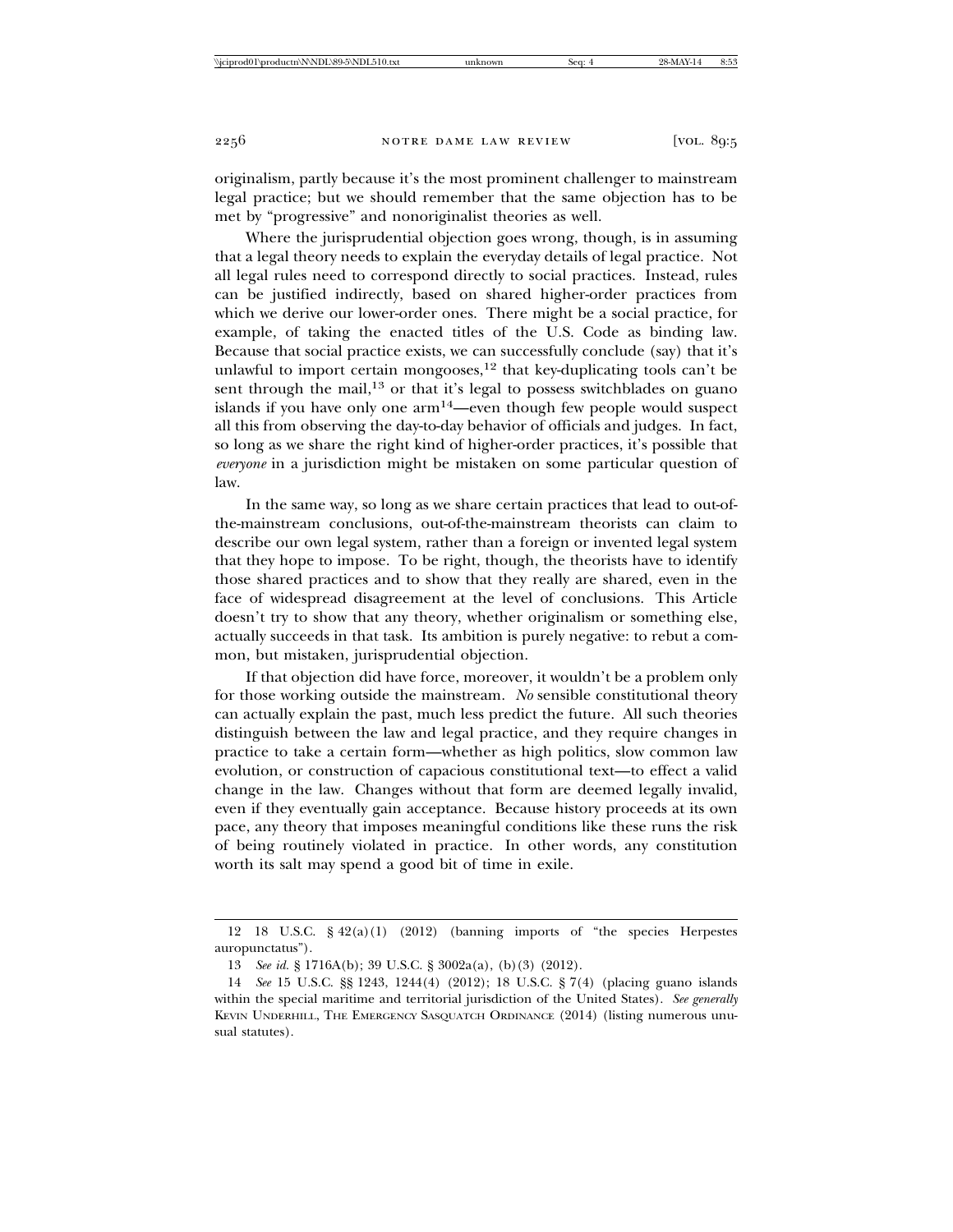## I. THE JURISPRUDENTIAL OBJECTION

#### *A. Explaining Constitutional Change in Practice*

In constitutional scholarship, it's a commonplace that "a *theory* of constitutional interpretation . . . must explain most of the actual *practice* of constitutional interpretation."15 A good theory should provide "a persuasive account of legitimate constitutional change,"16 accounting not only for practice as it stands today, $17$  but also "as it has existed over the course of American history."18 A "theory that ignored these changes, or that presumed that constitutional interpretation could go on without these changes," simply could not be "a theory of our Constitution."19

Sometimes the practices that matter are the ones we value. According to Jack Balkin, only "some, but not all, of these changes are worthy objects of pride that demonstrate the best features of the American constitutional tradition"; a constitutional theory "should be able to explain why the latter changes are faithful to the Constitution rather than being mistakes or deviations."20 On his account, "[n]o interpretive theory . . . can be adequate to our history as a people" if it "regards equal constitutional rights for women"—or, for that matter, "greater freedom of speech, federal power to protect the environment, and federal power to pass civil rights laws"—as "unfortunate blunder[s] that we are now simply stuck with."21

But the same may be true of practices we abhor. From a modern perspective, the Supreme Court got plenty of things wrong through the course of history—think of the traditional "anticanon"22 of *Dred Scott v. Sandford*, 23 *Plessy v. Ferguson*, <sup>24</sup> *Lochner v. New York*, 25 or *Korematsu v. United States*. 26 That those decisions all just happened to be wrong on the law, and that the dissenters all just happened to be right, strikes some as too unlikely for belief.

- 18 Siegel, *supra* note 16, at 937.
- 19 Lessig, *supra* note 2, at 396.
- 20 BALKIN, *supra* note 16, at 90.

- 23 60 U.S. (19 How.) 393 (1857).
- 24 163 U.S. 537 (1896).
- 25 198 U.S. 45 (1905).
- 26 323 U.S. 214 (1944).

<sup>15</sup> Lessig, *supra* note 2, at 450.

<sup>16</sup> Neil S. Siegel, *Jack Balkin's Rich Historicism and Diet Originalism: Health Benefits and Risks for the Constitutional System*, 111 MICH. L. REV. 931, 937 (2013) (book review); *accord* JACK M. BALKIN, LIVING ORIGINALISM 3 (2011) (seeking to explain "how legitimate constitutional change occurs in the American constitutional system").

<sup>17</sup> *See, e.g.*, Henry Paul Monaghan, *Supremacy Clause Textualism*, 110 COLUM. L. REV. 731, 790 (2010) ("Any acceptable theory of constitutional adjudication should, I believe, have two qualities: (1) It must be normatively acceptable and (2) It must be able to account for most (though not necessarily every last bit) of the current constitutional order.").

<sup>21</sup> *Id.* at 9–10; *accord* Michael C. Dorf, *The Undead Constitution*, 125 HARV. L. REV. 2011, 2030 (2012) (book review) ("[I]t counts as a serious strike against an interpretive philosophy that it requires courts to overturn precedents that are not only part of our national culture but also celebrated as such.").

<sup>22</sup> Jamal Greene, *The Anticanon*, 125 HARV. L. REV. 379, 380 (2011).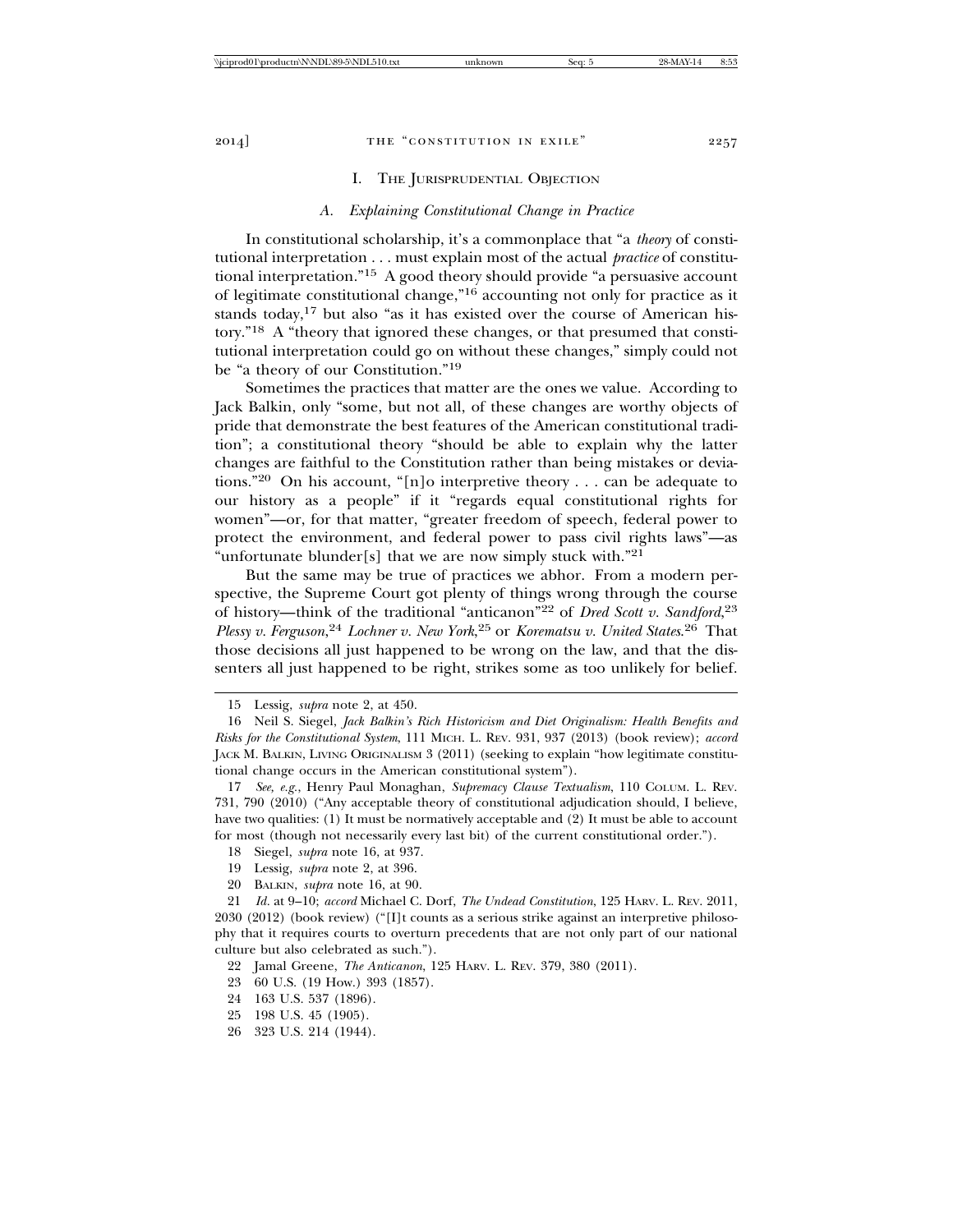David Strauss, for example, rejects any view whereby "the true requirements of the Constitution have never changed" over time, and "we were just mistaken about what they were."<sup>27</sup> Bruce Ackerman makes the point more colorfully:

In [the] now-conventional story, judges lived through a Dark Age early in the twentieth century—lasting roughly through 1937 in the case of *Lochner*, and roughly through 1954 in the case of *Plessy*. During this Dark Age, the Court unaccountably failed to understand the true legal meaning of the Commerce, Equal Protection, and Due Process Clauses. Then came Whiggish moments of Enlightenment: miraculously, the Justices cast away their blinders to reveal the Constitutional Truth That Had Been There The Whole Time—and all has been basically right with the world ever since.<sup>28</sup>

If these claims sound too fanciful or artificial, then we have to conclude that the law didn't stay the same, but changed over time. And if that's true, then our legal theories ought to keep up with such changes, rather than sticking with old views and slowly rendering themselves obsolete. To Balkin, for example, "ought implies can": there's no point in "adopt[ing] a theory of constitutional interpretation that the actual system of constitutional law could never be faithful to."29 Judges are human, and which judges we have depends less on cold reason and abstract doctrine than on "political mobilizations, social movements, and interest group advocacy."30 Any theory that fails to account for these features, Balkin concludes, "will be inadequate to the task."31

## *B. Explaining Constitutional Change in Theory*

If that's right, the picture for out-of-the-mainstream theories looks very bleak. After all, the whole point of an out-of-the-mainstream theory is to critique everyday practice, suggesting that our constitutional commitments actually require something else.

And the picture for originalist theories would look bleaker than most. Originalism, scholars widely agree, can't explain "a good deal of the contemporary constitutional order," which is said to include "massive departures from any original understanding of the text."32 These range, allegedly, "from paper money, to the rise of the modern national and welfare regulatory state, to the transformation of the presidency, and to the content of much of our civil liberties law."33 Maybe some of these changes, in the end, will turn out to be consistent with originalism; serious cases have been made

33 *Id.*

<sup>27</sup> Strauss, *supra* note 1, at 975.

<sup>28</sup> Bruce Ackerman, *The Living Constitution*, 120 HARV. L. REV. 1737, 1804 (2007) (footnotes omitted).

<sup>29</sup> BALKIN, *supra* note 16, at 93.

<sup>30</sup> *Id.*

<sup>31</sup> *Id.*

<sup>32</sup> Monaghan, *supra* note 17, at 788.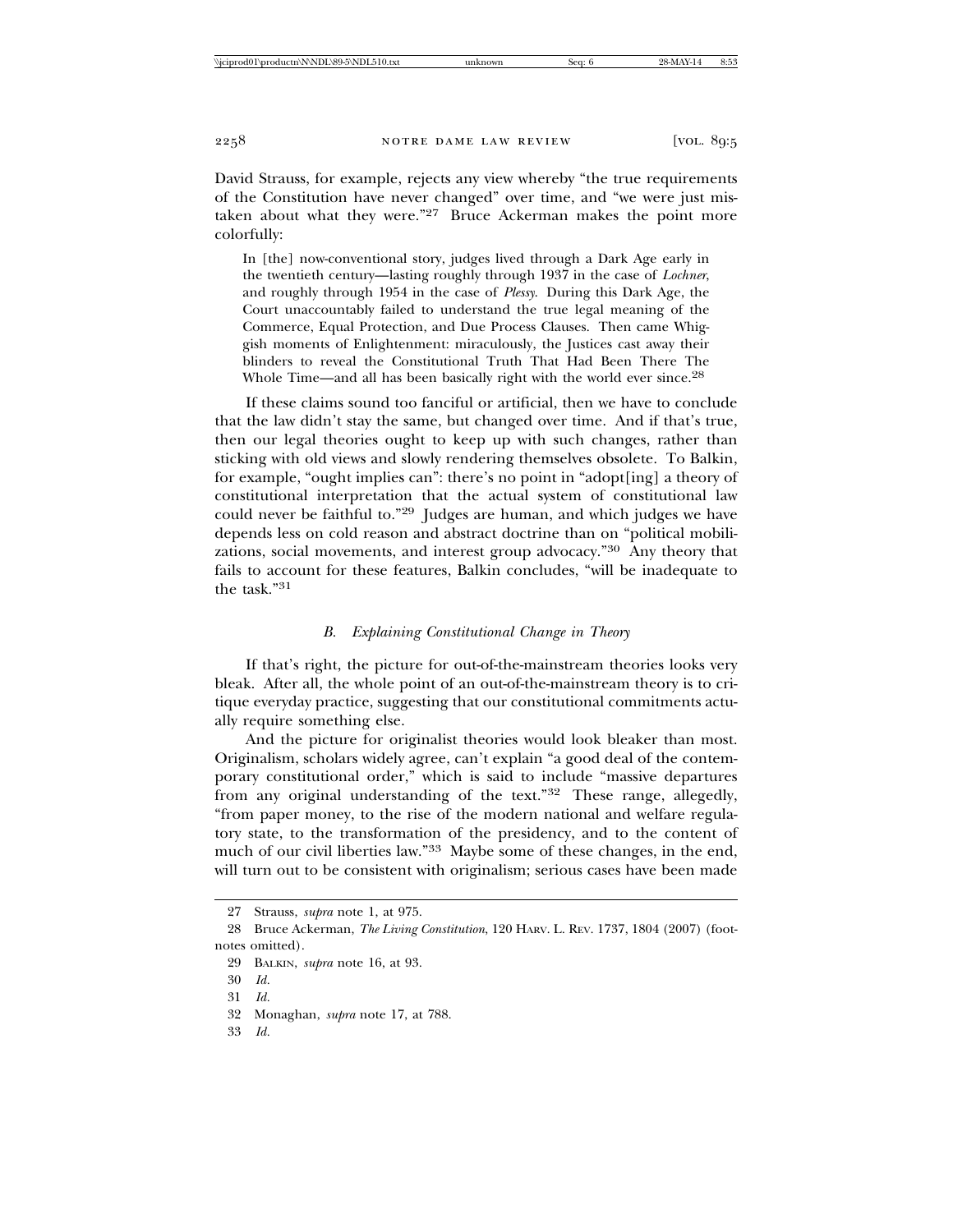for desegregation,<sup>34</sup> paper money,<sup>35</sup> and so on. But if every important nonoriginalist practice "serendipitously corresponded with . . . originalist methods," we'd suspect that something had gone wrong, either with the methods or with the honesty of the person applying them.36 Put "[p]lainly, originalism is not the status quo."37

If originalism can't explain where we are, it also can't explain how we got here. According to Strauss, for example, by failing to "explain the changes that have happened," originalism leaves out "a central feature of our constitutional system."38 Stephen Griffin likewise argues that "originalism is unable to cope with legitimate constitutional change outside the Article V amendment process,"<sup>39</sup> leaving it without any "persuasive explanation . . . [of] how New Deal-era changes in constitutional meaning became legitimate."<sup>40</sup>

Now, one defense to these charges might be that retelling the history of constitutional change isn't the theorist's job. The point of constitutional theory is to identify our constitutional law, not to validate past decisions—much less to predict future ones. Law professors aren't fortune-tellers: they don't know what the Court will do twenty years from now, and neither does anyone else. All the professors can do, and all they should have to do, is offer a good account of what the Constitution requires.

The danger with that response is that it can leave a constitutional theory cut off from a society's actual legal commitments. The Constitution is "law today," notes Michael Dorf, not just because of events in the 1780s, but "because it continues to be accepted today."41 History is littered with constitutions and legal systems that were once accepted but are now obsolete think of the Articles of Confederation, British rule of the American colonies, or the Byzantine Empire. Rules of law, in Richard Fallon's words, may be "*necessarily* rooted in social facts involving the behaviors, expectations, and attitudes of their participants."42 Should those behaviors and attitudes display a "general disregard" for a legal system's rules, we ought to say that the legal system has "ceased to be the legal system of the group," and that something else has taken its place.43 The originalists' refusal to go along with the tide might leave them with the diehards of other *anciens régimes*—Tories

- 38 Strauss, *supra* note 1, at 976.
- 39 Griffin, *supra* note 37, at 1205.

41 Dorf, *supra* note 21, at 2015–16.

<sup>34</sup> *E.g.*, Charles L. Black, Jr., *The Lawfulness of the Segregation Decisions*, 69 YALE L.J. 421, 423–24 (1960); Michael W. McConnell, *Originalism and the Desegregation Decisions*, 81 VA. L. REV. 947, 949–55, 1140 (1995).

<sup>35</sup> *E.g.*, Robert G. Natelson, *Paper Money and the Original Understanding of the Coinage Clause*, 31 HARV. J.L. & PUB. POL'Y 1017, 1018 (2008).

<sup>36</sup> Dorf, *supra* note 21, at 2028.

<sup>37</sup> *See* Stephen M. Griffin, *Rebooting Originalism*, 2008 U. ILL. L. REV. 1185, 1197.

<sup>40</sup> *Id.* at 1216–17.

<sup>42</sup> Richard H. Fallon, Jr., *Constitutional Precedent Viewed Through the Lens of Hartian Positivist Jurisprudence*, 86 N.C. L. REV. 1107, 1113 (2008).

<sup>43</sup> H.L.A. HART, THE CONCEPT OF LAW 103 (3d ed. 2012).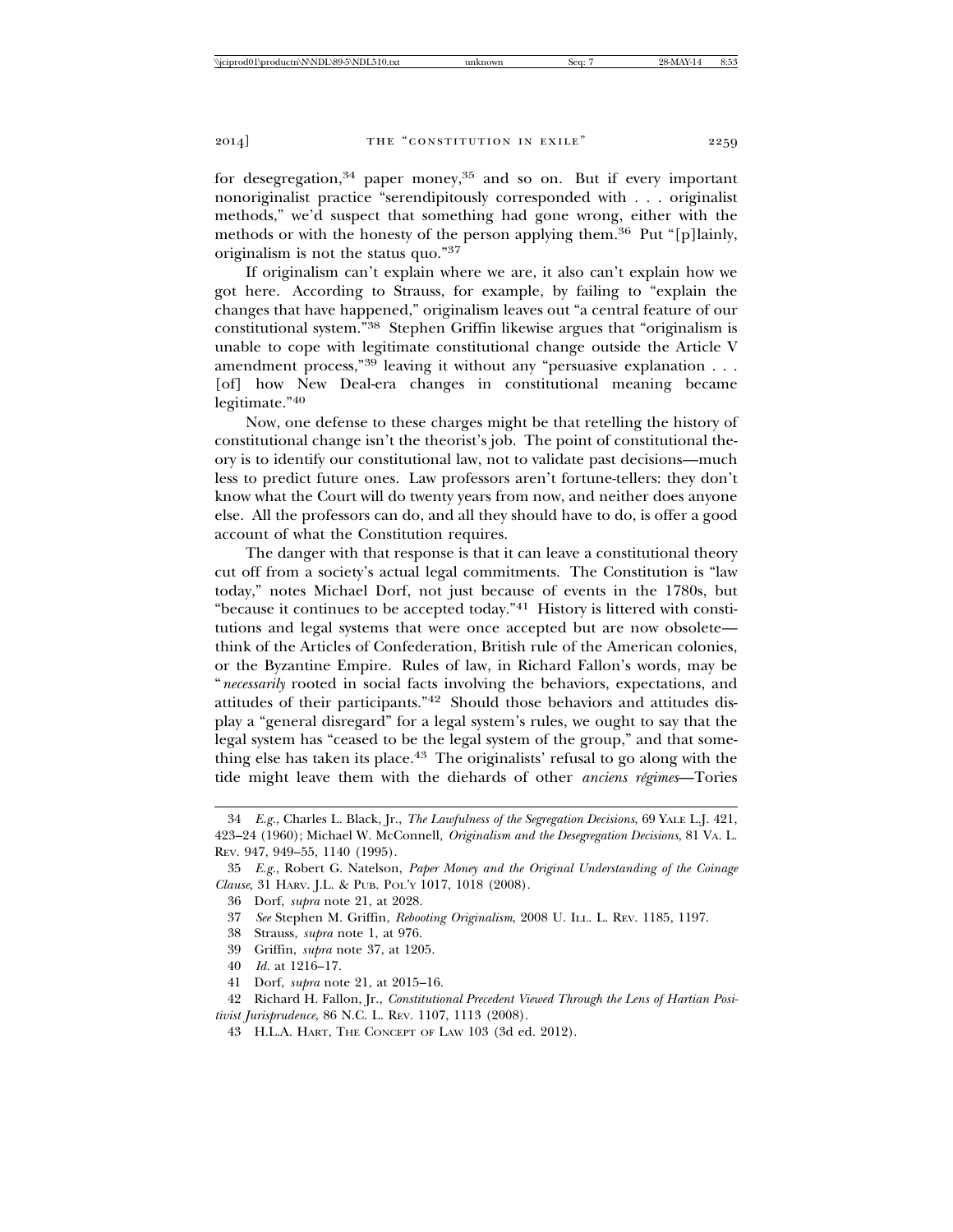pledging allegiance to the Crown, Jacobites toasting the King Over the Water, or White Russians stubbornly claiming properties granted by longdead Tsars.

The Constitution of 1788 is hardly in general disregard today. But that's not enough to rescue originalism, or for that matter any other out-of-themainstream theory. As Stefan Sciaraffa points out, social practices aren't allor-nothing. Even in a system with a written constitution, that "constitution would be a dead letter absent a custom among the system's legal officials" or, perhaps, among the public at large—"of conforming to the constitution's requirements."44 And "whether a written constitution is live or a dead letter comes in degrees"; official or popular customs "may reference some provisions of the constitution and ignore others."45 What's true of the text is surely true of interpretive methods as well. Even if there were one right way to read the text, our relevant custom might be to follow that method only in part, or just to read it another way altogether. In any case, our law is what we *do*, not what someone else might think we *should* do.

This, in short, is the jurisprudential objection. As Fallon puts it, the Constitution "owes its status as supreme law to contemporary practices of acceptance . . . not to the intentions or understandings of the founding generation or the bare assertions of Article VI."46 If we look to contemporary practices, we see that "the Constitution that is accepted as the supreme law sometimes permits deviations from the original understanding and even from the superficially plain meaning of its language."47 Any claim to replace present practice with the "real" law "reflect[s] jurisprudential fallacies"<sup>48</sup> and has "no leg on which to stand."49 Instead, such attempts are mere "reform program[s],"50 which might be good or bad for policy reasons but have no real claim on the American lawyer's attention.

## II. ANSWERING THE OBJECTION

On its face, the jurisprudential objection is quite plausible. It has even persuaded some originalists. Michael Rappaport, for example, straightforwardly defends originalism as a "desirable" reform program, rather than as a consequence of "following the law."51 He notes that "people are in jail in the U.S.—lots of them—for violating laws that are inconsistent with the Constitution's original meaning," and that "nonoriginalist Supreme Court decisions

<sup>44</sup> Stefan Sciaraffa, *The Ineliminability of Hartian Social Rules*, 31 OXFORD J. LEGAL STUD. 603, 620 (2011).

<sup>45</sup> *Id.*

<sup>46</sup> Fallon, *supra* note 42, at 1117.

<sup>47</sup> *Id.*

<sup>48</sup> *Id.*

<sup>49</sup> *Id.* at 1116.

<sup>50</sup> Dorf, *supra* note 21, at 2028.

<sup>51</sup> Mike Rappaport, *Should We Follow the Original Meaning Because It Is the Law?*, LIBR. L. & LIBERTY (Oct. 22, 2013), http://www.libertylawsite.org/2013/10/22/should-we-followthe-original-meaning-because-it-is-the-law/.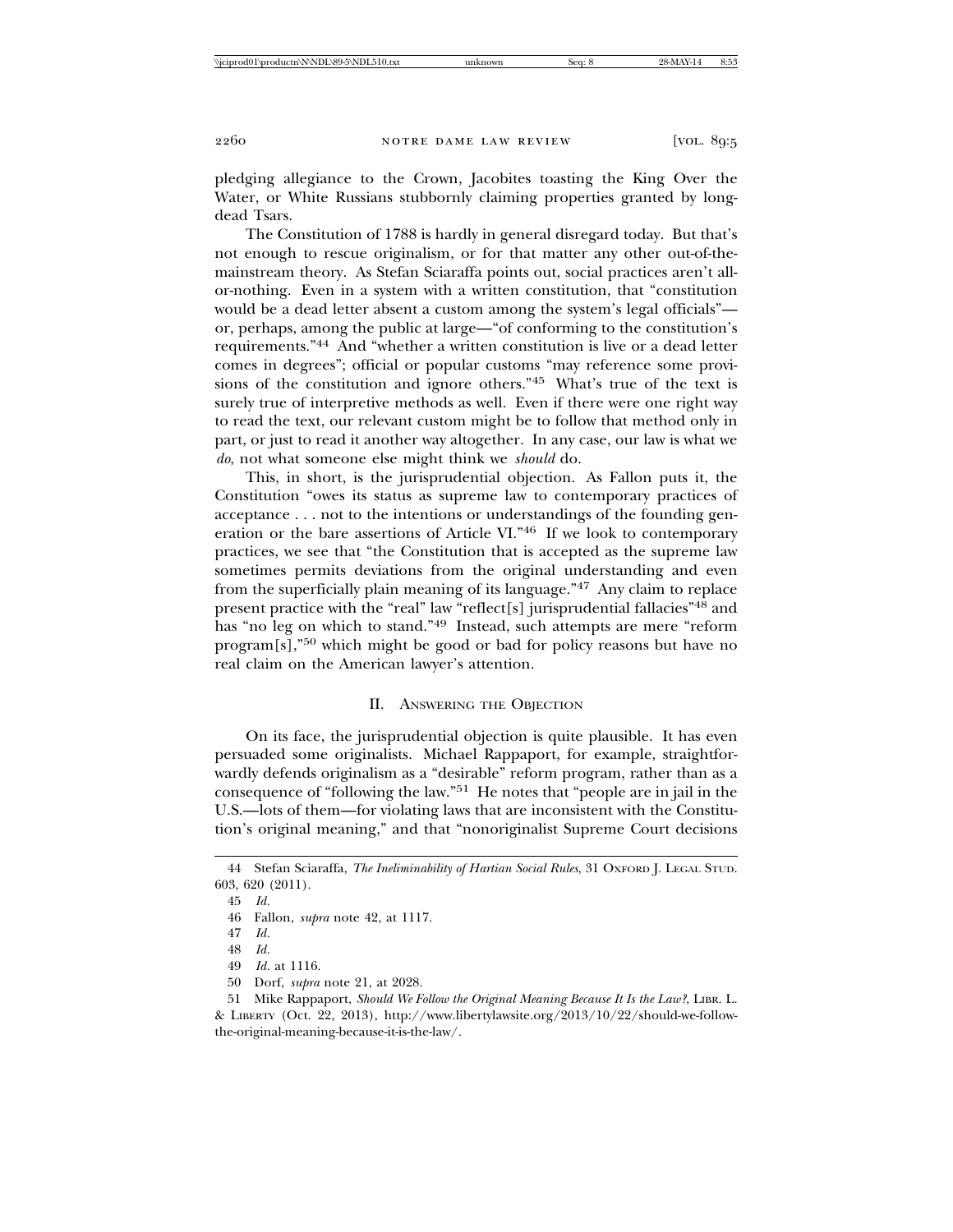are enforced without a second thought by most people all the time."52 In this context, "[w]hat does it mean to say that the Constitution's original meaning is the law?"53 More generally, "[w]hat does it mean for something to be the law, if the legal system is not enforcing it?"54

Answering these questions involves a brief detour into jurisprudence. This Article assumes a positivist framework in which "[l]aw is a social construction,"55 determined by facts about the society in which it's practiced. One of those facts, in our society, is that legal reasoning usually takes a hierarchical form, with the lower-order legal practices we encounter in day-to-day life dependent on more general, higher-order practices that help define their scope and content. We have to understand these practices not only from the "external" perspective, held by the "observer who does not himself accept" a legal system's rules, but also from the "internal" perspective of "a member of the group which accepts and uses them as guides to conduct."56

This framework helps motivate an argument that outré legal theories can accurately describe our legal system. Because our day-to-day practices and deeper principles can diverge, there's room for originalists and other out-of-power theorists to use the latter to critique the former. It's even possible for there to be "global error" on a question of law—for *absolutely everyone* in a jurisdiction, courts, officials, and judges included, to be wrong about a given legal conclusion. And while we might (after realizing our error) revise our principles so as to keep our practices the same, the importance of the internal perspective suggests that, until we do, the principles are what determine the law.

## *A. The Framework*

#### 1. Law as a Social Construction

The law "is in some important sense a social fact or set of social facts."<sup>57</sup> Different societies have different laws, depending on various features of each society and its various social groups. *What* features these are, of *which* groups—judges, officials, lawyers, citizens, and so on—are matters of deep dispute, on which this Article tries to stay agnostic.58 (As a result, it uses terms like "social facts," "customs," "conventions," or "practices" broadly and interchangeably, without having any technical distinctions in mind.) The important point is that the kind of normative argument familiar in constitutional scholarship—that a given legal regime is more democratic, respectful

<sup>52</sup> *Id.*

<sup>53</sup> *Id.*

<sup>54</sup> *Id.*

<sup>55</sup> Leslie Green, *Introduction* to HART, *supra* note 43, at xv.

<sup>56</sup> HART, *supra* note 43, at 89.

<sup>57</sup> Kent Greenawalt, *Too Thin and Too Rich: Distinguishing Features of Legal Positivism*, *in* THE AUTONOMY OF LAW 1, 19 (Robert P. George ed., 1996).

<sup>58</sup> *See generally* Adler, *supra* note 9, at 725 ("What is true, legally speaking, in a given legal system, is determined (at least in part) by the practices of some social group.").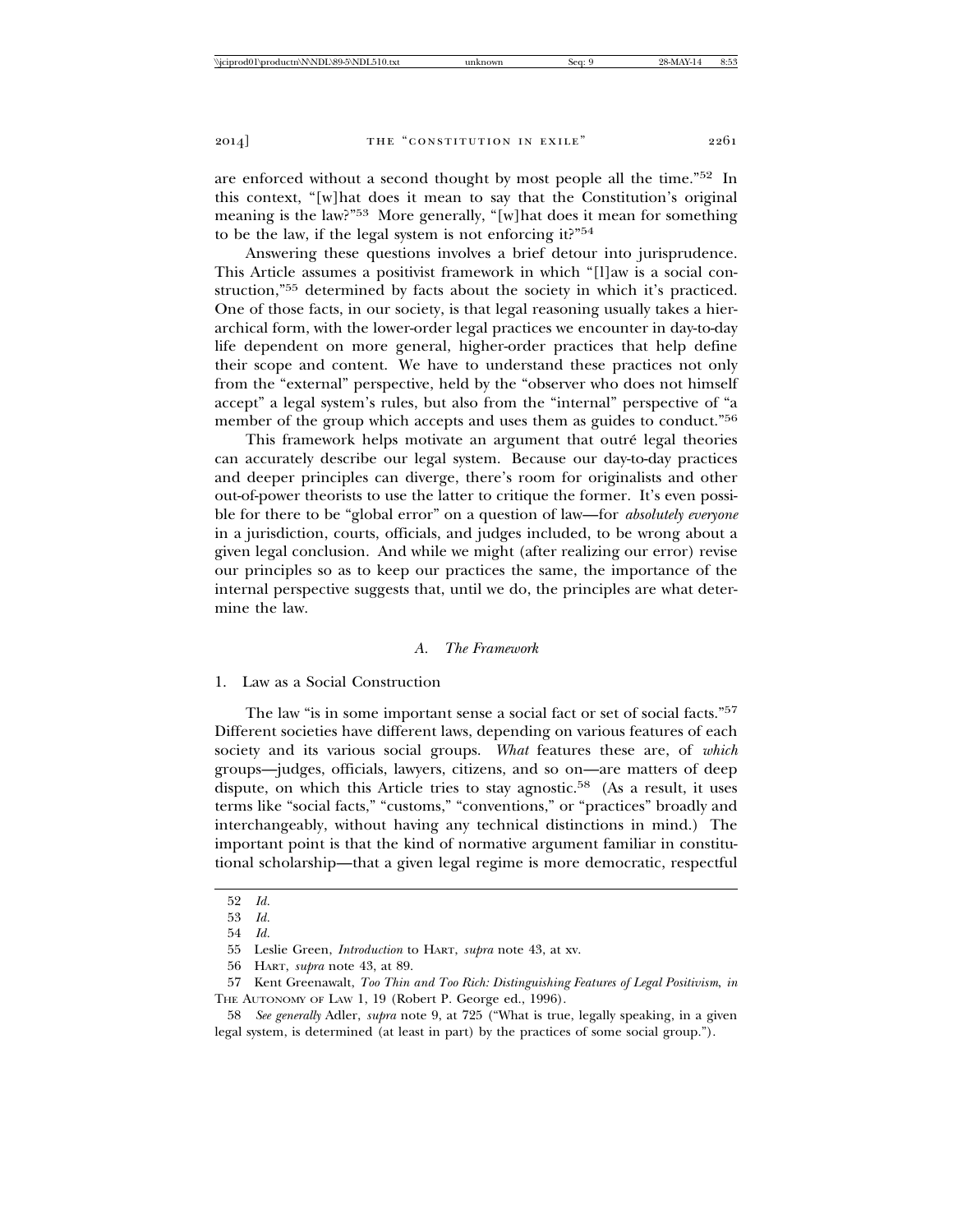of liberty or popular sovereignty, likely to produce good consequences, and so on—can't, on its own, establish that regime as actually being the law.

Calling something a "social construction" conveys a certain wishy-washiness or indeterminacy. But saying that law depends on social facts doesn't mean that that's *all* we can say about it. Baseball depends on social facts too, in the sense that the rules of baseball are just whatever everyone says they are. But the Official Baseball Rules don't say "do whatever everyone says baseball's rules are"; they contain more than a hundred pages of detailed instructions.59 Whether *that document* really sets forth the rules of baseball—or whether, for example, the text is occasionally supplanted by unwritten custom—depends on social practice. But we can discuss the document's requirements without necessarily having to refer back to social practice on every point. (Languages are social constructs too, but that doesn't mean that we have to take an opinion poll before discussing whether "cat" and "brontosaurus" are synonyms.) Because our social conventions are relatively stable, it's possible for individual baseball players (English speakers, etc.) to make mistakes in application or even to get the general practices wrong.

# 2. Lower-Order and Higher-Order Practices

How exactly the law emerges from social facts is far from clear. Some legal philosophers, though, assign a unique role in that process to what H.L.A. Hart calls "secondary rules,"60 or to what Matthew Kramer calls "higher-order" social facts<sup>61</sup>—practices *about* practices, conventions *about* conventions, and so on. These higher-order facts have a significant impact on our understanding of the law, because they create the possibility of a "gap of misapprehension" between a group's "lower-order beliefs and their higher-order beliefs about those beliefs," or between officials' "shared beliefs and attitudes" and "the substance and implications of some legal norm(s) which their own shared beliefs and attitudes have brought into being."<sup>62</sup> When we have practices at multiple levels running at the same time, it's possible that very common lower-order practices will actually diverge from the higher-order practices we share—and thus that "our law" may not be the same thing as the day-to-day functioning of our legal system.

To see the difference more clearly, consider Hart's example of a legal system that only has "primary rules of obligation"—don't steal, don't murder, and so on.63 Whether a given rule is part of that society's law depends on whether the society accepts and enforces it. But people often disagree on what we, as a society, accept and enforce. To avoid these doubts, <sup>64</sup> many

<sup>59</sup> *See* MAJOR LEAGUE BASEBALL, OFFICIAL BASEBALL RULES (2013), *available at* http:// mlb.mlb.com/mlb/downloads*/*y2013*/*official\_baseball\_rules.pdf.

<sup>60</sup> HART, *supra* note 43, at 94.

<sup>61</sup> Matthew H. Kramer, *Is Law's Conventionality Consistent with Law's Objectivity?*, 14 RES PUBLICA 241, 247 (2008).

<sup>62</sup> *Id.*

<sup>63</sup> HART, *supra* note 43, at 91.

<sup>64</sup> *Id.* at 92.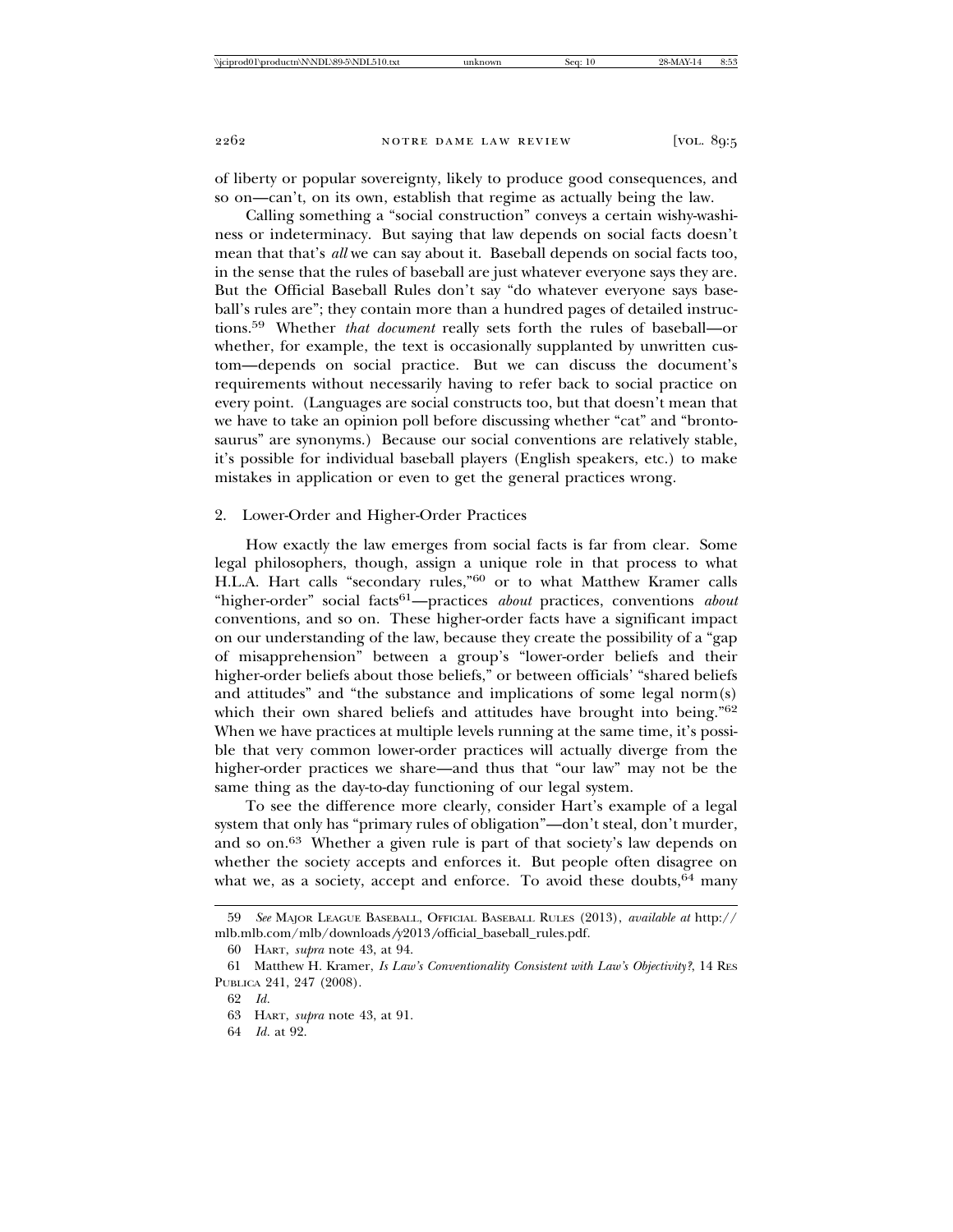legal systems add "secondary rules"65—for instance, that the primary rules can all be "found in a written document or carved on some public monument."66 Modern societies are flush with secondary rules of extraordinary breadth and complexity,67 all governing "the way in which particular rules are identified, either by courts or other officials or private persons or their advisers."<sup>68</sup>

Adding secondary rules to the system has another important feature, namely that it lets most people be ignorant of the law. As Leslie Green notes, "[m]any people in California have no idea what the scheme of authority in the state and national constitutions amounts to; some are not even aware that there *is* a state constitution."69 If all we had were primary rules, that kind of ignorance might cause society to break down—the way that a pickup baseball game, without any umpires or trusted authorities, would collapse if the players disagreed too often about the rules. Secondary rules let us replace this kind of detailed agreement with other shared practices. So long as we can reliably identify the "experts of the system"70—umpires, officials, judges, lawyers, and so on—we can leave the complex questions to them, and get along with simpler understandings in ordinary life.<sup>71</sup>

Even this "narrow official consensus"72 may be too broad, because the ordinary official doesn't need to know much about the law either. There are vast realms of law, federal and state, of which nearly every American officer, lawyer, or judge is blissfully unaware. (Think of obscure criminal provisions,73 complex tax and regulatory regimes, detailed building codes, and so on.) Government officers don't all share an actual knowledge of the law, but rather a broad consensus—like that held by ordinary citizens—about where they should look or whom they should ask. And the experts that *they* consult, too, may have their own agreed-on means of finding out answers from someone else. So long as we avoid widespread disagreement on who the experts are or which sources are authoritative (say, having two competing sets of officials or versions of the Federal Register), we can successfully outsource most of our legal knowledge to others.

This outsourcing distances us from the law in another way, by permitting widespread deviations in practice. Most social customs exist only to the extent that they're actually accepted and followed. (If people stopped baring their heads in church, to use Hart's example,<sup>74</sup> then there'd no longer be a

71 *Id.* at 114 (arguing that the ordinary person needs "no general conception of the legal structure or of its criteria of validity," as "[t]he law which he obeys is something which he knows of only as 'the law'").

<sup>65</sup> *Id.* at 94.

<sup>66</sup> *Id.*

<sup>67</sup> *Id.* at 101.

<sup>68</sup> *Id.*

<sup>69</sup> Green, *supra* note 55, at xxviii (internal quotation marks omitted).

<sup>70</sup> HART, *supra* note 43, at 60.

<sup>72</sup> Green, *supra* note 55, at xxix.

<sup>73</sup> *See, e.g.*, *supra* notes 12–14 and accompanying text.

<sup>74</sup> *See* HART, *supra* note 43, at 109.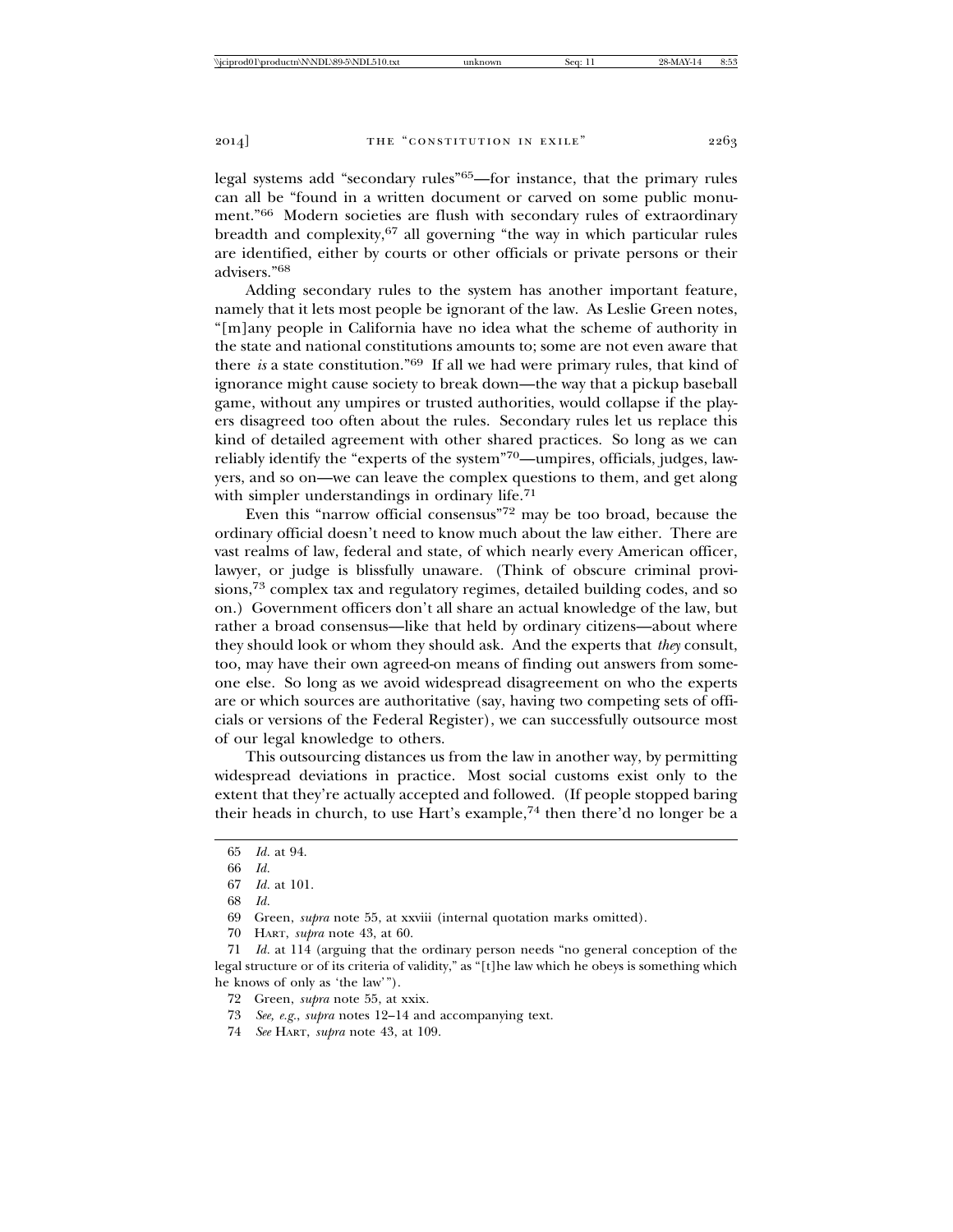custom of doing so.) Once the rules "are found to exist in the actual practice of a social group," Hart writes, "there is no separate question of their validity to be discussed";75 all that matters is "the *fact* that a certain mode of behaviour [is] generally accepted as a standard in practice."76 In a modern legal system, by contrast, whether a given rule "exists" or not is far more complex.77 The rule's legal validity depends on our higher-order social practices—in Hart's terminology, on whether the rule "pass[es] all the tests provided by the rule of recognition,"78 a "complex, but normally concordant, practice of the courts, officials, and private persons in identifying the law by reference to certain criteria."79 Whether any one legal rule is actually obeyed in practice is a separate question: there's "no necessary connection between the validity of any particular rule and *its* efficacy," unless the legal system should provide (as a secondary rule in its own right) that whatever "has long ceased to be efficacious" should no longer "count as a rule."80

As it happens, the United States has no general doctrine of desuetude, <sup>81</sup> and so a rule of American law "may be valid and in that sense 'exist' even if it is generally disregarded."82 A rule can even be part of our law if the officials charged with enforcing it violate it routinely (say, jaywalking) or are unaware that it exists. Most policemen, and even most postal inspectors, probably never learned that key-duplicating tools are nonmailable; most Assistant U.S. Attorneys probably don't know it's a misdemeanor to reproduce for profit "the character 'Woodsy Owl' . . . or the associated slogan, 'Give a Hoot, Don't Pollute'";<sup>83</sup> most Supreme Court Justices had probably forgotten, until a recent case arose, that the Constitution includes special rules for state taxes on ships.84 Indeed, sometimes we have official customs of *not* enforcing rules that we still understand, on reflection, to be valid law. A cop who repeatedly ticketed ordinary jaywalkers would get a talking-to down at the station for wasting everyone's time. As Kramer points out, rules like jaywalking bans "can continue to exist as laws even though they are invariably unenforced,"85 because they're part of a "functional system" in which "myriad other legal obligations are quite regularly given effect."86

- 78 *Id.* at 103.
- 79 *Id.* at 110.
- 80 *Id.* at 103.

81 *See* Note, *Desuetude*, 119 HARV. L. REV. 2209, 2209 (2006) (noting regretfully that desuetude "currently enjoys recognition in the courts of West Virginia and nowhere else").

82 HART, *supra* note 43, at 110.

83 18 U.S.C. § 711a (2012).

84 *See* U.S. CONST. art. I, § 10, cl. 3 ("No State shall, without the Consent of Congress, lay any Duty of Tonnage . . . ."); Polar Tankers, Inc. v. City of Valdez, 557 U.S. 1, 4 (2009).

85 Kramer, *supra* note 61, at 245.

86 *Id.* at 246.

<sup>75</sup> *Id.*

<sup>76</sup> *Id.* at 110.

<sup>77</sup> *Id.*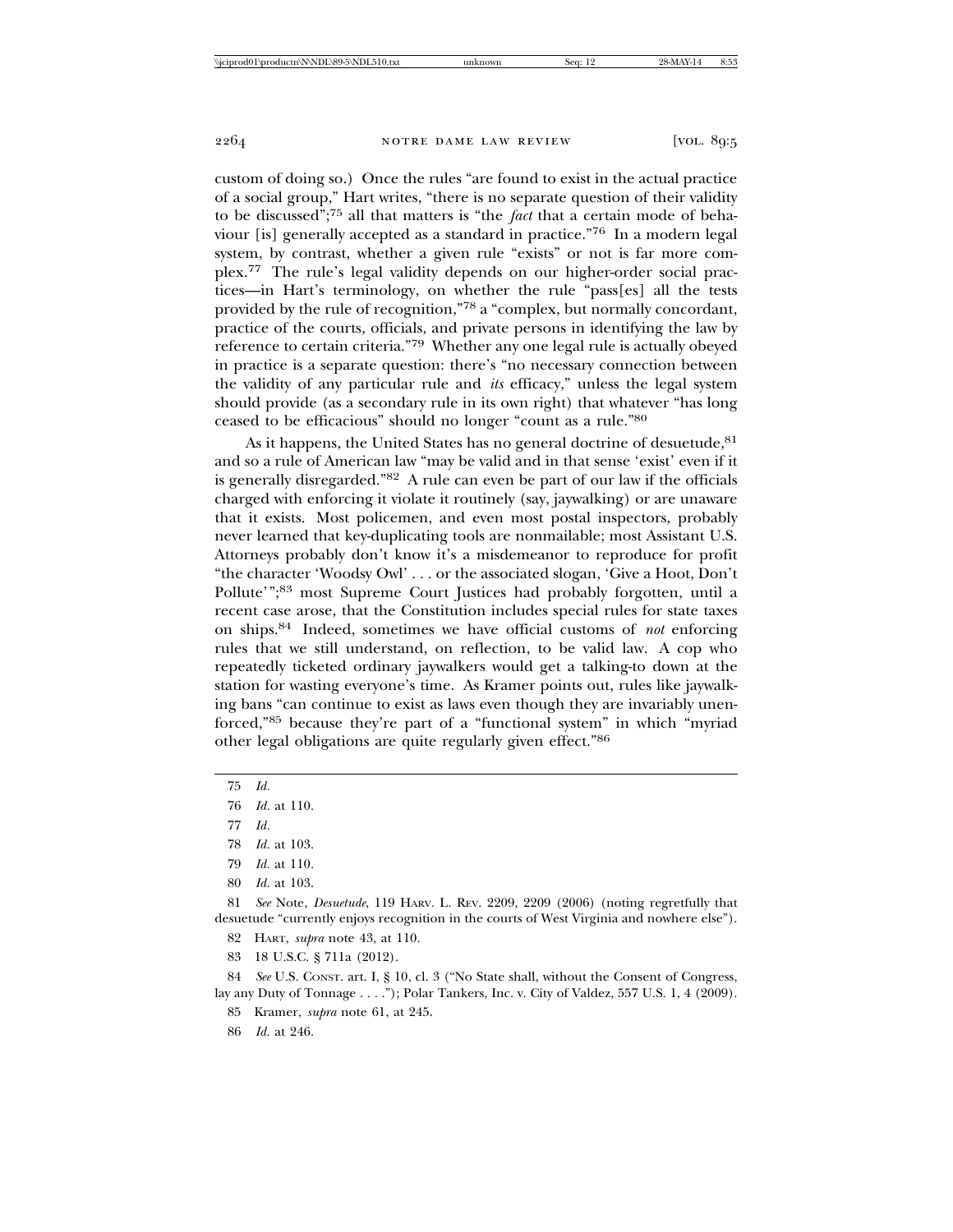#### 3. Internal and External Perspectives

What's true of ordinary laws is also true of constitutional theories. We can have an originalist constitution (or a progressive one, or . . .) that generally goes unenforced, so long as it's the product of higher-order practices in a generally functional legal system. This idea of an esoteric constitution, though, may strike most readers as odd. What's the point of having constitutional law that nobody knows about? Why care about higher-order practices that don't actually find expression on the ground?

The answer lies in the fact that a legal system looks different to external observers than it does to participants in the system, who regard it from an internal point of view.87 The Holmesian "bad man,"88 who's interested only in "the decisions of courts and the prediction of them"89 to avoid "disagreeable consequences,"90 provides a woefully inadequate account of the law and is in some ways a jurisprudential laughingstock.<sup>91</sup> To use Kent Greenawalt's example, an outside observer of the American legal system would have to conclude that the military draft is permissible, "because judges have said that it is and no one now expects a contrary conclusion."92 Even "[a] Supreme Court justice may say that the law as so far determined, and as likely to be determined in the foreseeable future, is that the draft is not involuntary servitude" prohibited by the Thirteenth Amendment.<sup>93</sup> But that same Justice may still be convinced that "the law as it *should be determined* is that the draft is involuntary servitude," vote in an appropriate case "that the law *is* that the draft is impermissible," and believe that the "governing law of the Constitution has continuously required a decision against the draft."94 The same person can take one view as an external observer and yet sensibly take the opposite view as an internal participant.

From that internal perspective, it matters what we tell ourselves, not just what we do on the ground. A sociologist could find plenty of features of our legal practices that we don't like to admit—that judges can be biased by political preferences, that racial minorities and the poor are regularly disadvantaged in criminal trials, and so on. Yet these facts about the system, however true in practice, don't form any part of *the law*. We'd never include these things when teaching someone how to make legal judgments in our system,

94 *Id.* at 23 & 29 n.47.

<sup>87</sup> HART, *supra* note 43, at 98.

<sup>88</sup> Holmes, *supra* note 3, at 459.

<sup>89</sup> HART, *supra* note 43, at 136.

<sup>90</sup> Holmes, *supra* note 3, at 461.

<sup>91</sup> Some of the most active debates involving the "bad man" perspective are over whether any of the legal realists were silly enough to have adopted it. *Compare, e.g.*, Brian Leiter, *Legal Realism and Legal Positivism Reconsidered*, 111 ETHICS 278, 279 (2001) (no, they weren't), *with* Leslie Green, *Law and the Causes of Judicial Decisions* 11 (Univ. of Oxford, Legal Research Paper No. 14/2009, 2009), *available at* http:*//*ssrn.com*/*id=1374608 (yes, some were).

<sup>92</sup> Greenawalt, *supra* note 57, at 20.

<sup>93</sup> *Id.* at 23.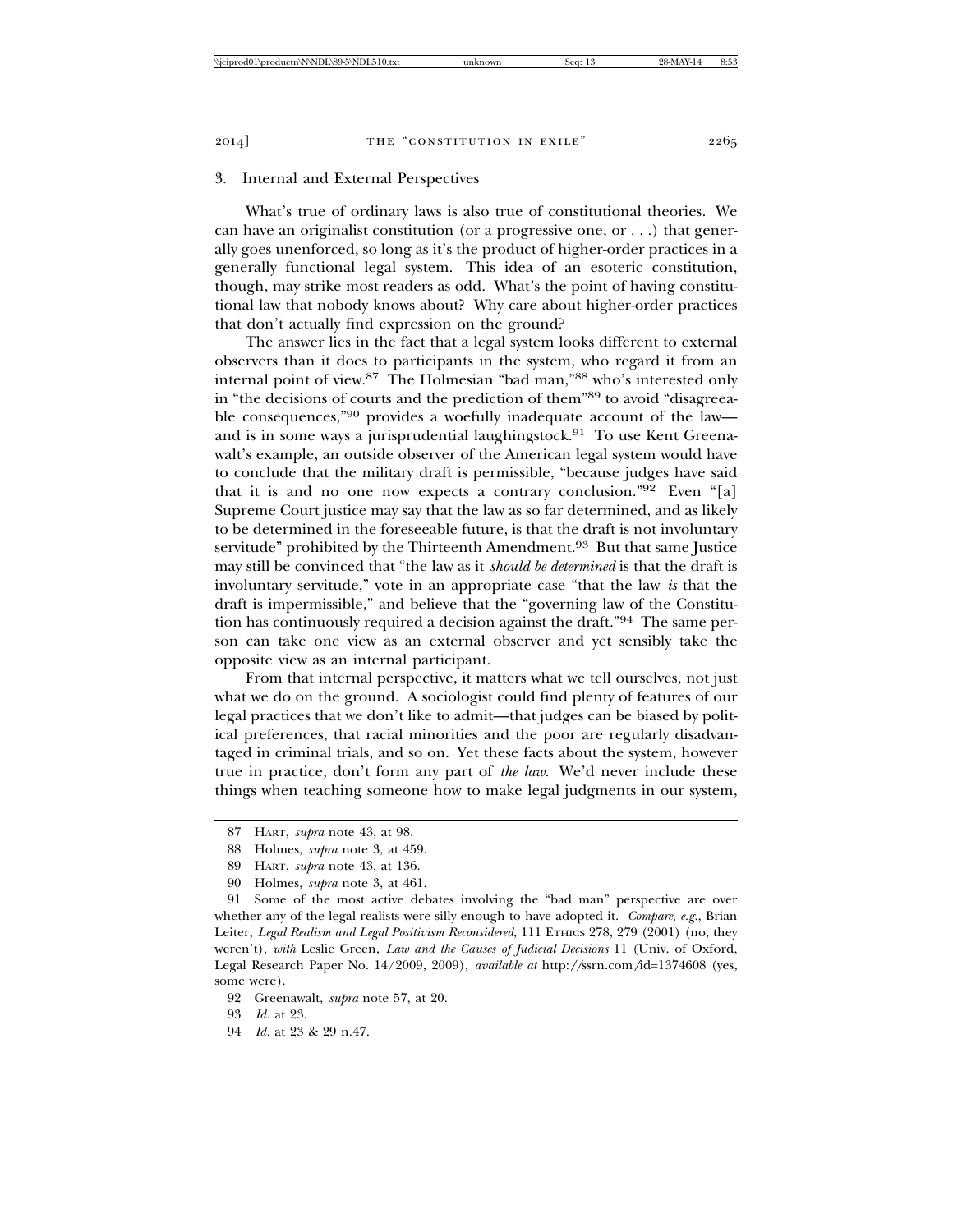because we don't actually take them as guides to conduct. (They might even be illegal.) Whether or not we adhere to a particular legal standard *in principle* is crucially important: to use Fallon's phrase, such principles offer participants in the system a "leg on which to stand,"95 and a ground on which to assess official conduct as consistent or inconsistent with their higher-order customs and beliefs. Like parenting, law involves an instruction to "do what we say, not what we do." $96$  And doing what we say, in turn, can require extraordinary changes in day-to-day practice.

Importantly, this distinction between "what we say" and "what we do" can be repeated at the level of legal reasoning. Lawyers in a courtroom might *offer* many different kinds of reasons, and some scholars think that the reasons offered are the ones that matter most.<sup>97</sup> But we might also want to know, not just what kinds of arguments we offer, but what kinds of arguments we *say* we offer. For example, lawyers often try to make their clients seem sympathetic, and sometimes that helps them win. Yet nobody would say that it's a rule of American law, even when the "balance of equities" isn't involved, that "the more sympathetic party should generally win." It matters which reasons are generally accepted, in principle as well as in practice.

Judges have to make decisions, so lawyers will grab at any kind of practical reasoning they can think of—political theory, ordinary morality, common sense, and so on. The fact that lawyers use these reasons doesn't make them legal reasons any more than the fact that they use arithmetic to calculate statutory interest makes mathematics part of the law.98 That's not to say that these reasons are entirely unrelated to the law, either; as Leslie Green points out, Britons might obey Parliament based "not only on a common practice of treating [it] as supreme, but also on a belief that this practice is democratic or is central to our culture."99 One interesting feature of *legal* principles, though, is that they're recognized as "the law around here"; there's a "shared common practice to that effect."100 People who agree on politics or morality might all act similarly, but that's not the same thing as accepting a legal rule as a guide to conduct any more than people standing near a bus stop shelter have a "shared common practice" of trying to stay out of the rain.<sup>101</sup> They all have good reasons, but there's no joint custom involved.

99 Green, *supra* note 55, at xxiii.

<sup>95</sup> Fallon, *supra* note 42, at 1116.

<sup>96</sup> The key feature of a legal fiction, after all, is that it's "not intended to deceive," L.L. Fuller, *Legal Fictions*, 25 ILL. L. REV. 363, 367 (1930)—and, if challenged, someone employing one would admit as much openly.

<sup>97</sup> *See, e.g.*, PHILIP BOBBITT, CONSTITUTIONAL FATE 6 (1982).

<sup>98</sup> Leslie Green, *Legal Positivism*, *in* STANFORD ENCYCLOPEDIA OF PHILOSOPHY (Edward N. Zalta ed., 2003), http://plato.stanford.edu/archives/spr2014/entries/legal-positivism/ ("[M]oral standards, logic, mathematics, principles of statistical inference, or English grammar, though all properly applied in cases, are not themselves the law . . . .").

<sup>100</sup> *Id.*

<sup>101</sup> RICHARD EKINS, THE NATURE OF LEGISLATIVE INTENT 48-49 (2012) (citing John R. Searle, *Collective Intentions and Actions*, *in* INTENTIONS IN COMMUNICATION 401, 402–03 (Philip R. Cohen et al. eds., 1990)).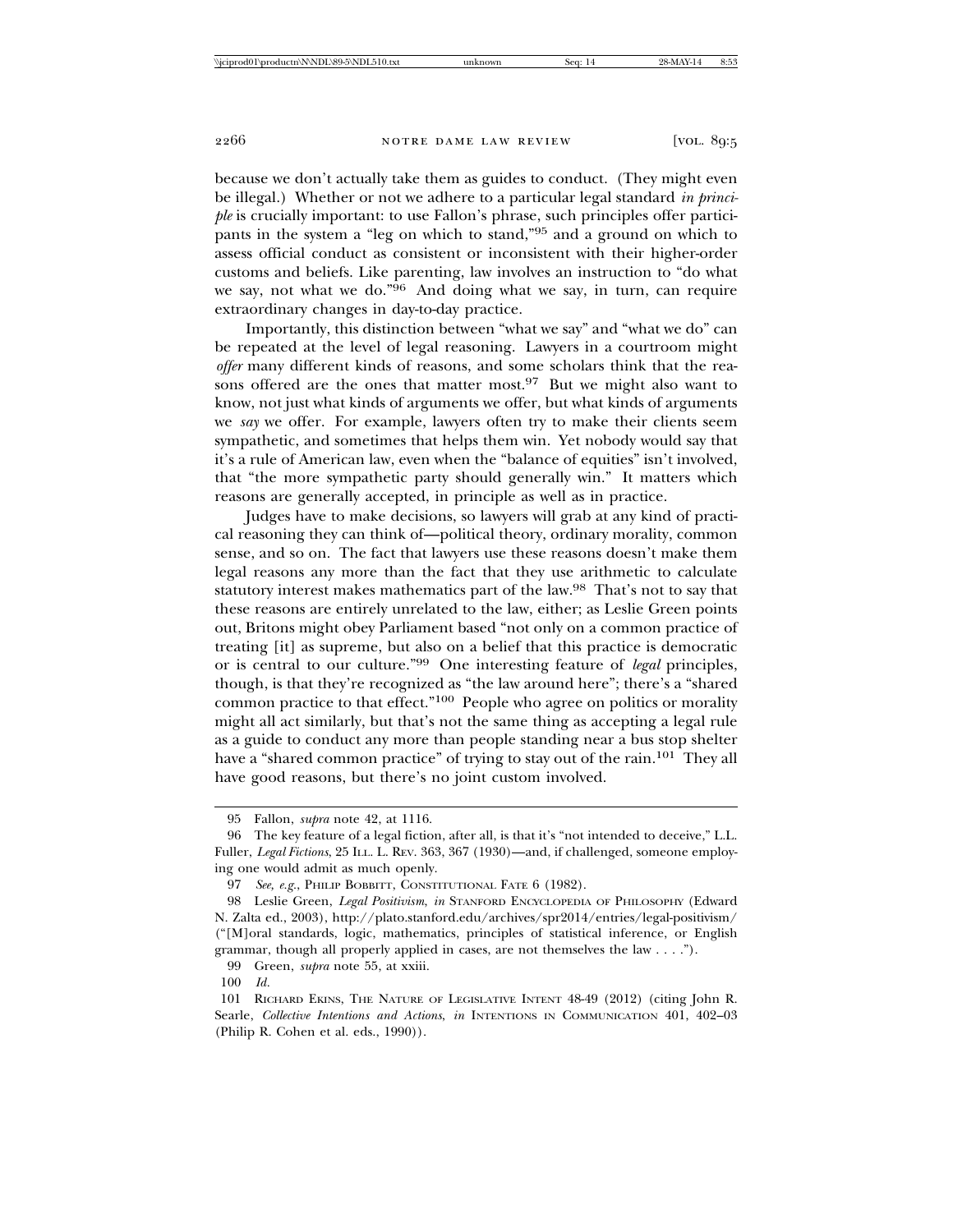Whether something is part of the law, then, is partly determined by whether we're willing to *say* that it's the law, at least when challenged on the point—and on whether part of our explanation for this claim is the fact that others say so as well. So, while law depends on social practice, one particularly important social practice is that of publicly accepting and defending certain kinds of reasons (and not others) as guides to conduct for a faithful participant in the legal system.

To illustrate this distinction, consider an intermediate figure between the "bad man" and the truly faithful participant in the system. A kindly French tourist, for example, might consult an American lawyer not only to avoid being imprisoned during her visit, but also out of a sincere desire to show respect to her hosts and to "do as the Romans do." She might earnestly want to know how Americans understand their law, and what kinds of legal reasons they typically offer and accept; but she'd have no reason to ask what the law actually *is*. Suppose she traveled to California, where state law permits marijuana possession for medical use but federal law does not. The "bad man" would only want to know his chances of being arrested and sent to prison. The kindly tourist would still care that the Controlled Substances Act  $\frac{1}{2}$ bans marijuana possession<sup>102</sup>—as all competent American lawyers agree even though enforcement of that law seems unlikely.<sup>103</sup> Yet there's no reason for her to care whether *Gonzales v. Raich*104 was correctly decided. Trying to second-guess the precedents or our common understandings of American law would come across as pedantic rather than respectful; an American lawyer who raised the subject would simply be wasting her time.

For participants in the American legal system, though, whether the Court was right in *Raich* is still a meaningful question. As Caleb Nelson notes, when American lawyers talk about constitutional law, they sometimes say things "like this: 'The Constitution plainly establishes Rule *X*, but the Supreme Court has interpreted it to establish Rule *Y* instead, and the Court is not going to overrule that interpretation.'"105 Any competent lawyer "would understand the distinction that this statement draws, and relatively few would consider it completely artificial or incoherent."106

Maybe, depending on one's views of stare decisis, the question of *Raich*'s correctness loses most of its significance once the Court has ruled. But we can make sense of the question itself and can even imagine the right answer someday making a difference. If circumstances one day changed such that *Raich*'s rule were no longer desirable, all things considered, the Court might

<sup>102</sup> Controlled Substances Act, Pub. L. No. 91-513, 84 Stat. 1242 (1970) (codified as amended in scattered sections of 21 U.S.C. (2012)).

<sup>103</sup> *See* Memorandum from James M. Cole, Deputy Att'y Gen., to All United States Attorneys (Aug. 29, 2013), *available at* http:*//*www.justice.gov*/*iso*/*opa*/*resources*/*30520138 29132756857467.pdf (describing marijuana possession as a low enforcement priority).

<sup>104 545</sup> U.S. 1, 9 (2005) (upholding the federal law on commerce grounds).

<sup>105</sup> Caleb Nelson, *A Critical Guide to* Erie Railroad Co. v. Tompkins, 54 WM. & MARY L. REV. 921, 937 (2013).

<sup>106</sup> *Id.*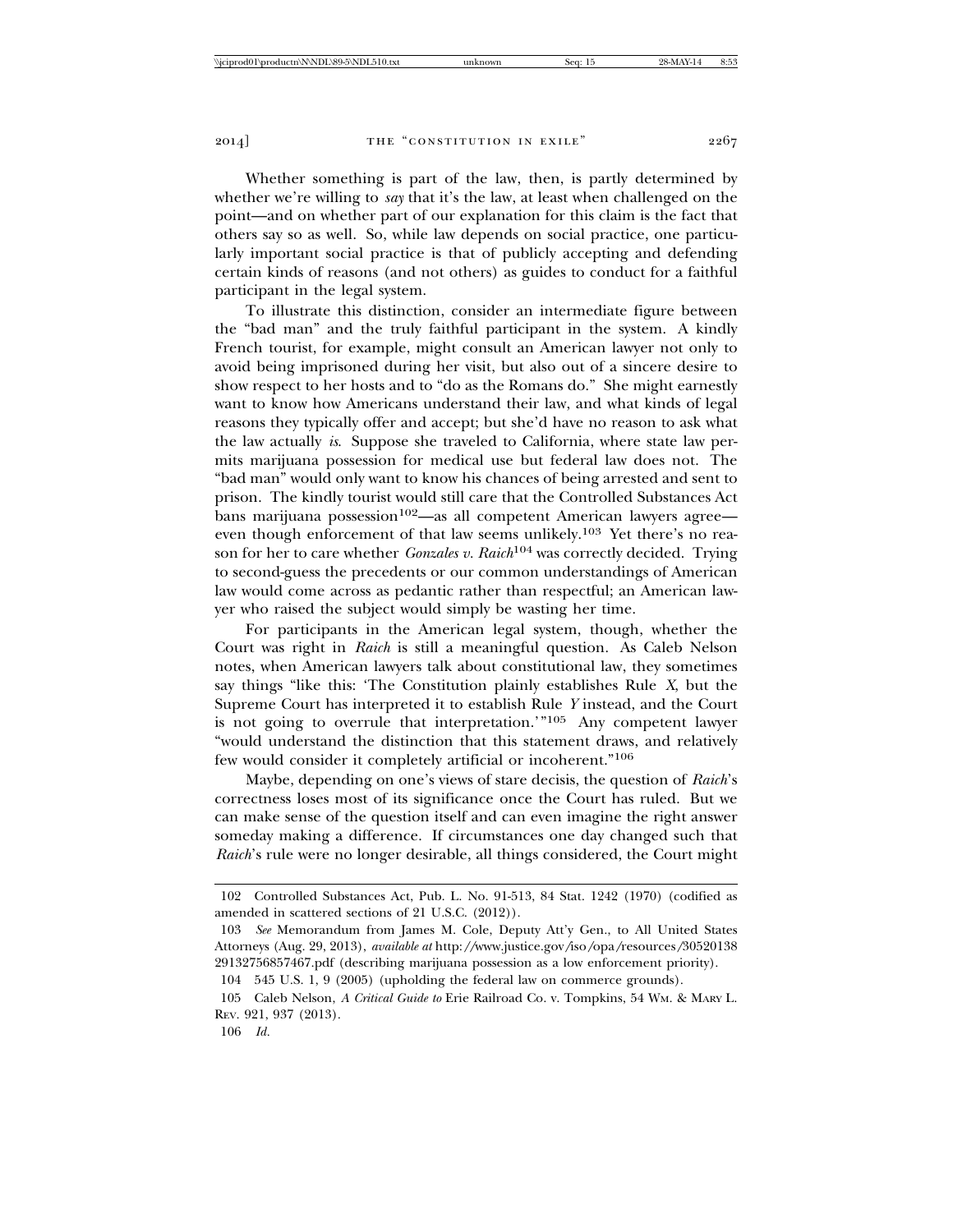confront the question of whether to overturn it. But what the Court can't do, no matter what your theory of stare decisis, is overturn a decision that's actually *right*. So whether *Raich* is right or wrong, on whatever theory is proper for deciding such things, is at least a potentially distinct inquiry from how the decision is treated in our everyday legal reasoning. To adopt the internal perspective, to take ownership of what our legal system accepts and defends as a matter of principle, is to recognize that our reasoning might sometimes fall short of what our own publicly accepted principles demand.

# *B. The Possibility of Global Error*

The distinctions discussed above—between higher- and lower-order practices, and between the external and internal perspectives—help shed light on whether it's possible to have what Brian Bix calls "global error" in the law. That is, whether "*all* legal officials or practitioners in a jurisdiction [can be] mistaken . . . about some legal proposition," not just temporarily but "over a significant period of time."107 If the law were nothing but day-to-day practice, "what officials accept and apply as law," then presumably global error would be impossible; universal agreement on a "wrong" legal answer would make that answer the right one.<sup>108</sup> But, as the arguments above suggest, agreement on the answer isn't all we have. We might also have agreement on our *reasons* for the answer, or on our reasons for those reasons, and so on; and so we might, in light of all those reasons together, conclude that we've all gotten the answer wrong.

# 1. How to Think About Global Error

To explain why global error seems implausible in law, Bix analogizes it to claims of global error in language, another practice "that has little or no existence outside the actions and intentions of its participants."109 Individual English speakers make grammatical errors all the time, but we can't *all* speak our own language incorrectly, because "our own language" is just whatever we all speak. People 500 years ago spoke differently than we do, and people 500 years from now will too, without anyone being in the wrong. As Bix argues, if "the 'mistake' is made by a large enough percentage of the relevant language community, consistently over a long enough period of time," then a claim of error "no longer makes sense. The meaning of a word, and the proper use of a word, cannot be other than what we, the users of the language, collectively 'decide' it to be . . . ."110

<sup>107</sup> Brian H. Bix, *Global Error and Legal Truth*, 29 OXFORD J. LEGAL STUD. 535, 535–36 (2009) (emphasis added).

<sup>108</sup> Monaghan, *supra* note 17, at 791; *accord* Fallon, *supra* note 42, at 1113; Kenneth Einar Himma, *Making Sense of Constitutional Disagreement: Legal Positivism, the Bill of Rights, and the Conventional Rule of Recognition in the United States*, 4 J.L. SOC'Y 149, 156 (2003).

<sup>109</sup> Bix, *supra* note 107, at 538. 110 *Id.* at 538–39.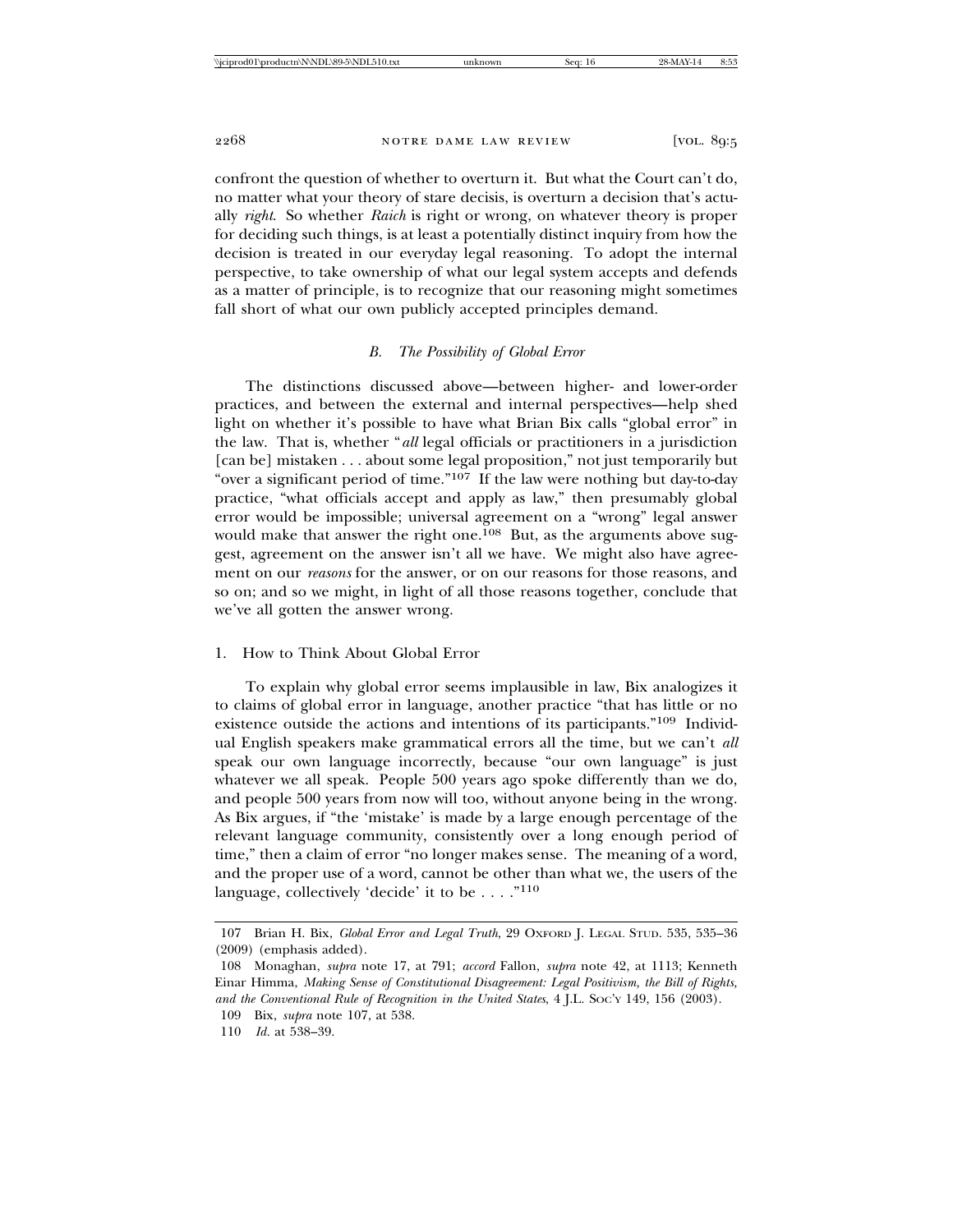Similarly, the argument goes, to assert that all of a society's legal officials are getting their own law wrong is like criticizing Shakespeare for using archaic expressions, or accusing Italians of speaking very bad Latin. The governing legal rules, like the governing standards of good writing or proper speech, depend on social practices at the time. In this vein, Andrei Marmor suggests that "if a given concept is constituted by social conventions"—such as "the rules of chess, the current conventions of fashion in Paris, and . . . the legal speed limit in the state of Illinois"—then "it is impossible for the pertinent community to misidentify its reference. There is nothing more we can discover about the content of the rules of chess than what we already  $k$ now."111

What's true of a simple game like chess, though, may not be true of a complex system like law. In particular, law has the ability not only to create standards of its own, but also to incorporate external standards from other domains, ones that are less dependent on social convention. As Bix points out, a statute might borrow a term from another discipline in which global error is possible, such as biology.112 So, if Maine's animal cruelty ordinance defines "animal" as a "living, sentient creature,"113 using the ordinary meanings of those terms, then it's possible for everyone in Maine to be persistently wrong about whether certain creatures (say, lobsters) are sentient or not.<sup>114</sup> More generally, whenever law incorporates an external standard—from science, history, morality, and so on—there's a possibility of global error, so long as "there is truth of the matter to be found."<sup>115</sup> Those who favor an "actual innocence" rule under the Eighth Amendment, for example, might

<sup>111</sup> ANDREI MARMOR, POSITIVE LAW AND OBJECTIVE VALUES 138 (2001).

<sup>112</sup> Bix, *supra* note 107, at 541.

<sup>113</sup> ME. REV. STAT. ANN. tit. 17, § 1011(2) (2011).

<sup>114</sup> *Compare, e.g.*, Dennis Hoey, *Maine DA: No Charges To Be Filed Over Lobster Processing Method*, PORTLAND PRESS HERALD (Oct. 1, 2013), http://www.pressherald.com/news/DA\_\_ Lobsters\_are\_not\_sentient\_beings\_.html (stating that the Maine animal cruelty statute applies only to sentient beings, excluding invertebrates), *with* David Foster Wallace, *Consider the Lobster*, GOURMET (Aug. 2004), http://www.gourmet.com/magazine/2000s/2004/ 08/consider\_the\_lobster (categorizing the lobster as "sentient" and analyzing the practice of boiling lobsters alive), *and* Barry Magee & Robert W. Elwood, *Shock Avoidance by Discrimination Learning in the Shore Crab (*Carcinus maenas*) Is Consistent with a Key Criterion for Pain*, 216 J. EXPERIMENTAL BIOLOGY 353 (2013) (concluding that crustaceans demonstrate discrimination learning in response to noxious stimuli).

<sup>115</sup> Bix, *supra* note 107, at 541. Note that this account of global error requires a certain sort of realism about those other fields, but not necessarily a realist theory of *meaning* regarding the interpretation of legal rules referencing those fields. *See* Michael S. Moore, *A Natural Law Theory of Interpretation*, 58 S. CAL. L. REV. 277, 291–301 (1985) (discussing realist and conventionalist theories of meaning). One might, for example, adopt a conventionalist paradigm-case theory of meaning, *see id.* at 295, and yet be surprised to discover that the creatures which are paradigm cases of lobsters frequently display properties that are paradigm cases of sentience.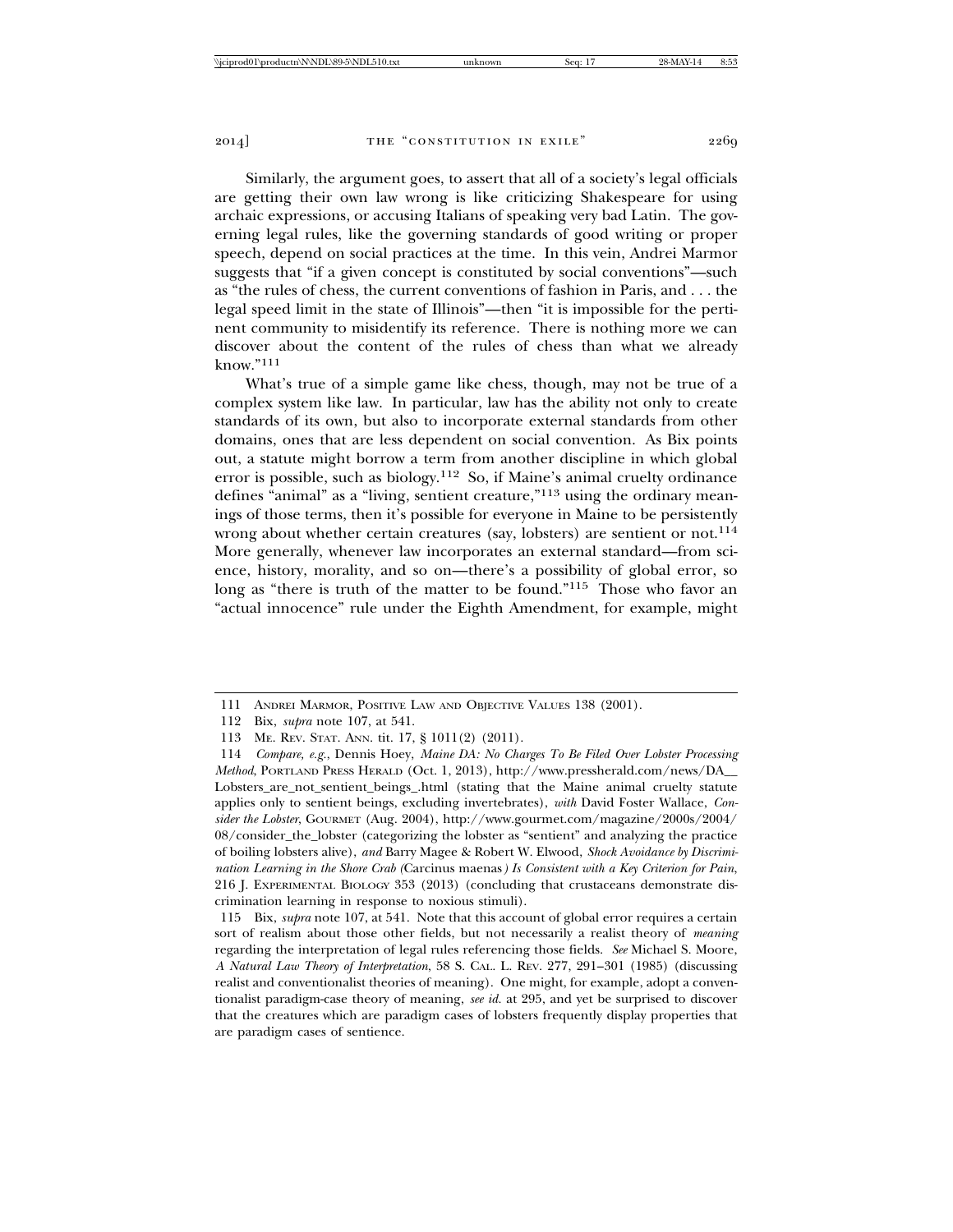think the Constitution forbids executing someone who is *actually* innocent, regardless of what anyone else believes.<sup>116</sup>

Often these external standards might end up looking a lot like law. To use Hart's example, a society that accepts as law the rules that have been "carved on some public monument"117 might well discover, once some dust is cleared away, that there were more rules on the list than they knew about. Likewise, it's always possible to discover that the legislature passed a longforgotten statute on some particular point;118 what events count as "passing" legislation is a question for social practice, but the historical fact of whether those events occurred is not. The same thing can happen with judicial precedent: one might always discover a long-forgotten Supreme Court decision addressing a disputed point,<sup>119</sup> which would then be precedent binding on lower courts,<sup>120</sup> whether or not it would carry much weight with the Court itself.121 Even in ordinary practice, Nelson notes, "many lawyers see some value in speaking precisely enough to distinguish between the law as dictated by the external sources and the law as understood by the courts."122 So long as that divergence lasts, Bix concludes, "one might say that the court's decision both 'is' and 'is not' a correct expression of the law."123

## 2. Global Error and the Constitution

In the constitutional context, claims of global error are hard to assess. Mitchell Berman, for example, cautions against "dismissing as immaterial what members of a socio-legal system . . . take to be the law," as such dismissals may "rest[ ] on a sterile and bizarrely asocial conception of what law is."124 Berman presents the hypothetical of an ancient civilization called Etrusca, whose laws included an authoritative text written in 800 B.C.125

119 United States v. Ferreira, 54 U.S. (13 How.) 40, 52 (1852) (appending to the opinion a summary of the newly discovered decision in *United States v. Todd* (1794)); *see also* Wilfred J. Ritz, United States v. Yale Todd *(U.S. 1794)*, 15 WASH. & LEE L. REV. 220 (1958).

120 *See* State Oil Co. v. Khan, 522 U.S. 3, 20 (1997) ("[I]t is this Court's prerogative alone to overrule one of its precedents.").

- 121 *See, e.g.*, Roper v. Simmons, 543 U.S. 551, 594 (2005) (O'Connor, J., dissenting).
- 122 Nelson, *supra* note 105, at 937.
- 123 Bix, *supra* note 107, at 537.

124 Mitchell N. Berman, *Constitutional Constructions and Constitutional Decision Rules: Thoughts on the Carving of Implementation Space*, 27 CONST. COMMENT. 39, 56 (2010). 125 *Id.* at 57–58.

<sup>116</sup> *Cf. In re* Davis, 565 F.3d 810, 830 (11th Cir. 2009) (Barkett, J., dissenting) ("I do not believe that any member of a civilized society could disagree that executing an innocent person would be an atrocious violation of our Constitution . . . .").

<sup>117</sup> HART, *supra* note 43, at 94.

<sup>118</sup> Or has failed to pass a statute. In 1993, the Court considered "the unlikely question" whether a particular provision of banking law had been repealed in 1918, as the compilers of the U.S. Code had for decades assumed. The Court rejected the compilers' interpretation and held that the provision was still good law. U.S. Nat'l Bank of Or. v. Indep. Ins. Agents of Am., Inc., 508 U.S. 439, 441–42, 462–63 (1993); *see also* 12 U.S.C. § 92 (1994) (in which the provision is restored).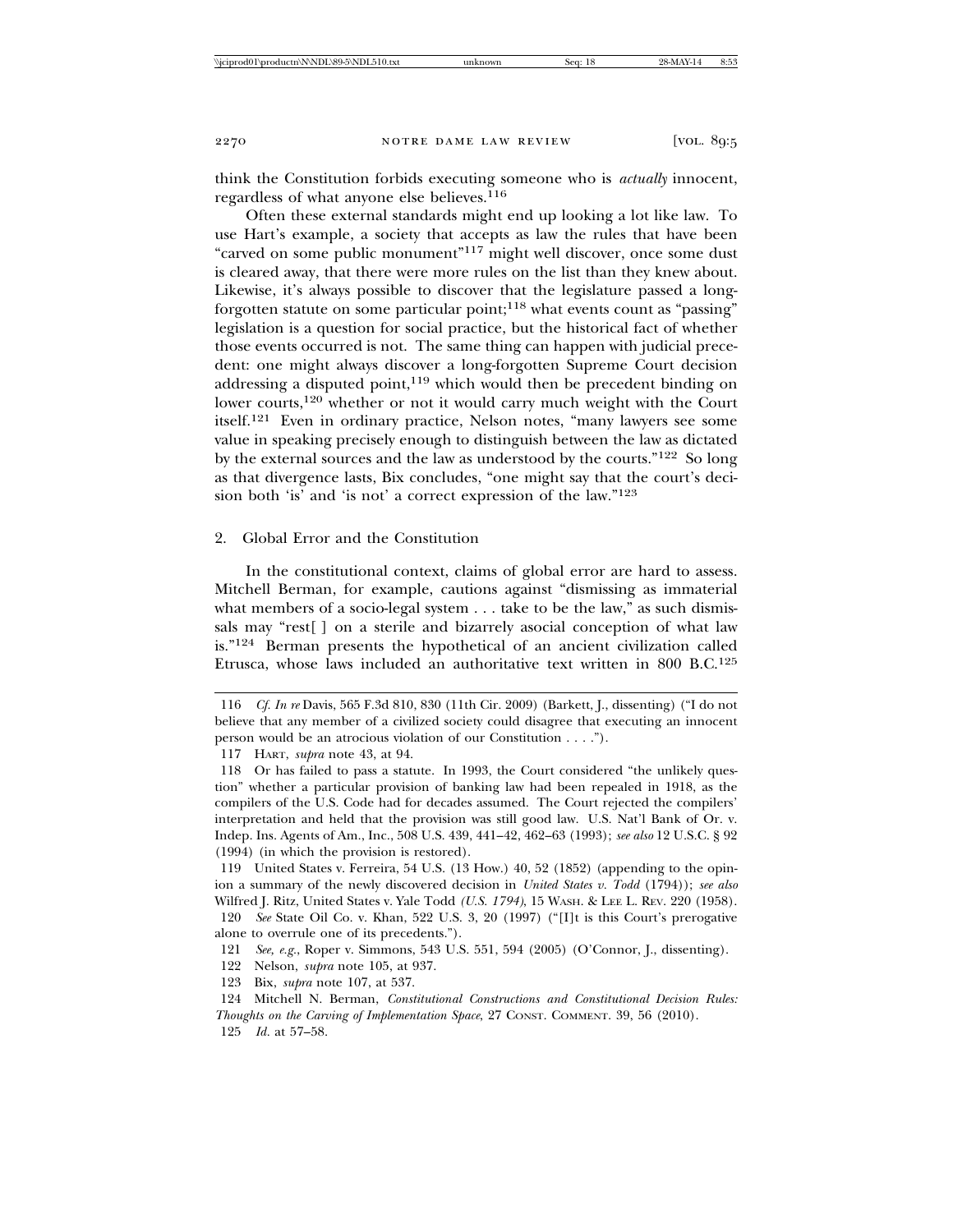Starting about a century later, and "[f]or roughly 500 years," Etruscans and their officials "overwhelmingly understood" a provision of that text to have a particular meaning.<sup>126</sup> Suppose, though, "that a modern-day historian determines, to the satisfaction of all historians of the period, that the original public meaning" of that provision was actually quite different, and had been obscured by changes to the Etruscan language prior to 700 B.C.127 If all this is true, Berman asks, what should we say was the law in Etrusca during the ensuing 500-year period?128 Could Etruscan law really have been the modern historian's position all along, and not the views held by actual Etruscans, "even though not a soul alive at the time" shared the historian's understanding, much less "acted in accordance with such a belief?"129

Berman's example is a powerful one, because it gets at the absurdity of telling other people that we understand their law better than they do. But the example is also more complicated than it seems, because its force depends on how the Etruscans themselves understood the text's role in their law, and on how that understanding related to their other social and legal practices.

To reuse the example above, suppose that Etruscan dietary laws, inspired by the state religion, forbade the eating of "any creature that feeleth pain." Perhaps the Etruscans thought certain animals, like crustaceans, lacked sentience—and concluded, for that very reason, that such animals could lawfully be eaten. Maybe crabs and lobsters were staples of the Etruscan diet and played a central role in their culinary culture. If you asked a modern social or intellectual historian about the issue, they'd surely respond that lobster-eating was lawful in Etrusca; who are they to tell the Etruscans any different?

But suppose the same question were asked, not of someone who wished to *describe* ancient Etrusca from an outsider's perspective, but of someone who *practiced* the Etruscan religion and wished to participate in its laws as a conscientious citizen. Perhaps the same Etruscan who gaily participated in the annual Lobster Ceremony would be horrified by the implications of a different biological theory—and, having adopted that theory, would conclude that his society's most common practices were violations of its own law. Who are we to deny him that reaction? How can we be sure, *a priori*, that the laws of Etrusca are satisfied with common belief?

The same could be true of the Etruscans' attachment to original meaning, or to any other rule of law. If the Etruscans would explain, accept, and defend a particular legal practice on the basis that "so it was laid down in our authoritative text," then they might care whether that statement is true or false, not just whether it was widely believed. To assume otherwise is to assume, without justification, that the Etruscans weren't really originalists.

<sup>126</sup> *Id.* at 58.

<sup>127</sup> *Id.*

<sup>128</sup> *Id.*

<sup>129</sup> *Id.*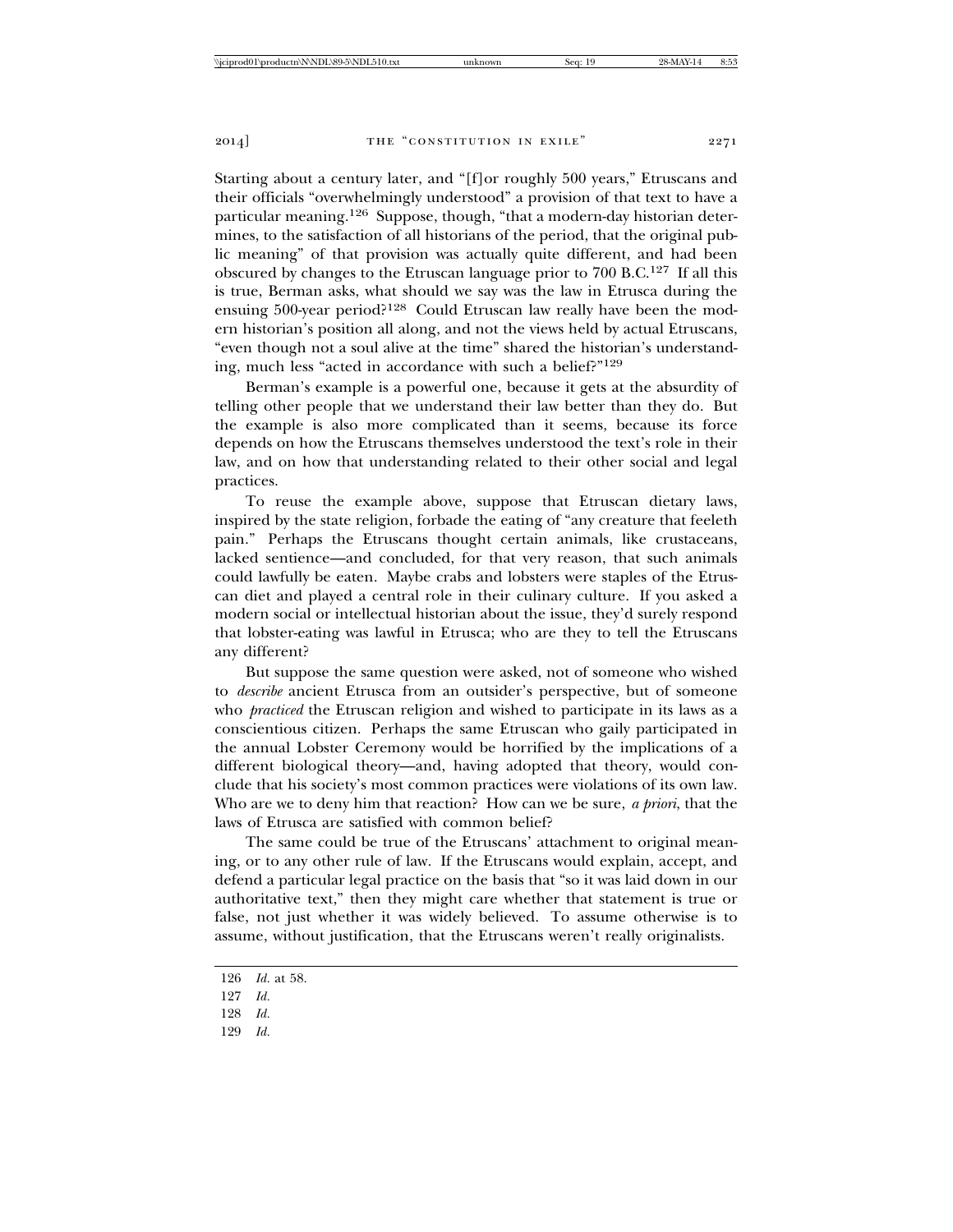Thus, Bix argues, when an authoritative text is involved, it's always "open to someone to argue" that the right meaning of that text is something other than "the position that everyone believes."130 On its face, that claim might be vulnerable to Sciaraffa's point that texts can be dead letters as a matter of degree. Maybe some provisions are supposed to be only partially enforced, or maybe society has just come around to a different way of reading the text and using it as law. What matters, though, is the *basis* on which the society would explain, accept, and defend the alleged divergence from the text. Think of the language analogy. In English, some deviations from general rules (like irregular verbs) are seen as *exceptions* to the rules rather than violations; they're different, but not wrong. Other deviations, like typos, are clearly regarded as incorrect, and some deviations (like using "they" as a singular pronoun) fall in a gray area in between. The way we categorize these different kinds of deviations are part and parcel of our linguistic practices.

Similarly, if a society sees a divergence from its higher-order practices as an uncontroversial exception to its rules, then it's hard for anyone else to say that they're wrong. But if, instead, they try to fight the hypothetical, cast the issue as *de minimis*, or justify the divergence on nonlegal grounds, then it should still be open to a faithful Etruscan—and, to the same extent, a modern admirer—to argue that the entire society had gotten it wrong. And if global error is possible in this hypothetical society, where it seems least likely, then surely it's possible in actual legal systems as well.

## *C. Lower-Order Practices and Reflective Equilibrium*

Our lower-order, everyday legal judgments can diverge from the higherorder practices we use to explain and justify them. That divergence makes room for the possibility that our law, in the end, might be something very different from everyday legal practice. This Section asks the further question of why, when the two kinds of practices diverge, we should pay any more attention to higher-order practices than to lower-order ones.

Some lower-order conclusions, after all, seem no less fundamental to our legal system. "Such is the moral authority of *Brown*," Michael McConnell has written, "that if any particular theory does not produce the conclusion that *Brown* was correctly decided, the theory is seriously discredited."131 If our general theories would tell us—or even *could* tell us—to get rid of results like these, why isn't that a reason to keep the results and jettison the theories? Or, alternatively, why not work out our commitments to both theories and results in tandem, through a process of reflective equilibrium?132 Why give theory any pride of place?

This Article makes two responses. First, legal judgments in our society typically involve a particular structure of justification. Rule *A* is the law

<sup>130</sup> Bix, *supra* note 107, at 542.

<sup>131</sup> McConnell, *supra* note 34, at 952; *see also id.* at 952 n.16 (citing sources).

<sup>132</sup> *See, e.g.*, Mitchell N. Berman & Kevin Toh, *Pluralistic Nonoriginalism and the Combinability Problem*, 91 TEX. L. REV. 1739, 1778 (2013).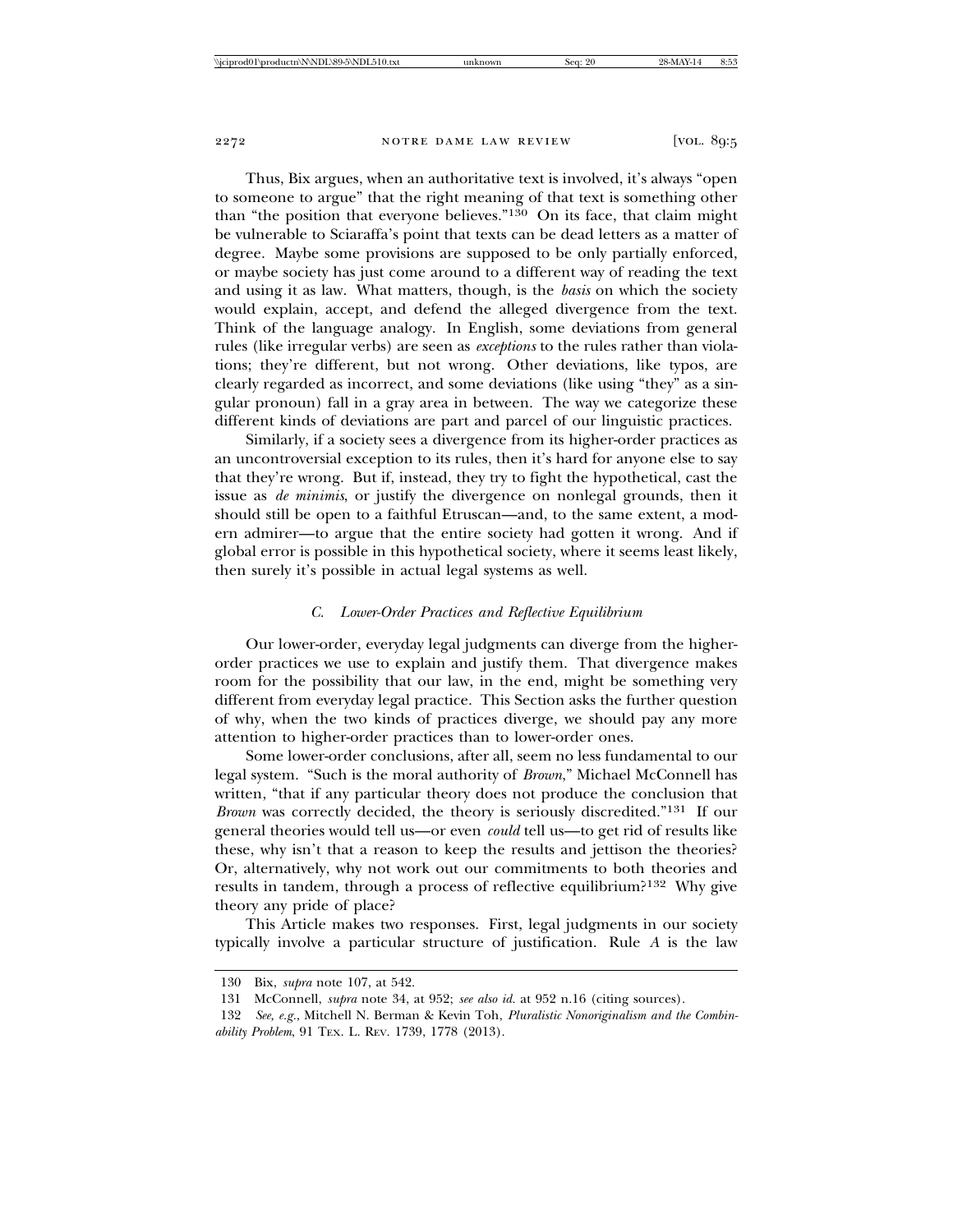because it follows from Rule *B*, which in turn rests on Rule *C*, and so on. We might use reflective equilibrium and coherence with practice to discover and formulate those justifications, but the justifications themselves still take this linear form—and if it turns out that Rule *C* actually requires something else, then our judgments about *A* are imperiled, at least until we come up with a new theory. Second, while it's possible for us to justify legal claims specifically as a product of individual results, as a matter of empirical fact we tend to frame our reasoning at higher levels of generality. American law, in the end, might not actually have any individual cases or outcomes so mandatory that they resist explanation in higher-order terms.

# 1. Foundations and Coherence in Legal Reasoning

At first glance, it's hard to see why either kind of legal practice—loweror higher-order—should be privileged over the other. The idea behind reflective equilibrium (a concept prominently discussed by John Rawls) is that instead of reasoning along a one-way street from first principles to final conclusions, we might instead reason in both directions, making "adjustments at both ends" to help our case-specific intuitions and our broader commitments cohere with one another.133 According to Berman and Kevin Toh, this method of reasoning is already one "that judges and lawyers instinctively and commonly resort to in their legal deliberations."134 In particular, Berman also sees it as undermining "foundationalist" approaches such as originalism, which try to derive complex conclusions from basic beliefs rather than seeking coherence among all of our legal and jurisprudential beliefs at the same time.135

As a way of testing and refining our beliefs about the law, reflective equilibrium has a lot to recommend it. That's why both law professors and judges are fond of posing hypotheticals, forcing hapless students or attorneys to apply their broader commitments to new cases. But using reflective equilibrium as a tool of discovery doesn't mean putting our higher- and lower-order practices on the same plane, or treating all of them as having similar weight on a "coherentist" approach.

To see why, consider the Etrusca example again. The Etruscans simultaneously believe:

- (1) that lobster-eating is permissible if and only if lobsters aren't sentient (a legal rule);
- (2) that lobsters aren't sentient (a nonlegal fact);
- (3) that lobster-eating is legally permissible (a legal conclusion); and
- (4) that (3) follows directly from (1) as applied to (2) (a chain of legal reasoning).

<sup>133</sup> *Id.*

<sup>134</sup> *Id.* at 1782.

<sup>135</sup> Mitchell N. Berman, *Reflective Equilibrium and Constitutional Method: Lessons from John McCain and the Natural-Born Citizenship Clause*, *in* THE CHALLENGE OF ORIGINALISM 246, 260 (Grant Huscroft & Bradley W. Miller eds., 2011).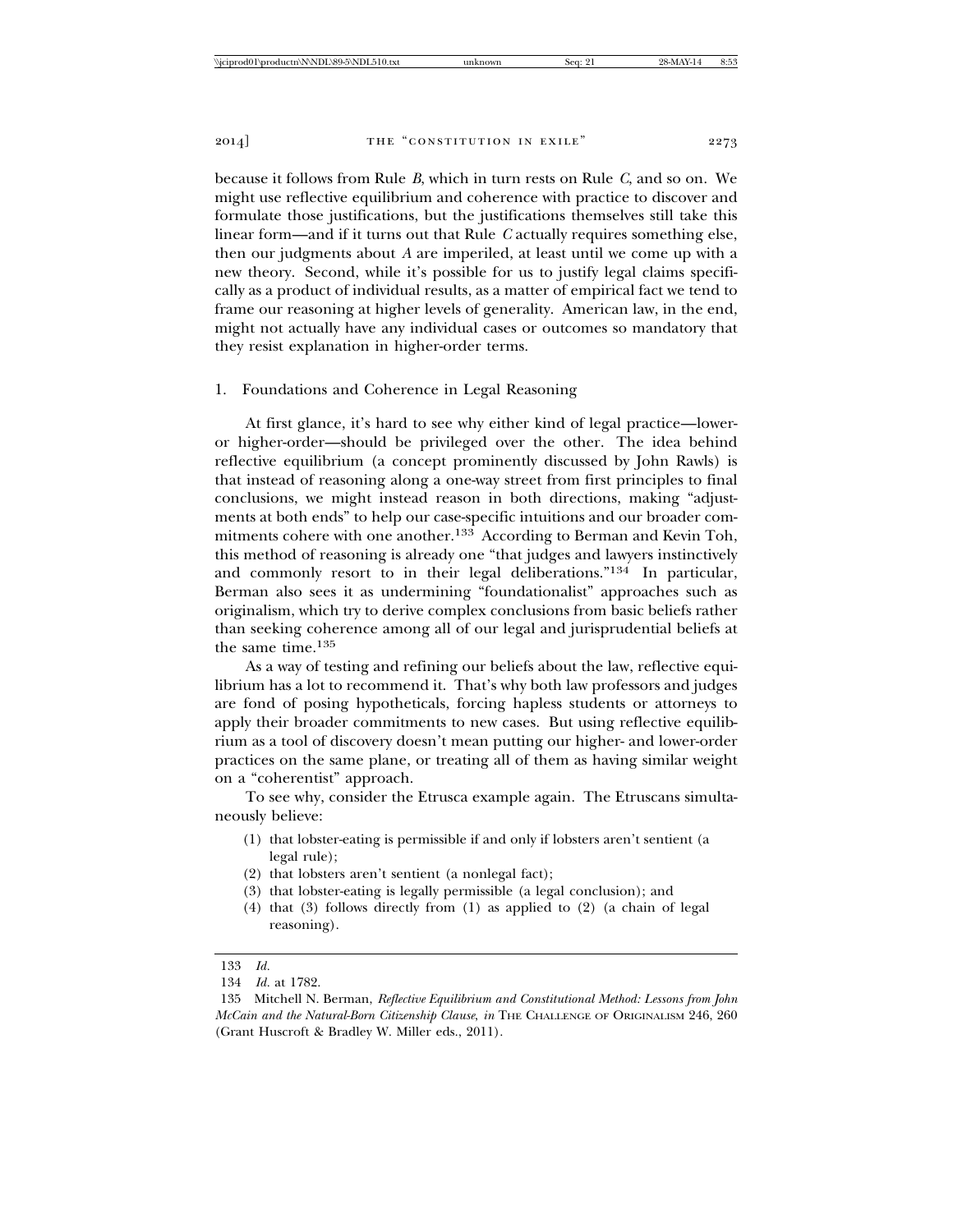Everyone agrees that the Etruscans could all be wrong about biology, because that doesn't depend on social convention. The question is what *else* they're wrong about. Should we conclude, in a foundationalist way, that the law in Etrusca really did ban lobster-eating, and that their error was simply in reasoning from a false factual premise to a false conclusion? Or could we conclude, in reflective equilibrium, that their thoroughgoing acceptance of lobster-eating is more important, and that the best account of their practices actually jettisons the general rule about sentience instead? Either way, we're going to have some global error: the Etruscans were all wrong about this particular conclusion, or else they were all wrong about their legal rule and chain of reasoning. One or the other has to go.

Yet there are still reasons for favoring the former, "foundationalist" account. At first glance, it's hard to see how reflective equilibrium could point us in any other direction. If no one in Etrusca ever dreamed that lobsters were sentient, then their social practices would have been at least as consistent with either story. Invocations of the sentience rule having been as widespread as lobster-eating itself, neither practice would have been any more central to the coherentist web of belief. In fact, the one social practice that *wasn't* equally consistent with both views was the Etruscan practice of *justifying* their legal conclusions in a foundationalist way, as involving the application of rule to fact. The Etruscans didn't understand or represent their law as containing "whatever rules best cohere with lobster-eating"; they represented their law as producing a legal conclusion about lobster-eating on the basis of a particular factual premise. Which means, if the factual premise turns out to be false, that the conclusion should fall before the rule does.

In the United States, no less than in Etrusca, our legal conclusions typically come with complex legal justifications already attached. Legal justification isn't some separate activity we engage in, but part and parcel of the law. If one person argues that "the U.S. Code is law because the Statutes at Large say so,"136 and someone else argues that "the Statutes at Large are law because the U.S. Code says so,"137 they're disagreeing about the content of our law, not just the best way of explaining it. As it happens, in our system, the first person is right; should the Statutes and the Code ever disagree, the former trumps.138 But the first person would be just as right even if the Statutes and Code had never disagreed and never would. The proper chain of justification is part of our legal rules, and to change those justifications is to change the law.

Consider another example. A permit from the Fish and Wildlife Service to import an endangered elephant doesn't stand on its own bottom, legally

<sup>136</sup> *See* Act of July 30, 1947, ch. 388, § 204(a), 61 Stat. 633, 638 (codified at 1 U.S.C. § 204(a) (2012)) (describing the authority of the U.S. Code).

<sup>137</sup> *See* 1 U.S.C. § 112 (describing the authority of the Statutes at Large).

<sup>138</sup> *Compare id.* (describing the Statutes at Large as "legal evidence" of the law), *with id.* § 204(a) (describing unenacted U.S. Code titles as only "prima facie" evidence); *accord* U.S. Nat'l Bank of Or. v. Indep. Ins. Agents of Am., Inc., 508 U.S. 439, 448 (1993); Tobias A. Dorsey, *Some Reflections on Not Reading the Statutes*, 10 GREEN BAG 2D 283, 283–84 (2007).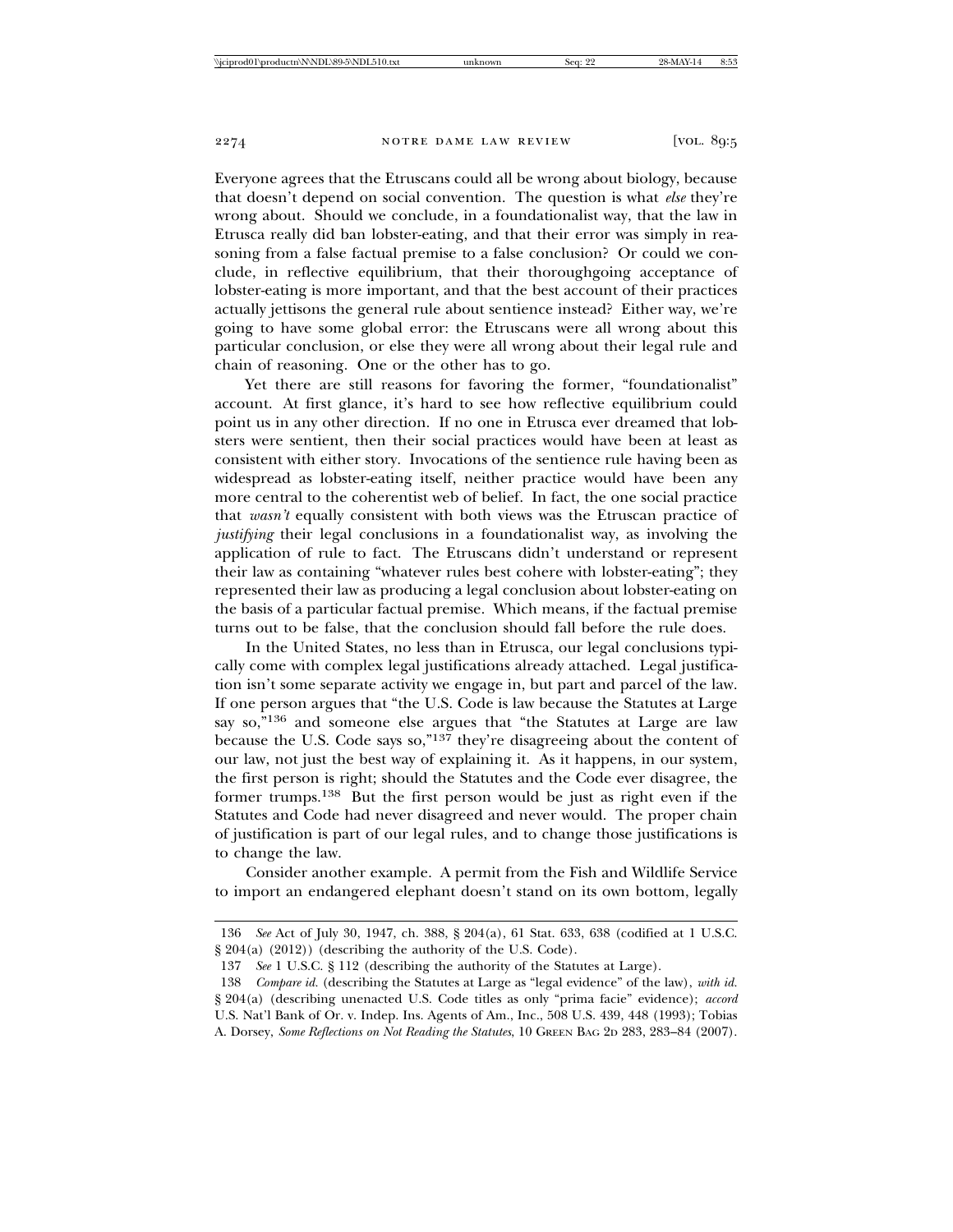speaking; it's understood to be valid only because it was issued according to regulations,139 which exercised power validly delegated by a statute,140 which was authorized under some enumerated power of Congress<sup>141</sup>—and because the Service itself has been validly created by an organic statute,<sup>142</sup> which was also authorized by some enumerated power of Congress,143 and so on. That kind of justificatory pattern is "very familiar," as Hart notes,<sup>144</sup> and it follows directly from the way our laws are structured.

Now, suppose that all of these justifications were inadequate—that, as a historical matter, Congress never passed *any* statutes about the Fish and Wildlife Service, and that we've all been caught up in a global error of thinking that it had. Then we'd have a conflict between our higher- and lower-order practices; we'd have relied on the Fish and Wildlife Service in all sorts of ways, but our abstract legal theories would tell us that the Service doesn't actually exist.

That would give us at least two options. One would be to conclude that the Service really is legally invalid, because the justifications that we relied on no longer work. The other would be to hold fast to our conclusion that the Service exists, that all its employees still have government jobs, and so on, and instead to revise our higher-order principles (in a reflective-equilibrium way) to come up with some new legal justifications for its existence. Both of these are possible responses, and neither can be ruled out ex ante.

But there's one important difference between the two, namely that the latter seems to involve a *change* to our legal rules. Because the structure of our justification of the Service is a function of the laws that we have, the changes we'd have to make in that structure to keep the Service around would be real changes in the law. By contrast, feeding new and surprising facts about Congress into our existing rules might change our *conclusions* about the Service, but it wouldn't actually change our rules themselves—any more than discovering that a convicted murderer is factually innocent represents a change to our law of homicide.

Once we identify the conflict, of course, we might decide to keep the Service and revise our justifications. But just as law isn't the prediction of what courts will do when a case arises, it's also not the prediction of what *we* will do when push comes to shove, or what we're disposed to do once we're given new facts. We can make lots of predictions about how the law might change, should enough people in society adopt new higher-order beliefs. At the moment, though, until we all make up our minds to change things, the

<sup>139 50</sup> C.F.R. §§ 17.21(b), 17.22 (2012).

<sup>140 16</sup> U.S.C. § 1539(a) (2012).

<sup>141</sup> *E.g.*, U.S. CONST. art. I, § 8, cl. 3 (granting power "[t]o regulate Commerce with foreign Nations").

<sup>142</sup> Act of Apr. 22, 1974, Pub. L. No. 93-271, § 1(3), 88 Stat. 92, 92 (codified as amended at 16 U.S.C. § 742b (2012)).

<sup>143</sup> *E.g.*, U.S. CONST. art. I, § 8, cl. 18 (granting power "[t]o make all Laws which shall be necessary and proper for carrying into Execution the foregoing Powers").

<sup>144</sup> HART, *supra* note 43, at 107.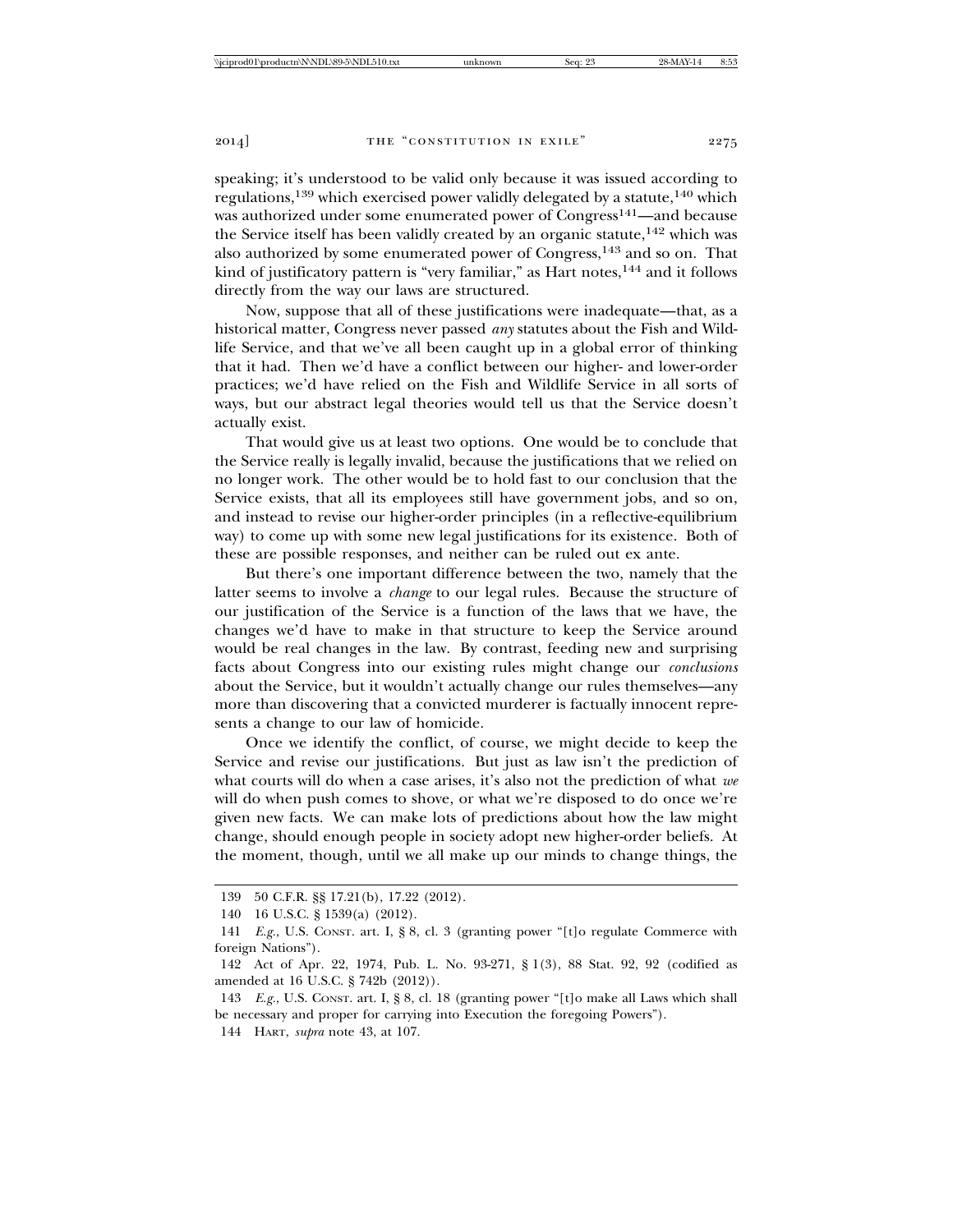law is just what it is—and someone who wants to challenge the Service's existence clearly has a "leg on which to stand."145

As Jeff McMahan has suggested in the context of ethical theory, we can use reflective equilibrium as an investigative tool—a way to discover our preferred package of ground-level and higher-level beliefs—without making it the basis for justifying the package that we discover.<sup>146</sup> The best justifications for our ground-level beliefs, once we've decided on them, might be the higher-level beliefs they came packaged with, and not the coherentist reflective-equilibrium process we used to discover them both. In such cases, McMahan writes, "the order of discovery is the reverse of the order of justification. Although the deeper principles are explanatorily prior, we have to work our way to them via our intuitions in much the way that scientists work towards general principles via perceptual data."147 Even though we'd never have discovered the nature of gravity without seeing apples fall from trees, the abstract scientific principles might be the best explanation of falling apples, rather than vice versa; and we can use both kinds of beliefs to discover new facts without referring to them equally in the explanation of why those new facts are true. (Indeed, it's not clear that those who encourage the use of reflective equilibrium in law actually disagree on this point.)<sup>148</sup>

Yet the upshot for the law is as follows. If we accept certain higher-level principles making legal conclusions depend on certain facts (the way the Service's existence depends on what Congress has done), and if we then make inferences based on what we know about those facts, it seems likely that those inferences—and not our case-specific intuitions about the ultimate outcomes—offer the best account of what our law currently requires. The usefulness of reflective equilibrium as an investigative tool for refining our principles and intuitions doesn't change the fact that our higher-order principles "unify, explain, and justify our intuitive judgments," and not the other way around.149

#### 2. Case-Specific Judgments and Constitutional Fixed Points

Even if higher-order beliefs get a certain kind of priority, sometimes the distinction between lower- and higher-order practices might collapse. On one reading of McConnell's statement about *Brown*, for example, the higherorder principle involved is just that "*Brown* is right"—and any claim to the contrary, no matter how it might be grounded, is flatly inconsistent with our social conventions. Examples like this really might land a punch against outof-the-mainstream theories like originalism. The problem wouldn't be

<sup>145</sup> Fallon, *supra* note 42, at 1116.

<sup>146</sup> *See* Jeff McMahan, *Moral Intuition*, *in* THE BLACKWELL GUIDE TO ETHICAL THEORY 103 (Hugh LaFollette & Ingmar Persson eds., 2013). I am indebted for this point to Gregg Strauss.

<sup>147</sup> *Id.* at 114.

<sup>148</sup> *See, e.g.*, Berman, *supra* note 135, at 268 n.49; Michael C. Dorf, *The Coherentism of* Democracy and Distrust, 114 YALE L.J. 1237, 1257–58 (2005).

<sup>149</sup> McMahan, *supra* note 146, at 114.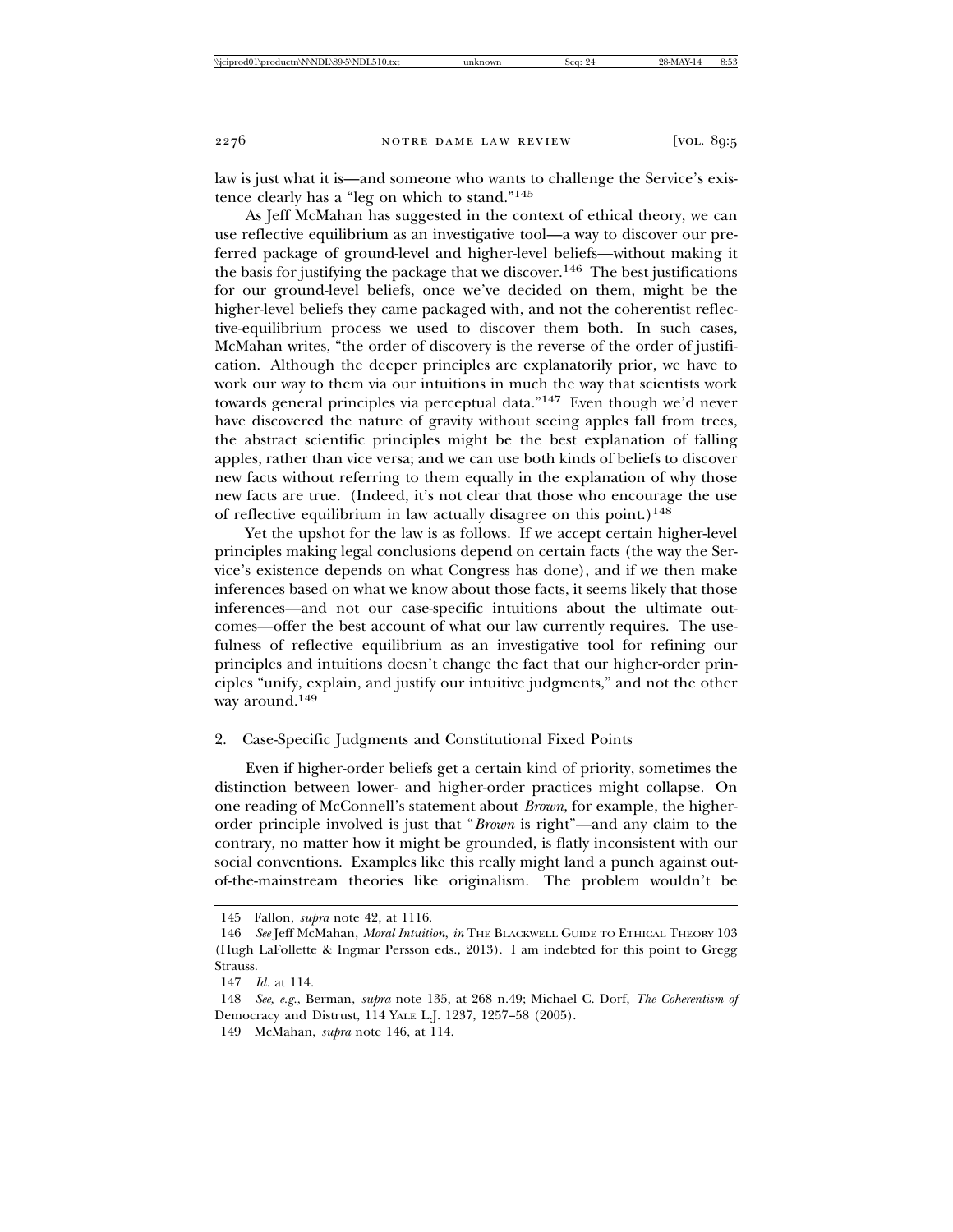*Brown*'s alleged inconsistency with originalism—McConnell argues at length that the two are compatible—but that this consistency would make no difference anyway: the ground for *Brown* being law would be its being *Brown*, and not its relationship to the original Fourteenth Amendment. (The same argument could be made for intermediate principles broader than this one specific case—for example, "racial caste systems are impermissible.")

This argument doesn't pose a conceptual problem, but an empirical one; it depends on how many "fixed star[s] in our constitutional constellation" we actually have.150 As it happens, there are good reasons to think the number is very low, if not zero. These fixed-star arguments are often implausible; no one thinks, say, that the Fish and Wildlife Service exists "because Fish and Wildlife" in the way that *Brown* might be said to be right "because *Brown*." More importantly, lots of people believe that *Brown* is right because the Fourteenth Amendment, properly understood, forbids certain forms of discrimination on the basis of race;<sup>151</sup> that's an argument about a higherorder justification, and not one in which *Brown* stands on its own bottom.

One way to tell the difference is to consider what would happen if we *repealed* the Fourteenth Amendment. To make the hypothetical sharper and to avoid any complicating considerations of popular will—suppose that the repeal in no way reflected a popular rejection of *Brown*. Suppose that a new amendment provided only that "because we have too many amendments, the President shall spin a roulette wheel numbered from 1 to 27, and whichever space the ball lands on, that Amendment is hereby repealed." Many Americans, lawyers as well as ordinary citizens, would vociferously oppose that amendment precisely because it threatened to undermine important features of our constitutional order—including, if the ball landed on 14, the rule in *Brown*. But if that's true, then *Brown* doesn't really stand on its own bottom; it stands on the Fourteenth Amendment instead.

On the other hand, maybe a certain *reading* of the Fourteenth Amendment—one that yields *Brown* as a consequence—stands on *its* own bottom. Maybe people are committed to that reading independently, and not as an inference from other sources like the Amendment's text and history. But as in the Etruscan example, that claim is hard to distinguish from an alternative interpretation of our practices, namely that most people today believe (with some justification) that the original Amendment requires equality, and that equality naturally and obviously requires *Brown*. 152

Moreover, the independent-reading claim is subject to doubt. Everyone seems to agree with Michael Dorf that when linguistic changes are entirely obvious—when "domestic Violence"153 changes its meaning from rebellion to abuse—that "common sense" will prevent us from "adopting wacky interpretations" based on modern meanings.154 Yet if we somehow learned that

<sup>150</sup> W. Va. State Bd. of Educ. v. Barnette, 319 U.S. 624, 642 (1943).

<sup>151</sup> *See* Black, *supra* note 34, at 423–24.

<sup>152</sup> *Cf. id.* at 424, 428 (expressing this view).

<sup>153</sup> U.S. CONST. art. IV, § 4.

<sup>154</sup> Dorf, *supra* note 21, at 2044.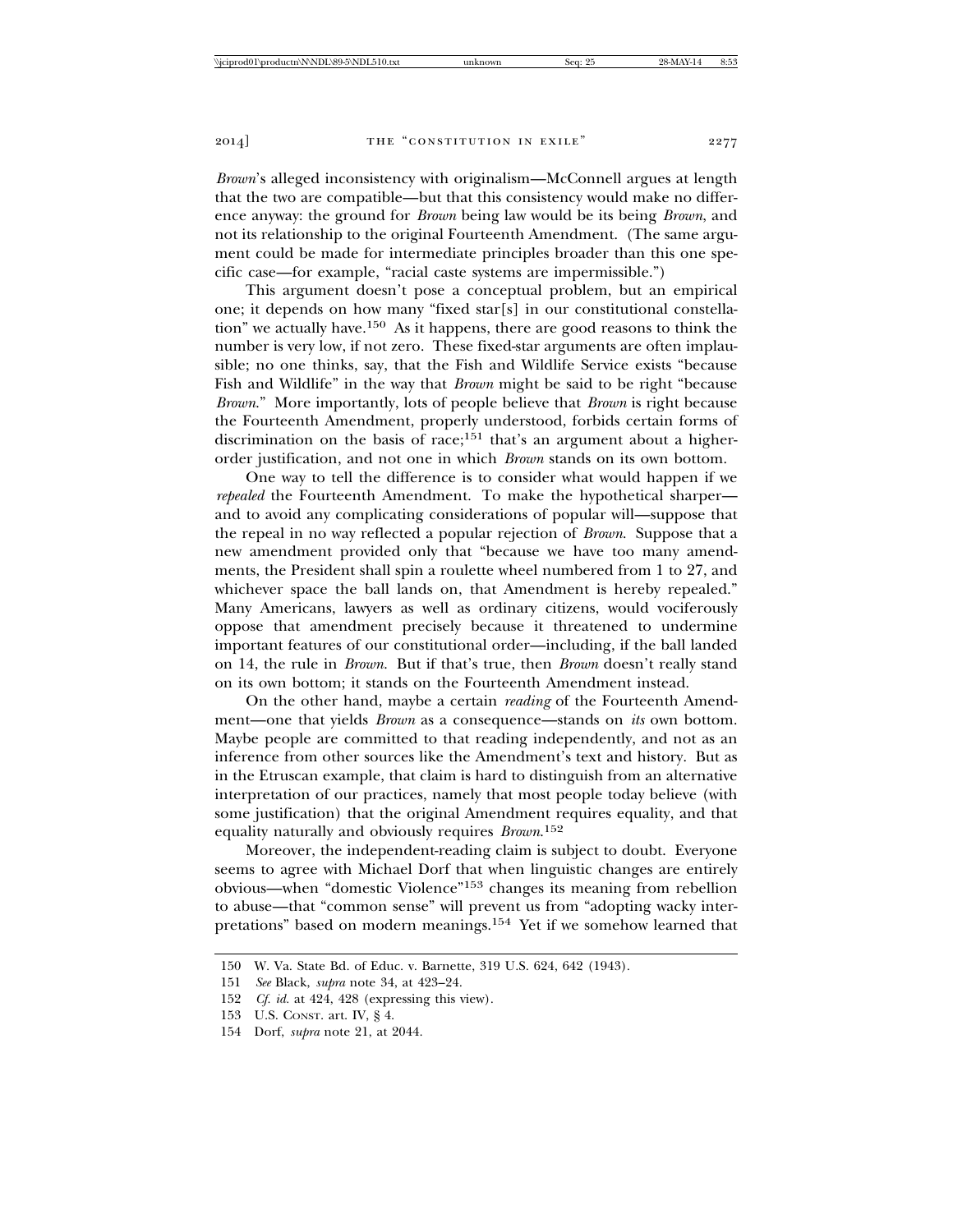the original meaning of "equal protection of the laws" was *so* different from its current meaning as to be comparable to "domestic Violence"—rendering any comparison to modern notions no less "wacky"—then the common insistence on a particular interpretation might be less persuasive than we thought.

The general structure of our constitutional practices leans against the idea that *Brown*, or any other accepted constitutional landmark, effectively stands on its own bottom. As a decision of the Supreme Court, *Brown* can in theory—a theory that most everyone accepts—be overturned by another decision of that Court. The Court has never suggested that it lacks the power to overturn *Brown*, or *Marbury*, or any other of its decisions; just that it lacks good reason to. That's why McConnell described *Brown* as having insuperable *moral* authority, not insuperable *legal* authority. Similarly, everyone understands that Congress can repeal Social Security, or the income tax, or the requirement of single-member House districts. All these things might be entirely safe right now, both in practical terms and on the originalist account. But the very fact that one can even entertain the possibility of repeal shows that the most accepted features of our current practice still might not serve as their own legal justifications.

# III. RECONCILING THEORY WITH PRACTICE

The previous Part outlines a first-cut answer to the jurisprudential objection. A constitutional theory—originalist, progressive, or what have you that's routinely violated in day-to-day practice might still be "our law," if it's also supported by higher-order practices of accepting and defending legal principles that make the theory true.

Yet that's a big "if." Whether originalism, say, is part of our law depends on whether this is actually the case. As mentioned above, this Article doesn't try to prove, once and for all, whether originalists can successfully make that claim. Instead, this Part merely suggests some reasons why the issue might be closer than many nonoriginalists think.

# *A. The Case Against*

At first glance, the originalist's task seems rather daunting. The higherorder practices on which originalism might rely have to be *our* practices: in Hart's words, they have to be "actually accepted and employed in the general operation of the system," with respect to the way in which we "identify what is to count as law" and "the general acceptance of or acquiescence in these identifications."155 Everyone knows that jaywalking is illegal; the higherorder practices are unambiguous, even if lower-order practice goes the other way. But the objection to originalism, or to any other out-of-power theory, is that we *don't* have any clear practice of accepting it, and so we can't claim for it the same kind of higher-order sanction. If, for example, courts openly and

<sup>155</sup> HART, *supra* note 43, at 108.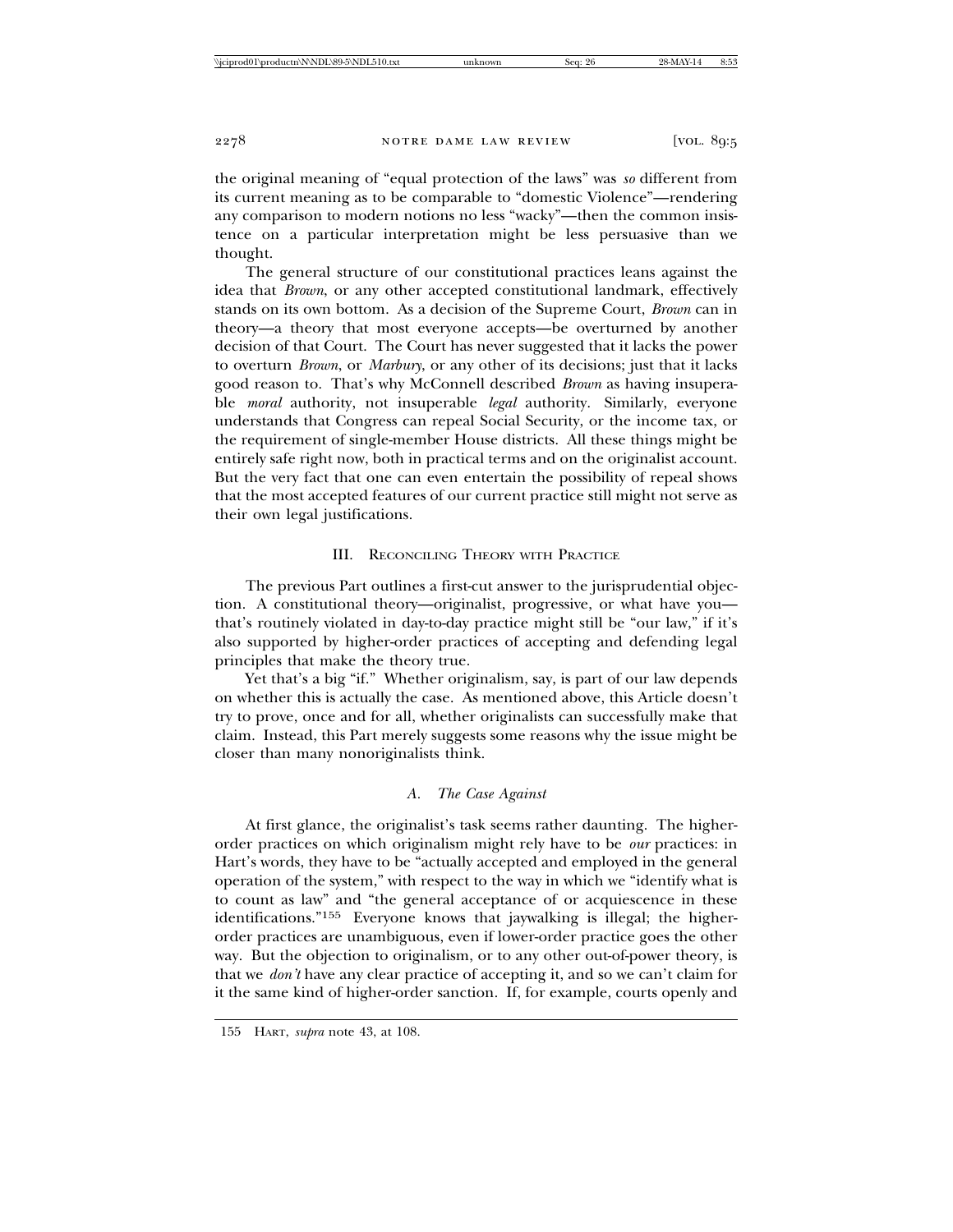routinely engage in nonoriginalist reasoning, then it's hard to argue that originalism is "doing what we say," especially when it also isn't "doing what we do." A game like baseball, no less than a legal system, can survive occasional departures from the rules; but, says Hart, "if these aberrations are frequent, or if the scorer repudiates the scoring rule, there must come a point when either the players no longer accept the scorer's aberrant rulings or, if they do, the game has changed."156

Many people argue that the game has indeed changed. Fallon suggests that there are simply "too many strands of nonoriginalist decisionmaking [that] are too deeply entrenched in our existing constitutional practice."<sup>157</sup> A theory that "dismisse[s] them as mere mistakes" is not "an 'interpretation' of existing practice," but rather "a reform proposal."158 Likewise, Greenawalt notes that "[i]f judges have engaged in non-originalist decisions" of which "most citizens approve," then "it can hardly be said that originalism is a central aspect of the constitutionalism that is now agreed upon."159 To make a claim to being our law, originalists would have to show that these everyday practices of courts and lawyers are mistaken.

## *B. The Example of Stare Decisis*

Given the above, it seems like originalists have an uphill battle before them. Yet this Article's analysis of global error suggests that, notwithstanding the breadth of nonoriginalist practice, there are still arguments that originalists can make. This Section considers some of those arguments in the context of stare decisis—one of our more entrenched legal doctrines and one that often leads, in practice, to nonoriginalist results. If originalists can make headway here, then perhaps they can also find a broader foothold in our higher-order legal practices.

Many commentators describe the use of precedent and the doctrine of stare decisis as the most compelling evidence against originalism. Matthew Steilen, for example, describes the American system as having "a shared official practice of regarding judicial precedent as authoritative," something that's hard for anyone who reads case reports or legal briefs to deny.160 Indeed, as Henry Monaghan points out, "[a]rguments from precedent" may actually "play a far more salient role" in official practice than arguments from the text.161 And Fallon concludes from our "current practices of law and

<sup>156</sup> *Id.* at 144.

<sup>157</sup> Fallon, *supra* note 42, at 1144.

<sup>158</sup> *Id.*

<sup>159</sup> Kent Greenawalt, *Constitutional and Statutory Interpretation*, *in* THE OXFORD HAND-BOOK OF JURISPRUDENCE AND PHILOSOPHY OF LAW 268, 301 (Jules Coleman & Scott Shapiro eds., 2002).

<sup>160</sup> Matthew Steilen, *Reason, the Common Law, and the Living Constitution*, 17 LEGAL THE-ORY 279, 285 (2011).

<sup>161</sup> Monaghan, *supra* note 17, at 793.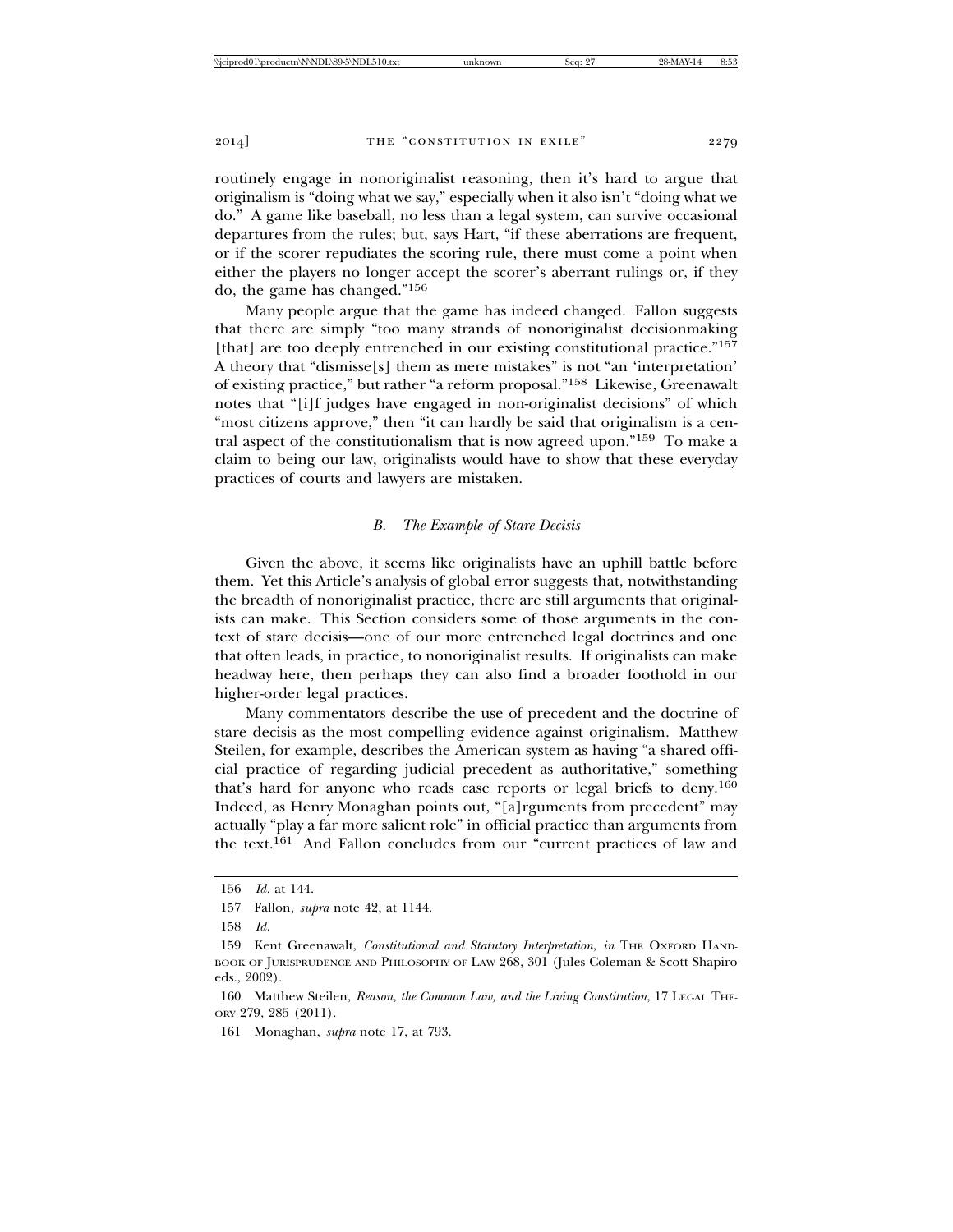adjudication" that "nonoriginalist precedent" is clearly "valid and binding law" in the United States today.162

What might an originalist say in response? Without pretending to settle the question, it's enough to point out that there are a number of arguments on the table. For one thing, it isn't immediately apparent that the courts' practice of citing and relying on precedent actually does real work. As Randy Kozel points out, many of those citations may simply be "exercise[s] in stage setting*.*"163 Given the rhetorical pressure on judges to conform to the legal status quo, whatever that might be, precedents are often used as windowdressing, "to suggest that the subsequent court's ruling represents an unremarkable application of established principles."164

Even where the citations make a difference, the invocation of nonoriginalist precedent doesn't signal a rejection of originalism. Although some have argued otherwise,<sup>165</sup> stare decisis can change how courts decide constitutional cases without trumping the Constitution's original meaning. Maybe stare decisis is itself commanded by a proper reading of Article III.166 Maybe it's supportable on the same grounds that favor originalist approaches.167 Or maybe it's just a separate legal rule governing judicial decision making, one that operates on a separate track from the constitutional substance—the way procedural doctrines like laches, waiver, or preclusion bar substantive arguments that would otherwise be clear winners. Certainly the Court has described stare decisis as merely "a principle of policy," and not as a replacement for the underlying law.168 Otherwise it'd be impossible to understand familiar claims like the one in *Lawrence v. Texas*169—that *Bowers v. Hardwick*170 "was not correct when it was decided"

166 *See, e.g.*, Anastasoff v. United States, 223 F.3d 898, 900 (8th Cir. 2000), *vacated en banc as moot*, 235 F.3d 1054 (8th Cir. 2000).

<sup>162</sup> Fallon, *supra* note 42, at 1122–23.

<sup>163</sup> Randy J. Kozel, *Settled Versus Right: Constitutional Method and the Path of Precedent*, 91 TEX. L. REV. 1843, 1851 (2013).

<sup>164</sup> *Id.*

<sup>165</sup> *See, e.g.*, Richard H. Fallon, Jr., *Jurisdiction-Stripping Reconsidered*, 96 VA. L. REV. 1043, 1077 (2010) ("If the Court's precedents can sometimes lawfully prevail over what the Constitution would otherwise demand, it must be because practice and precedent have settled that Supreme Court decisions become part of the fabric of constitutional law. In other words, practice and precedent have settled that Supreme Court precedent is a constituent element of constitutional meaning . . . ." (footnote omitted)).

<sup>167</sup> *See, e.g.*, Kurt T. Lash, *Originalism, Popular Sovereignty and* Reverse *Stare Decisis*, 93 VA. L. REV. 1437, 1441–42 (2007) ("A theory of stare decisis that takes into account the majoritarian commitment of popular sovereignty may justify upholding an erroneous precedent, depending on the costs imposed on the majoritarian political process.").

<sup>168</sup> Payne v. Tennessee, 501 U.S. 808, 828 (1991) (quoting Helvering v. Hallock, 309 U.S. 106, 119 (1940)).

<sup>169 539</sup> U.S. 558 (2003).

<sup>170 478</sup> U.S. 186 (1986).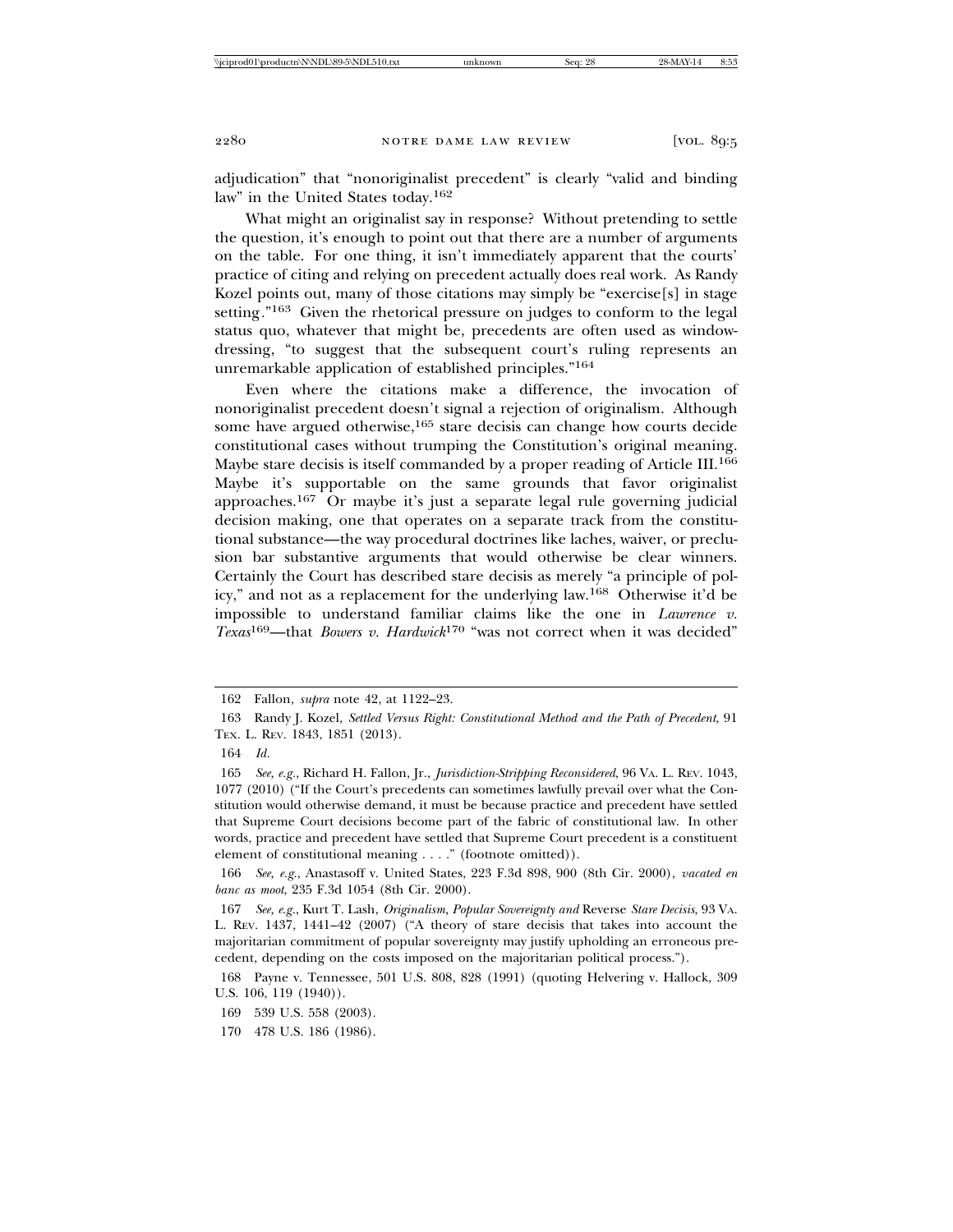and "is not correct today,"171 even though during that period it was fully "authoritative" as a precedent.<sup>172</sup>

More fundamentally, to see whether precedent can compete at the level of higher-order practices, we might ask *why* courts and lawyers see it as authoritative. Is it *Marbury v. Madison*, 173 or Article III? Is it the various political benefits of stability, as the Court said in *Payne v. Tennessee*?174 Or is it also a brute fact of conventional acceptance, in the same way that we accept that the Constitution is law? If so, then why does it seem to matter so much that this practice has a pedigree—that "the Justices *long* have viewed it as permissible and sometimes obligatory,"175 that precedent has featured in "our constitutional practice almost from the beginning,"176 that "founding-era commentators generally presupposed that constitutional precedents would be treated as authoritative"? $177$  If we aren't deriving it from other, higherorder conventions involving tradition or Founding-era practice—conventions that might, in the end, be entirely consistent with originalism—then why should any of that matter?

Or, to put the same question another way, what kind of information could we discover that would undermine our certainty about stare decisis? Would we feel differently about the doctrine if it turned out to be largely a modern invention, and if prior generations used a very different concept of precedent than our own?178 If we one day found that

[Stare decisis] began In nineteen sixty-three (Which was rather late for me)— Between the end of the *Chatterley* ban And the Beatles' first LP

would that diminish our confidence in applying the doctrine today?<sup>179</sup> If precedent really rests on the brute fact of *current* conventional acceptance, the answer ought to be no. But if the answer is yes (as it may well be), then there might be more layers of higher-order practice to peel back, and more work needed to prove the precedent-based case against originalism.

175 Fallon, *supra* note 42, at 1131 (emphasis added).

177 *Id.* at 1129 n.81.

<sup>171</sup> *Lawrence*, 539 U.S. at 578.

<sup>172</sup> *Id.* at 563.

<sup>173 5</sup> U.S. (1 Cranch) 137 (1803).

<sup>174 501</sup> U.S. 808, 827 (1991) ("*Stare decisis* is the preferred course because it promotes the evenhanded, predictable, and consistent development of legal principles, fosters reliance on judicial decisions, and contributes to the actual and perceived integrity of the judicial process.").

<sup>176</sup> *Id.* at 1129.

<sup>178</sup> *See generally* Caleb Nelson, Stare Decisis *and Demonstrably Erroneous Precedents*, 87 VA. L. REV. 1 (2001).

<sup>179</sup> PHILIP LARKIN, *Annus Mirabilis*, *in* HIGH WINDOWS 34, 34 (1974).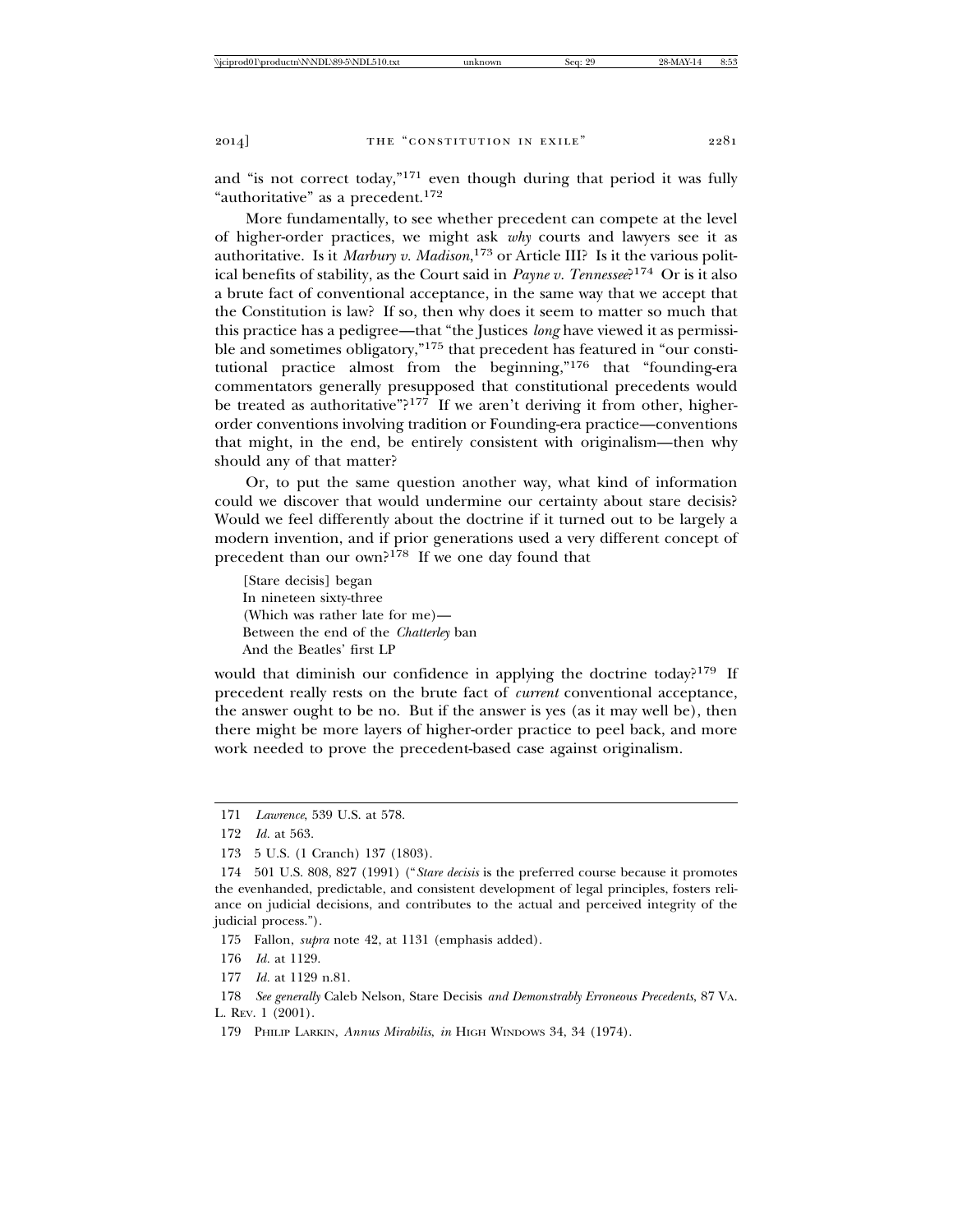## *C. The Case in Favor*

The departures from originalism by courts, officials, and lawyers (not to mention ordinary citizens) go far beyond merely respecting nonoriginalist precedent. But the waters are muddier than they might first appear. As Greenawalt recognizes, "[m]atters become somewhat more complicated if one thinks that courts consistently employ an originalist rhetoric that persuades citizens, who do not quite acknowledge that a number of decisions they like fail under originalist standards."180

To know whether our higher-order practices are nonoriginalist, we need to look for legal principles that are publicly accepted and defended on nonoriginalist grounds. To use the language of adverse possession, the reasoning would not only have to be hostile to originalism, but also open and notorious, so as to put everyone on notice of the different justification. Yet even though Rappaport may be right that lots of "people are in jail in the U.S. . . . for violating laws that are inconsistent with the Constitution's original meaning,"181 it's not obvious (to me, at least) that American officials have ever openly described themselves as violating that original meaning, as opposed to the Framers' expected applications.182

In 1937, for example, Roosevelt didn't argue that the New Deal's more controversial measures were necessary modifications of an archaic Constitution, as some Progressives might have done a generation earlier.<sup>183</sup> Instead, he argued the precise opposite—that the Framers had "used broad and general language capable of meeting evolution and change,"184 and that the conservative Court was unjustifiably trying "to *read* into the Constitution language which the framers refused to *write* into the Constitution."185 When the supposed advocate of constitutional change calls only for "a Supreme Court that will enforce the Constitution as written—that will refuse to amend the Constitution by the arbitrary exercise of judicial power—amendment by judicial say-so,"186 it's hard to claim that supporters of his agenda thereby accepted, in principle and from the internal point of view, a nonoriginalist vision of the law.187

185 *Id.* at 366.

<sup>180</sup> Greenawalt, *supra* note 159, at 301 n.36.

<sup>181</sup> Rappaport, *supra* note 51.

<sup>182</sup> *See generally* Christopher R. Green, *Originalism and the Sense-Reference Distinction*, 50 ST. LOUIS U. L.J. 555, 560 (2006) (distinguishing meaning and application).

<sup>183</sup> *See, e.g.*, WOODROW WILSON, CONSTITUTIONAL GOVERNMENT IN THE UNITED STATES 193–94 (1908).

<sup>184</sup> Franklin Delano Roosevelt, President of the United States, Address on Constitution Day (Sept. 17, 1937), *in* 1937 THE PUBLIC PAPERS AND ADDRESSES OF FRANKLIN D. ROOSEVELT 359, 363 (Samuel I. Rosenman ed., 1941).

<sup>186</sup> Franklin Delano Roosevelt, President of the United States, A "Fireside Chat" Discussing the Plan for Reorganization of the Judiciary (Mar. 9, 1937), *in* 1937 THE PUBLIC PAPERS AND ADDRESSES OF FRANKLIN D. ROOSEVELT, *supra* note 184, at 122, 126.

<sup>187</sup> *See* BALKIN, *supra* note 16, at 87.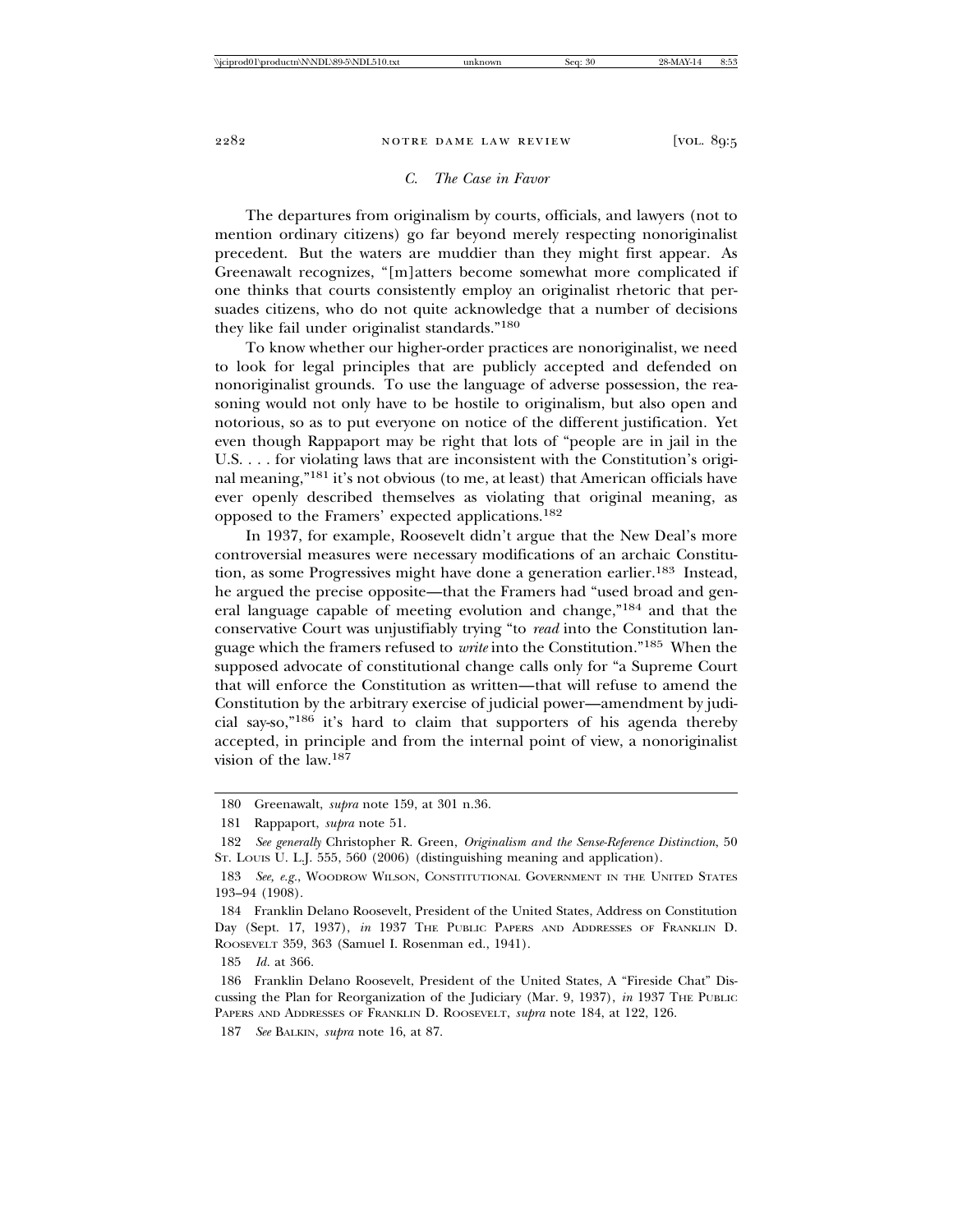The same goes for the courts. Formally, the Supreme Court doesn't "assert [a] supremacy over the written Constitution," but rather (and repeatedly) recognizes its "subordination" to the text.<sup>188</sup> Think of the standard examples of allegedly nonoriginalist precedents. When the Court in *Home Building & Loan Ass'n v. Blaisdell* significantly narrowed its understanding of the Contracts Clause,<sup>189</sup> it was careful to note that "grants of power . . . are not altered by emergency,"190 and it portrayed its decision as merely "fill[ing] in the details" of a "general clause[ ],"191 whose "prohibition is not an absolute one."192 In *Harper v. Virginia Board of Elections*, when the Court held poll taxes unconstitutional in state elections as well as federal ones,<sup>193</sup> it distinguished between the Equal Protection Clause's unchanging requirement of equal treatment, and the "[n]otions of what constitutes equal treatment" that "do change."194 Similarly, the Court explained the famous statement in *Brown v. Board of Education*, that "we cannot turn the clock back to 1868,"195 by saying that "[w]e must consider public education in the light of its full development and its present place in American life"—determining whether these new facts meant that a consistent requirement of equal protection had been violated.196

Perhaps the Court has, in particular cases, openly abandoned or dismissed the constraint of fidelity to earlier constitutional understandings. But that certainly isn't a dominant strain in its public decision making. If anything, the Court seems to treat the original Constitution as at least a potentially overriding constraint in every case. And even if these occasional genuflections to the Founders are really just for show, the very fact that they're made may be a more important clue to the content of our law than the supposedly inconsistent results. In Will Baude's hypothetical, if all the judges in America were secretly members of the Illuminati, "ruling entirely for the benefit of their secret overlords and just pretending they were following the U.S. Code," would the correct positivist story be that "the Illuminati instructions are the law because they describe the secret practice of the judges? Or would we say that the judges were engaged in a widespread conspiracy to subvert the law?"197

194 *Harper*, 383 U.S. at 669.

195 347 U.S. 483, 492 (1954).

<sup>188</sup> AKHIL REED AMAR, AMERICA'S UNWRITTEN CONSTITUTION 205 (2012).

<sup>189 290</sup> U.S. 398 (1934) (construing U.S. CONST. art. I, § 10, cl. 1).

<sup>190</sup> *Id.* at 425.

<sup>191</sup> *Id.* at 426.

<sup>192</sup> *Id.* at 428.

<sup>193 383</sup> U.S. 663, 666 (1966); *cf.* U.S. CONST. amend. XXIV (addressing poll taxes in "any primary or other election for President or Vice President, for electors for President or Vice President, or for Senator or Representative in Congress").

<sup>196</sup> *Id.*

<sup>197</sup> Will Baude, *Originalism, the Bear Principle, and the Reading of Entrails*, VOLOKH CON-SPIRACY (Jan. 31, 2013, 1:01 PM) http:*//*www.washingtonpost.com*/*news*/*volokh-conspira cy*/*wp*/*2014*/*01*/*31*/*originalism-the-bear-principle-and-the-reading-of-entrails*/*.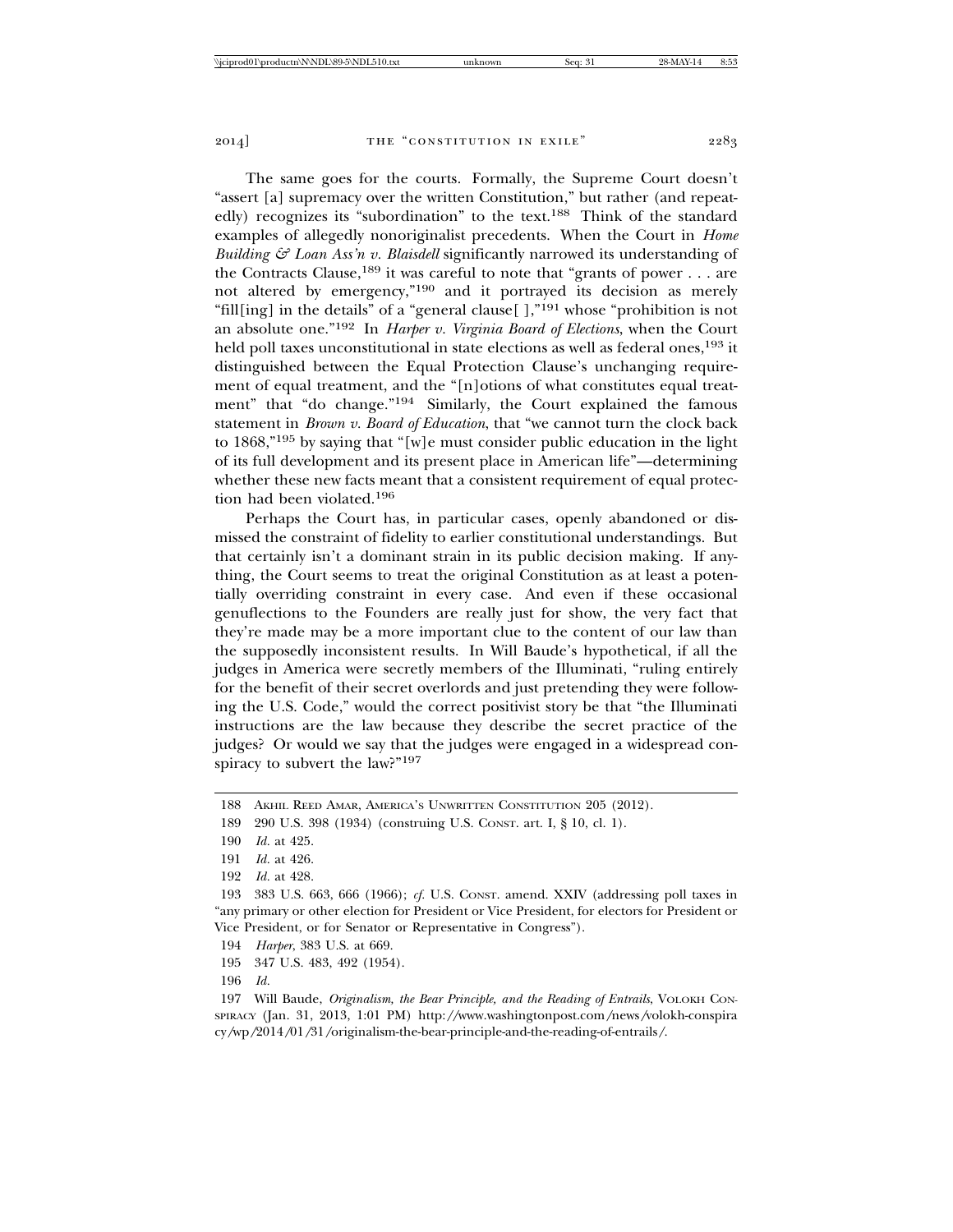The arguments above have been framed in negative ways, positioned against a claim that our higher-order practices are nonoriginalist. But there also are some affirmative indications that originalism has a claim on our legal understandings—if only a simplistic, even naïve, appeal. Fallon suggests, for example, in terms very similar to those used here, that within "our complex, multilayered constitutional practices," there are "colorable (even if mistaken) arguments" for "second-order rules" supporting originalism.198 "[E]xisting practice has an indisputable originalist strand, with many cases decided in accordance with the original understanding (or at least with a majority account of the original understanding)."199 And the arguments for making our practice exclusively originalist "deserve to be taken seriously," with potential support in "broadly shared tacit understandings" that arguments "for interpreting the Constitution to accord with the teachings of, say, Plato, Hobbes, or Lenin" would clearly lack.200 This is far from a positive case for originalism; but it may be sufficient evidence that the jurisprudential objection is, at best, not proven.

## IV. THE CONSTITUTION AND THEORIES OF HISTORY

Many people expect a constitutional theory not only to be a theory of the Constitution—that is, to provide a good account of the Constitution's legal requirements—but also to include a theory of constitutional history. This latter theory, it's argued, should not only account for where we are today, but be able to explain past developments and to help us stay consistent with future ones.

The previous Parts explained why accounting for where we are today is overrated. Achieving coherence with current constitutional practice might be nice, but it's not a necessity; a legal theory can be right even if it finds virtually no application in present day-to-day legal practice.

This Part, in turn, targets the idea that theories should be compatible with the past and future as well. There are good reasons to believe, in general, that theories of constitutional history are doomed to failure. Because constitutional development is affected by so many other historical processes, a theory of constitutional history really requires a general theory of history, of the kind that many historians find implausible. Moreover, because no theory can guarantee its own continued adherence, the possibility of conflict between theory and practice will always be with us. Any particular theory that's proposed either distorts the experience of the past, fails to impose meaningful requirements on the future, or leaves the gap between theory and practice in place.

<sup>198</sup> Fallon, *supra* note 42, at 1145.

<sup>199</sup> *Id.* at 1143.

<sup>200</sup> *Id.* at 1144.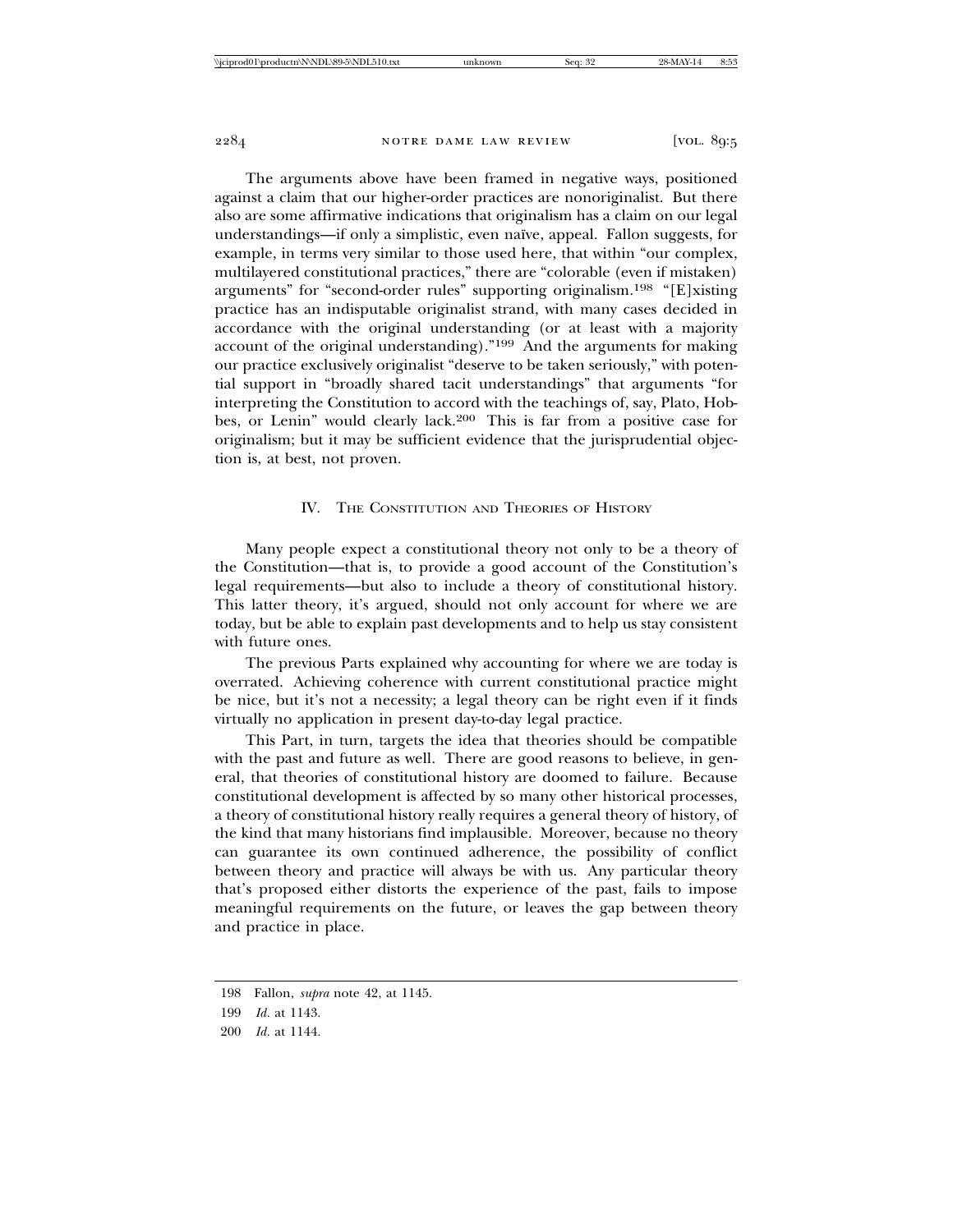## *A. The Problem with Historical Theories*

Legal theories are supposed to explain things about *our* legal system. So it sounds plausible to say, as Strauss puts it, that a theory of the Constitution should be able to "explain the changes that have happened" in our constitutional system.201 On closer examination, though, that requirement is actually impossible to satisfy, and constitutional theorists should stop trying.

In fact, it's hard to understand why anyone would think this kind of explanation possible, much less necessary. The basic problem is that "predictions are hard, especially about the future." It's no good to draw up an ad hoc historical theory that fits the dots of past events to a line. To avoid becoming a just-so story, that theory has to be connected to enduring features of the underlying phenomena. If it is, all else being equal, it ought to keep working into the future, and so offer useful predictions. But anyone who claims the ability to predict constitutional development, over any reasonable period of time, should abandon legal academia and play the stock market instead.

Among historians, for example, no serious scholar would nowadays propose an overarching theory to explain—much less predict—the course of world developments in any substantial detail. Human affairs are simply too complex for that; the regularities that have allowed for progress in the physical sciences are absent or obscured. As Isaiah Berlin put it, past "[a]ttempts to provide history with laws"—especially in the form of "all-embracing schemata"—have uniformly been failures. The "vast edifices of Hegel, Spengler, Toynbee and the like . . . turn out to be either too general, vague, and occasionally tautological to cast new light on anything in particular." And when any "specific findings of the formulae are tested by exact scholars in the relevant fields," they turn out to "yield implausible results."202

What's true of the grand sweep of world history also happens to be true, on a smaller scale, of American constitutional history. There are simply too many things going on for any one legal theory to be useful at explaining them. Imagine, as Balkin suggests,

that Fred Vinson had not died of a heart attack in September 1953, leading to Earl Warren's appointment as Chief Justice; that President Johnson had not attempted to make Abe Fortas Chief Justice in 1968, leading to scandal and Fortas's resignation; that President Reagan had nominated Robert Bork in 1986—when the Republicans still controlled the Senate—and Antonin Scalia in 1987; or that President George H.W. Bush had nominated a more conservative jurist than David Souter in 1990.203

<sup>201</sup> Strauss, *supra* note 1, at 976.

<sup>202</sup> Sir Isaiah Berlin, *The Concept of Scientific History*, *in* PHILOSOPHICAL ANALYSIS AND HIS-TORY 5, 23 (William H. Dray ed., 1966); *see also* Daniel Little, *Philosophy of History*, *in* STAN-FORD ENCYCLOPEDIA OF PHILOSOPHY, *supra* note 98, http://plato.stanford.edu/archives/ spr2014/entries/history/ ("[H]uman history, at virtually every scale, appears to embody a large degree of contingency and multiple pathways of development.").

<sup>203</sup> Jack M. Balkin, *The Roots of the Living Constitution*, 92 B.U. L. REV. 1129, 1149 n.68 (2012).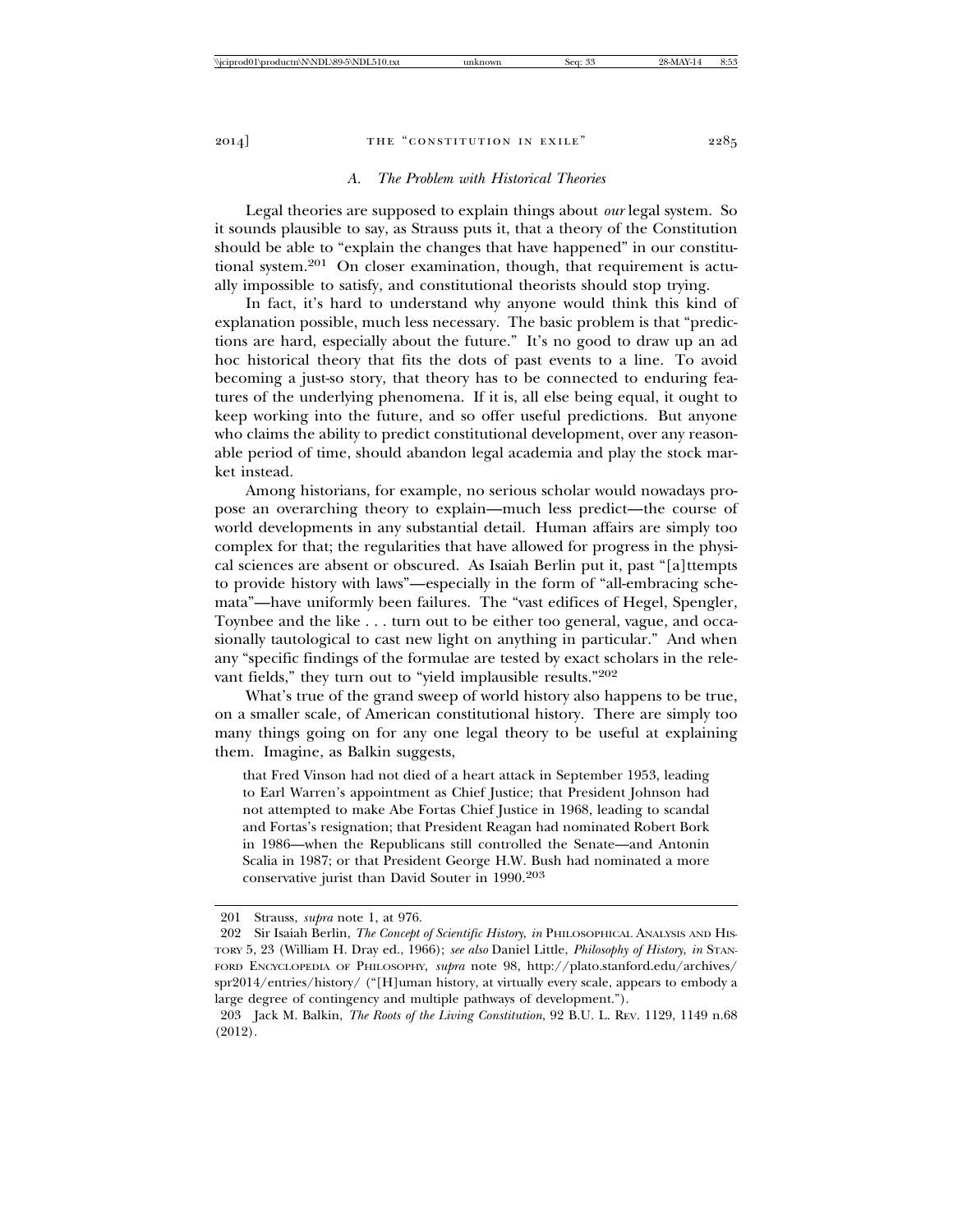Any of these contingencies would have produced serious divergences in our path-dependent constitutional development. But none of them can be explained by a legal theory—unless it accounts not only for precedent and original meaning, but also for heart attacks and financial scandals. And this list of contingencies is itself wildly underinclusive. Which political parties are ascendant or on the outs, which Presidents get elected or not, which judicial candidates are friends of which Senators, which fashions in legal education take root—all of these things affect the path of constitutional practice, and none of them could reasonably figure in a constitutional theory with any analytic force. Once we recognize, with Balkin and Sandy Levinson, "how much of constitutional change cannot be predicted in advance," as well as "how little such change follows law-like regularities,"204 it should become obvious that "explaining" constitutional development through legal theory is a fool's game.

That's not to say that there are no useful regularities in legal development. Prevailing ideas in law routinely respond to changes in American politics, economics, and society, and a good narrative history of American law will take pains to draw those connections. But unless one has a Grand Theory to explain *those* changes too, a legal theory merely identifying the connections between law and other fields just pushes the need for explanation back one step.

Besides the difficulty of explaining the past, there's a further problem with attempts to build "a theory of constitutional interpretation that the actual system of constitutional law [can] be faithful to."205 When we ask for a theory that can "explain" constitutional developments, sometimes what we really want is a theory to *legitimate* those developments—to tell us why changes that are politically popular and durable are legally okay too. Throwing up one's hands and saying "*que sera, sera*" won't do, because that won't confer the legitimation that is the point of the exercise. One of Griffin's critiques of originalism is that the theory lacks any "persuasive explanation why concepts like the 'living Constitution' became conventional wisdom."206 Maybe the best theory of constitutional law simply rejects that conclusion, instead of trying to explain it; either way, we shouldn't write off that possibility without further inquiry.

Whatever a constitutional theory provides, it won't provide that absolutely *everything* we do is legally okay. And that means that no theory can guarantee its continued adherence in practice. If a constitutional theory says something meaningful—that is, if it contains anything more definite than the tautological "whatever's currently accepted is the law"—then it has to be possible for day-to-day practice to diverge from the theory, should that meaningful condition turn out to be violated. But then the actual system of

<sup>204</sup> Jack M. Balkin & Sanford Levinson, *The Processes of Constitutional Change: From Partisan Entrenchment to the National Surveillance State*, 75 FORDHAM L. REV. 489, 494 (2006).

<sup>205</sup> BALKIN, *supra* note 16, at 93.

<sup>206</sup> Griffin, *supra* note 37, at 1216–17.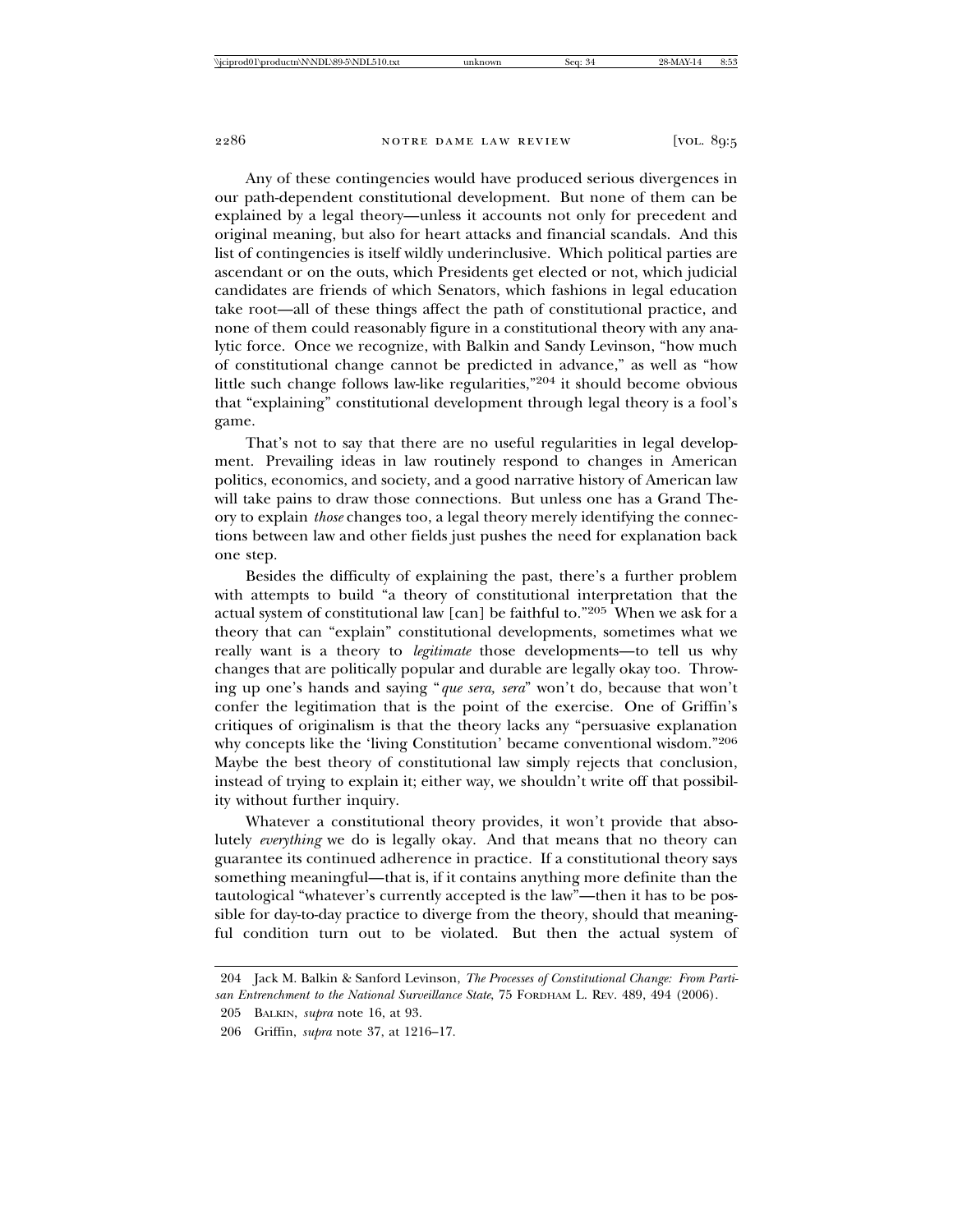constitutional law is no longer faithful to the theory, which was the whole point of building it.

Future generations may well be influenced by our constitutional understandings (think of path dependence, stable institutional interests, etc.). But ultimately they're free to do whatever they'll do, our parchment barriers notwithstanding. No matter what we say is constitutional or unconstitutional, they might come to disagree, for reasons and in ways that our theory might not accept as valid. In other words, it's impossible to safeguard a meaningful constitutional theory against future obsolescence in practice, except on pain of making it vacuous today.

## *B. Three Examples*

To illustrate these general problems, this Section analyzes three of the best-known theories that seek to bridge the gap between constitutional theory and practice—Ackerman's constitutional moments, Strauss's common law constitutional interpretation, and Balkin's living originalism. Although each proposes a framework for understanding American constitutional history, none of the three provides a fully satisfying account. And because none of these theories can control the future, each of them runs the risk that subsequent generations will disagree.

Perhaps your own favorite theory wouldn't be liable to these problems, and so should have been included on the list. But the general reasoning of the previous Section makes it seem likely that any constitutional theory would encounter the same tragic choices. As a result, it may be more important for a theory to find consistency with our higher-order legal practices today, rather than to worry overmuch about our lower-order ones yesterday or tomorrow.

# 1. Ackerman's Constitutional Moments

Bruce Ackerman is one of the great system-builders of constitutional theory. He argues that we need a new constitutional understanding to reconcile theory with practice, and to understand what Americans "did, and did not, accomplish over *all* of our history"207—not just at the Founding or after the Civil War. At the same time, he seeks to vindicate a particular conception of self-government, a "dualist democracy" in which ordinary and constitutional politics are distinct.208 Ackerman seeks to achieve these goals by redefining the "constitutional canon—the body of texts that conventional legal theory places at the very center of the legal culture's self-understanding"209—to encompass "all the great legal texts generated by all the great acts of popular sovereignty in our history."<sup>210</sup> These include, for example, not only "judicial

<sup>207</sup> Ackerman, *supra* note 28, at 1756.

<sup>208 1</sup> BRUCE ACKERMAN, WE THE PEOPLE: FOUNDATIONS 6–7 (1991).

<sup>209</sup> Ackerman, *supra* note 28, at 1750.

<sup>210</sup> *Id.* at 1802.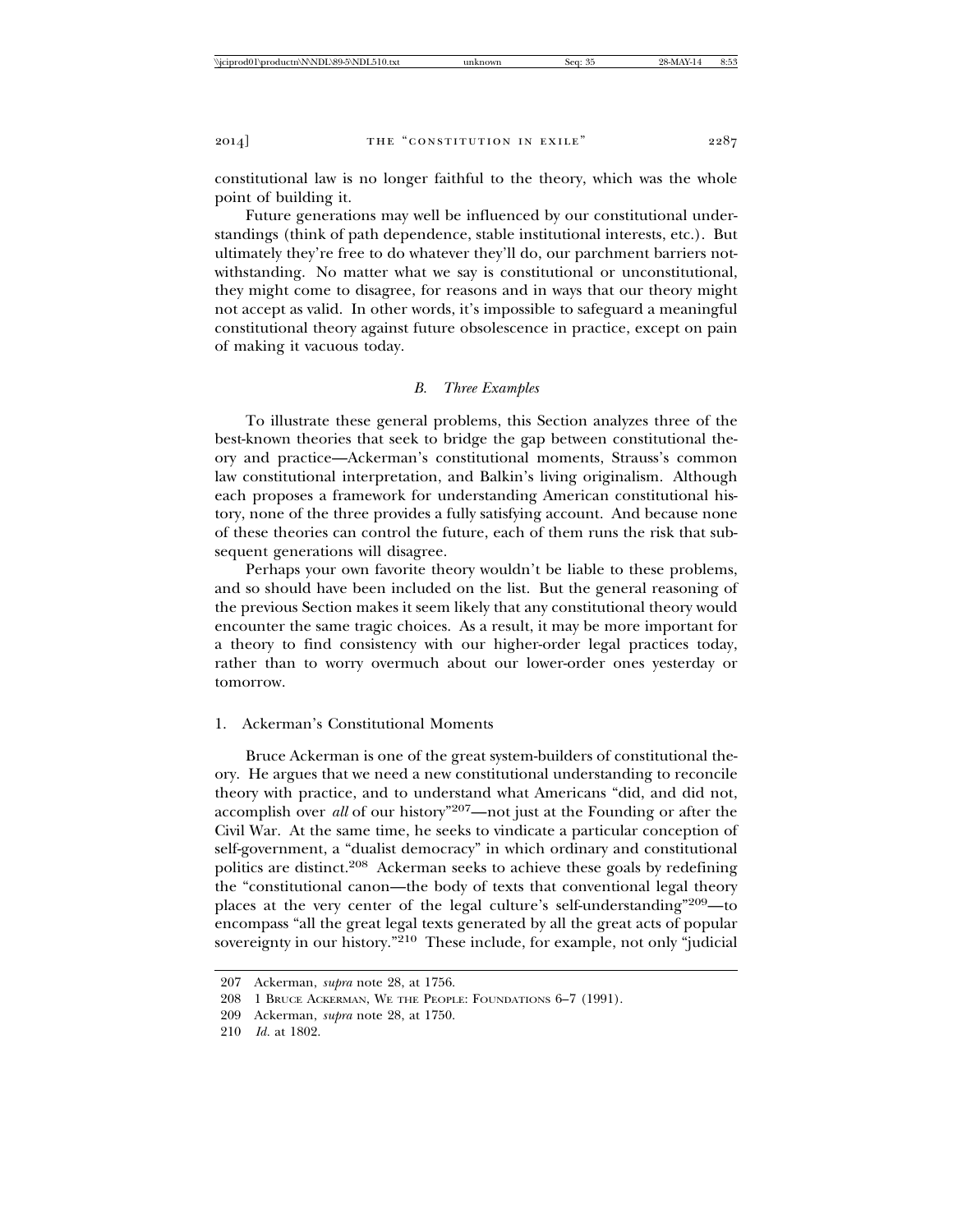superprecedents"211 but also "the landmark statutes of the 1960s," which he views as "functionally equivalent to the constitutional amendments of the 1860s."<sup>212</sup>

To identify these texts, Ackerman has outlined a five-phase process, which includes:

(1) an "institutional signal," in which a "major institution" such as the President or Supreme Court "adopts a movement-agenda in a way that compels sustained attention across the political spectrum"; $^{213}$ 

(2) a "proposal," whereby "[t]he American people [a]re [put] on notice that their political representatives . . . [a]re proposing specific legal measures that would radically transform the Constitution as it [i]s then understood";214

(3) a "triggering election," in which "ordinary voters get their first chance to pass judgment on the brave new initiatives undertaken in their name";<sup>215</sup>

(4) a period of "ratification," in which "the partisans of the old regime" try (and fail) to undo the change;  $2^{16}$  and

(5) a "consolidation" of those gains, in which "the law on the books . . . becom[es] a powerful reality throughout the land."217

Ackerman argues not only that this process satisfies the demands of democratic theory, identifying texts "that express the will of a decisive majority of ordinary Americans at the polls,"218 but also that—as a matter of historical fact—all of the "key constitutional transformations in American history have passed through [this] distinctive institutional dynamic."<sup>219</sup> In other words, Ackerman expands the methods of constitutional change beyond those provided in Article V, but he avoids the charge of vacuity (and advances his political-theory goals) by imposing very specific and substantial requirements on what kind of changes those can be.

As it happens, Ackerman's historical claim is a matter of substantial dispute.220 As Strauss argues, "[m]any major constitutional developments did not emerge all at once" through identifiable "decisions by a politically engaged population"; instead, they crystallized "over time, often in fits and starts,"221 and in a manner that looked very little like this orderly five-phase dynamic. For us to know which developments the five-step method does or

211 *Id.* at 1752. 212 *Id.* at 1761.

- 
- 213 *Id.* at 1762.
- 214 *Id.* at 1770.
- 215 *Id.* at 1770–71.
- 216 *Id.* at 1778.

221 David A. Strauss, *We the People, They the People, and the Puzzle of Democratic Constitutionalism*, 91 TEX. L. REV. 1969, 1977 (2013).

<sup>217</sup> *Id.* at 1785.

<sup>218</sup> *Id.* at 1763.

<sup>219</sup> *Id.* at 1762.

<sup>220</sup> *See, e.g.*, Michael J. Klarman, *Constitutional Fact/Constitutional Fiction: A Critique of Bruce Ackerman's Theory of Constitutional Moments*, 44 STAN. L. REV. 759, 768–70, 785–92 (1992) (reviewing ACKERMAN, *supra* note 208).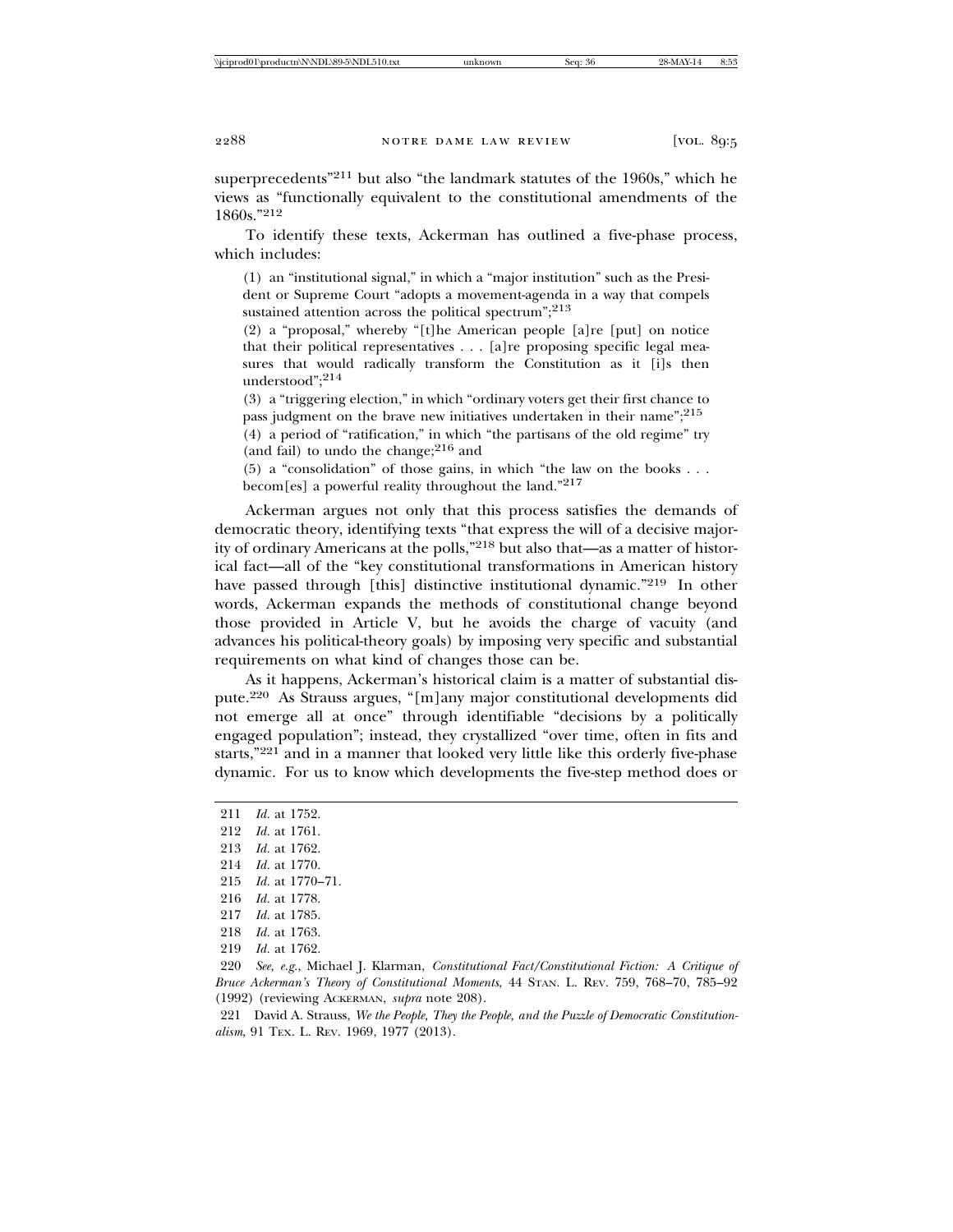doesn't explain, moreover, we have to be able to attribute particularized decisions on specific issues "to a people who were no doubt divided on many issues, had multifarious concerns, and probably did not realize that they were engaged in a form of constitution making."222 Given all of the historical contingencies discussed above, it would be remarkable if this dynamic were truly capable of explaining every significant shift in American constitutional understandings.

But a more serious problem is that Ackerman's theory is subject to a particularly biting version of the jurisprudential objection. To start with, Ackerman understands that "there is nothing inevitable about this process"; the Court might decide to disregard the law established by his five-phase dynamic, "instead choos[ing] to trivialize the recent past and mystify ancient wisdom."223 If it did, and if "the People" let it do so, then Ackerman's constitution would go into exile; the five-phase dynamic has no permanent hold on our lower-order practices. However well or poorly a theory explains our *current* lower-order practices (which, again, is a matter of dispute), something designed to fit the existing data points might not be robust enough to explain what's about to happen next. (For example, a "theory" endorsing all and only those constitutional doctrines accepted by the courts in the year 2014 will explain our present practices better than anything else, but it might have some trouble in 2015.)

Even worse, Ackerman's theory has no particular connection to our higher-order practices either. Whether or not it's normatively defensible on political-theory grounds, Ackerman's theory also has to establish that it's consistent with our legal conventions. For instance, he writes that "[a]lmost everybody" in American law makes the mistake of "assuming that the formal text contains the *complete* constitutional canon."224 That being the case, what is the theory of global error under which "[a]lmost everybody" is wrong about this? Some societies might already treat landmark statutes as having constitutional significance (Ackerman suggests France),<sup>225</sup> but others don't. Showing the five-phase dynamic to be more appropriate for democratic selfgovernance than other systems doesn't show that it's the law in the United States. And neither does the framework's alleged success at explaining past constitutional development; lots of things might causally explain past legal practice or currently accepted outcomes (economic incentives, political preferences, racial biases, path dependence, etc.) without being part of the law. If Ackerman sees his task as "interpret[ing] the American Constitution as it is, not as it ought to be,"226 then we may need a far more expansive account of the conventional basis for constitutional moments.

<sup>222</sup> *Id.*

<sup>223</sup> Ackerman, *supra* note 28, at 1812.

<sup>224</sup> *Id.* at 1754–55.

<sup>225</sup> *Id.* at 1761 n.73.

<sup>226</sup> *Id.* at 1776.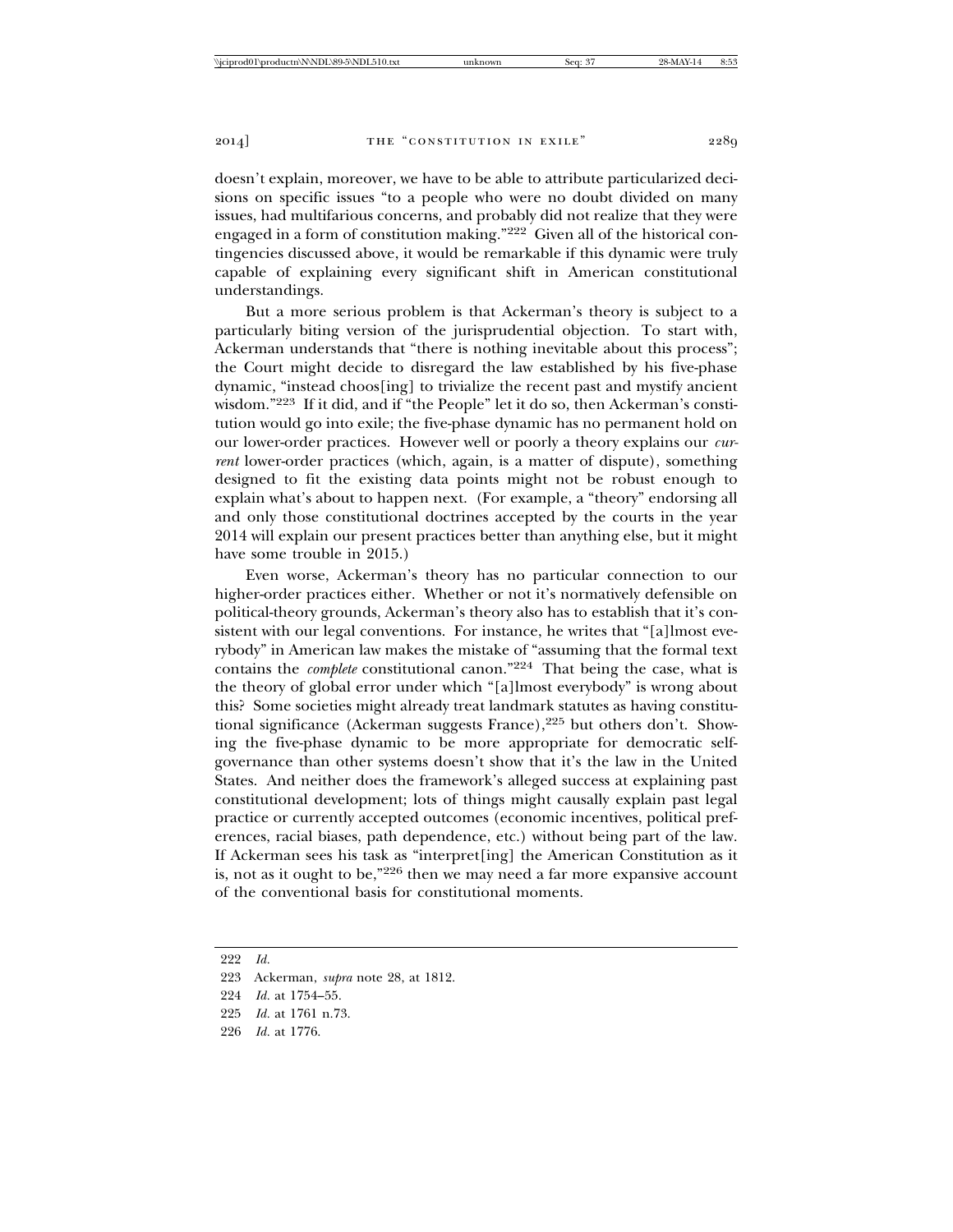#### 2. Strauss's Common Law Constitutional Interpretation

A second approach to reconciling theory and practice has been attempted by David Strauss. Strauss argues that the United States has "a common law constitution[,] in the sense that the principal mechanism of change is the evolution of the law through the development of precedent."227 Rather than looking only to the text, Americans decide constitutional questions "on the basis of precedents, both judicial and non-judicial, combined with judgments of fairness and good policy—just as common law judges decide questions on those bases."228 The flexibility of a common law approach means that Strauss's theory can adapt easily to current practice, but the theory may actually explain less as a result.

Strauss suggests that American constitutional practices are now common law ones. While a court hearing a statutory case will "usually focus on the precise words of the statute," in constitutional cases "the text routinely gets no attention."229 Instead, "[t]he issue is decided by reference to 'doctrine' an elaborate structure of precedents built up over time by the courts—and to considerations of morality and public policy."230 To the extent that text does enter the analysis, its requirements aren't exacting; any "plausible ordinary meaning of the text" will be acceptable in principle, so long as it's consistent with the evolution of the doctrine.<sup>231</sup> Strauss concludes that the common law system "*is* our system," that it explains most of the development of American constitutional law over time, and that "it is generally accepted" today.232

Strauss also defends his theory on normative grounds. He describes the common law approach as "rooted in humility, a distrust of abstractions, and an appreciation for the complexity of constitutional issues."233 His model for common law decision making is the judgment of the New York Court of Appeals in *MacPherson v. Buick Motor Co*. 234 There, the court rejected the doctrine of privity of contract in product liability, based primarily on public policy considerations. But it did so only after "several decades' worth of decisions" had "demonstrated that the privity regime was no longer workable"; during that time, even the courts "purporting to apply the [old] regime . . . were, in fact, gravitating toward a new rule."235 Strauss emphasizes the slow, deliberate nature of common law evolution, undertaken with "due regard for the limitations of abstract reasoning and for the value of

<sup>227</sup> Strauss, *supra* note 1, at 977.

<sup>228</sup> Strauss, *supra* note 221, at 1970.

<sup>229</sup> DAVID A. STRAUSS, THE LIVING CONSTITUTION 34 (2010).

<sup>230</sup> David A. Strauss, *Common Law Constitutional Interpretation*, 63 U. CHI. L. REV. 877, 883 (1996).

<sup>231</sup> *Id.* at 920; *see also id.* at 919–21.

<sup>232</sup> David A. Strauss, *Legitimacy, "Constitutional Patriotism," and the Common Law Constitution*, 126 HARV. L. REV. F. 50, 53–54 (2012).

<sup>233</sup> STRAUSS, *supra* note 229, at 100.

<sup>234 111</sup> N.E. 1050 (N.Y. 1916).

<sup>235</sup> David A. Strauss, *The Common Law Genius of the Warren Court*, 49 WM. & MARY L. REV. 845, 854–56 (2007).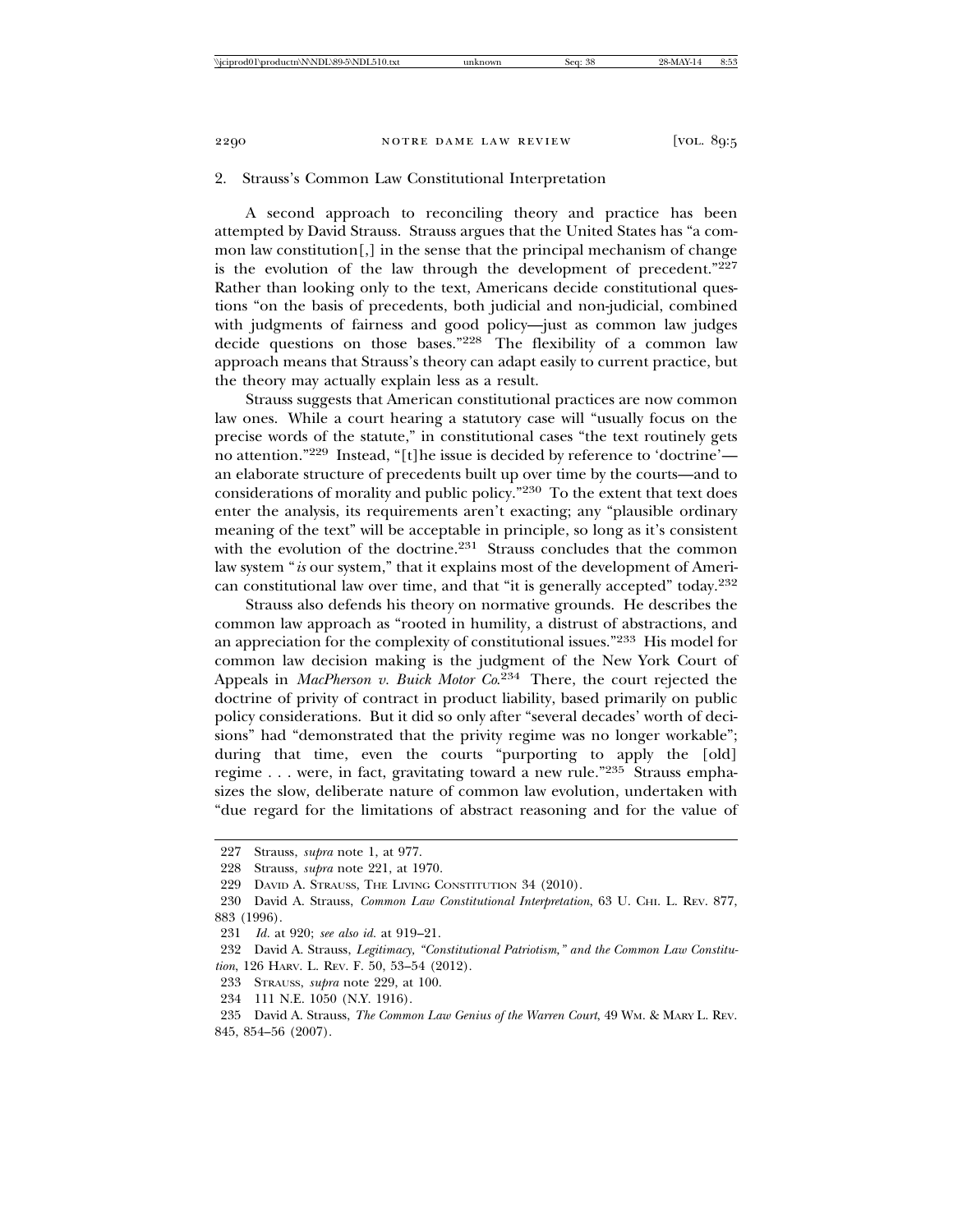experience."236 He goes on to explore the political benefits of such a Burkean system; but much of his argument is historical, and he explains the development of a variety of areas of law—such as desegregation,<sup>237</sup> free speech,<sup>238</sup> and the jurisprudence of the Warren Court<sup>239</sup>—as generally following this same basic process.

Strauss's theory offers a remarkable synthesis of legal doctrine, historical experience, and political theory. Yet there are reasons to doubt whether it truly succeeds in providing an accurate account of American law. To include the cases Strauss cites, one either has to stretch the boundaries of the theory or smooth over the historical record. In the free speech context, for example, Strauss portrays the Court as slowly coming around to Justice Holmes's dissent in *Abrams v. United States*, 240 after finding that his approach "had broad cultural resonance and, ultimately, . . . seemed to work well."241 But it's hard to assess whether a policy regime "seemed to work well" when it was primarily articulated in judicial dissents lacking the force of law. As Steilen argues, our modern First Amendment doctrine "was not formed in a Burkean fashion, by making modest adjustment to precedents whose efficacy had been demonstrated over time," but rather in "precisely the opposite" fashion—"based largely on ambitious theoretical arguments about the value of protecting free speech that were repeated in dissent by a handful of judges."<sup>242</sup>

To take another example, Balkin notes that the reapportionment cases seem, from a doctrinal perspective, "to come out of nowhere."243 Strauss accepts that "[t]here was certainly no development of judicial precedent" prior to those decisions "paralleling the disintegration of the privity of contract rule" in *MacPherson*. 244 He argues, though, that the reapportionment cases do have a "common law-like justification," because "they carried out a development that extended back to the earliest days of the Republic: the inexorable, although not uninterrupted, expansion of the franchise."245 Malapportionment, though blessed by prior case law, was "inconsistent with the premises of universal suffrage" and with the "repeated judgments of several generations, expressed through legislation and constitutional amendments, that restrictions on the franchise should be discarded in favor of political equality."246 This explanation has little to do with the common law approach. There's no natural connection between apportionment and the

<sup>236</sup> *Id.* at 859–60.

<sup>237</sup> STRAUSS, *supra* note 229, at 77–92.

<sup>238</sup> *Id.* at 51–76.

<sup>239</sup> *See generally* Strauss, *supra* note 235 (describing the Warren Court's decisions as consistent with common law principles).

<sup>240 250</sup> U.S. 616 (1919).

<sup>241</sup> *See* STRAUSS, *supra* note 229, at 64.

<sup>242</sup> Steilen, *supra* note 160, at 296.

<sup>243</sup> Balkin, *supra* note 203, at 1151.

<sup>244</sup> Strauss, *supra* note 235, at 875; *see supra* notes 233–35 and accompanying text.

<sup>245</sup> Strauss, *supra* note 235, at 875–76.

<sup>246</sup> *Id.* at 876–77 (footnote omitted).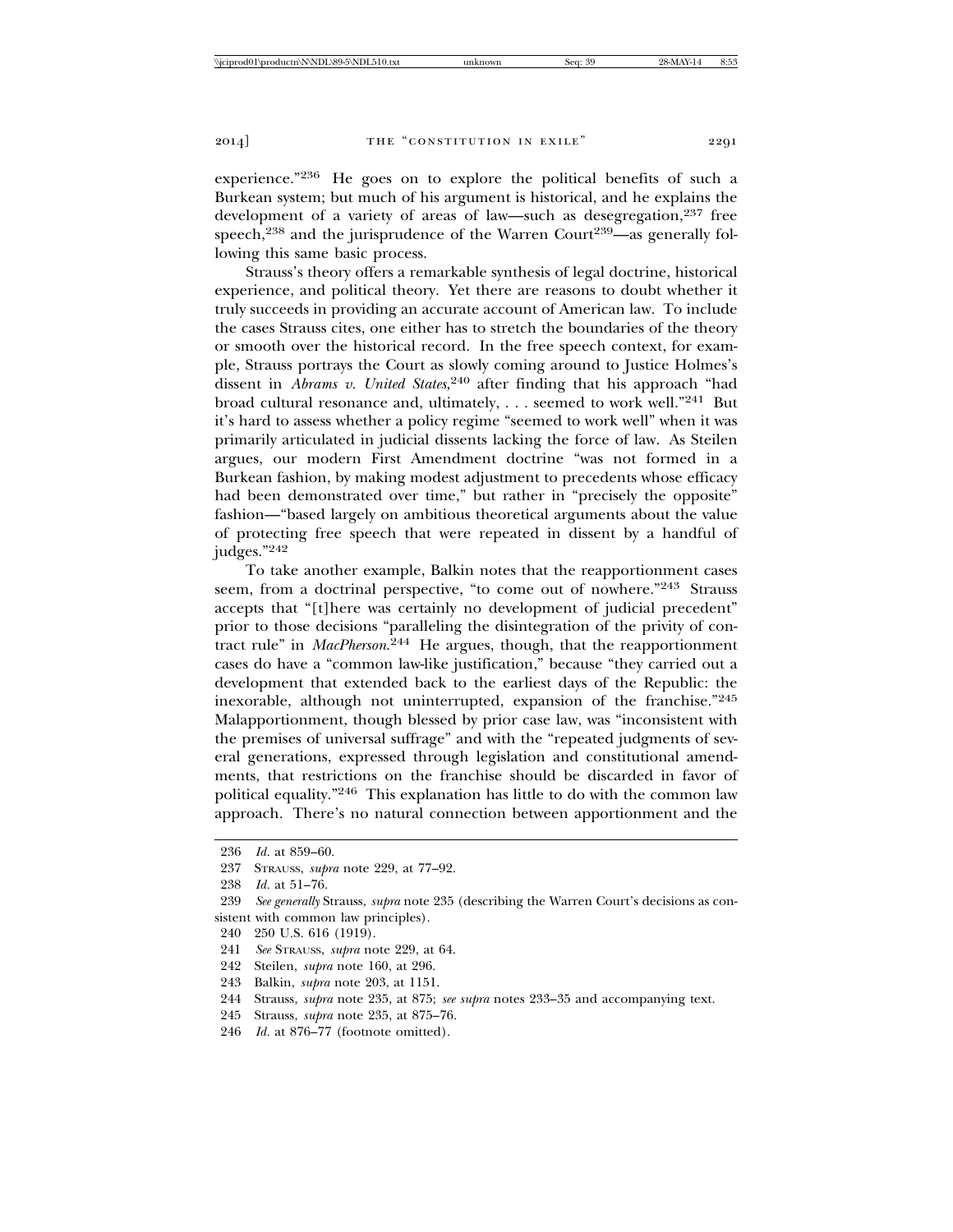franchise, except in light of abstract principles of democratic theory. And, in any case, extrapolating broad theoretical commitments from the march of history is hard to reconcile with a generally Burkean outlook.

Indeed, there may be plenty of major cases in American history that challenge Strauss's framework. *Erie Railroad Co. v. Tompkins*, 247 for example, worked a revolution in American jurisprudence; it drastically changed the handling of diversity cases and the relationship of federal and state courts, and likely had a greater effect on more litigants than, say, *New York Times Co. v. Sullivan*. 248 Yet rather than growing out of a body of existing case law, it was so much of a surprise to the parties and to the public that the possibility of overruling *Swift v. Tyson*249 hadn't even been briefed.250 Maybe *Erie* still qualifies as an example of the common law method, because it responded to general dissatisfaction with the *Swift* regime; but in that case everything qualifies, because the past is always with us. If a decision that contemporaries see as "a bolt from the blue"251 counts as common law evolution, what would falsify the theory?

This points to a more general concern with Strauss's historical account: certain elements that he highlights in the common law system may be epiphenomenal. If the Court talks more about precedent in constitutional cases than in statutory ones, is that because it views the constitutional text as less important or binding? Or is it because there's no litigation when the text is clear (each state gets two Senators) and because, when the text is unclear (say, as to "discrimination, fundamental rights, and freedom of expression"252), frequent litigation means that there's lots of water under the bridge? In thoroughly litigated statutory arenas, like Title VII or the Administrative Procedure Act, the Court might also talk more about precedent than text—not because we have a common law U.S. Code, so to speak, but just because there are plenty of past decisions that are more likely than the text to provide us with specific guidance in the case at hand.

In fact, one could tell a story whereby the entire process of "common law" evolution has nothing to do with the common law. Appellate courts, like corporate boards, are multimember bodies with staggered appointments and long tenures; they're *designed* to prevent rapid change, with the preferences of the crucial median member253 shifting slowly over time. Add in one-case-at-a-time decision making, written opinions, and rhetorical benefits to preserving the appearance of continuity, and you'll end up with an histori-

<sup>247 304</sup> U.S. 64 (1938).

<sup>248 376</sup> U.S. 254 (1964).

<sup>249 41</sup> U.S. (16 Pet.) 1 (1842).

<sup>250</sup> *See* Suzanna Sherry, *Wrong, Out of Step, and Pernicious:* Erie *as the Worst Decision of All Time*, 39 PEPP. L. REV. 129, 147–49 (2011).

<sup>251</sup> Walter Wheeler Cook, *The Federal Courts and the Conflict of Laws*, 36 U. ILL. L. REV. 493, 493 (1942).

<sup>252</sup> David A. Strauss, *Common Law, Common Ground, and Jefferson's Principle*, 112 YALE L.J. 1717, 1726 (2003).

<sup>253</sup> *See* Balkin, *supra* note 203, at 1154.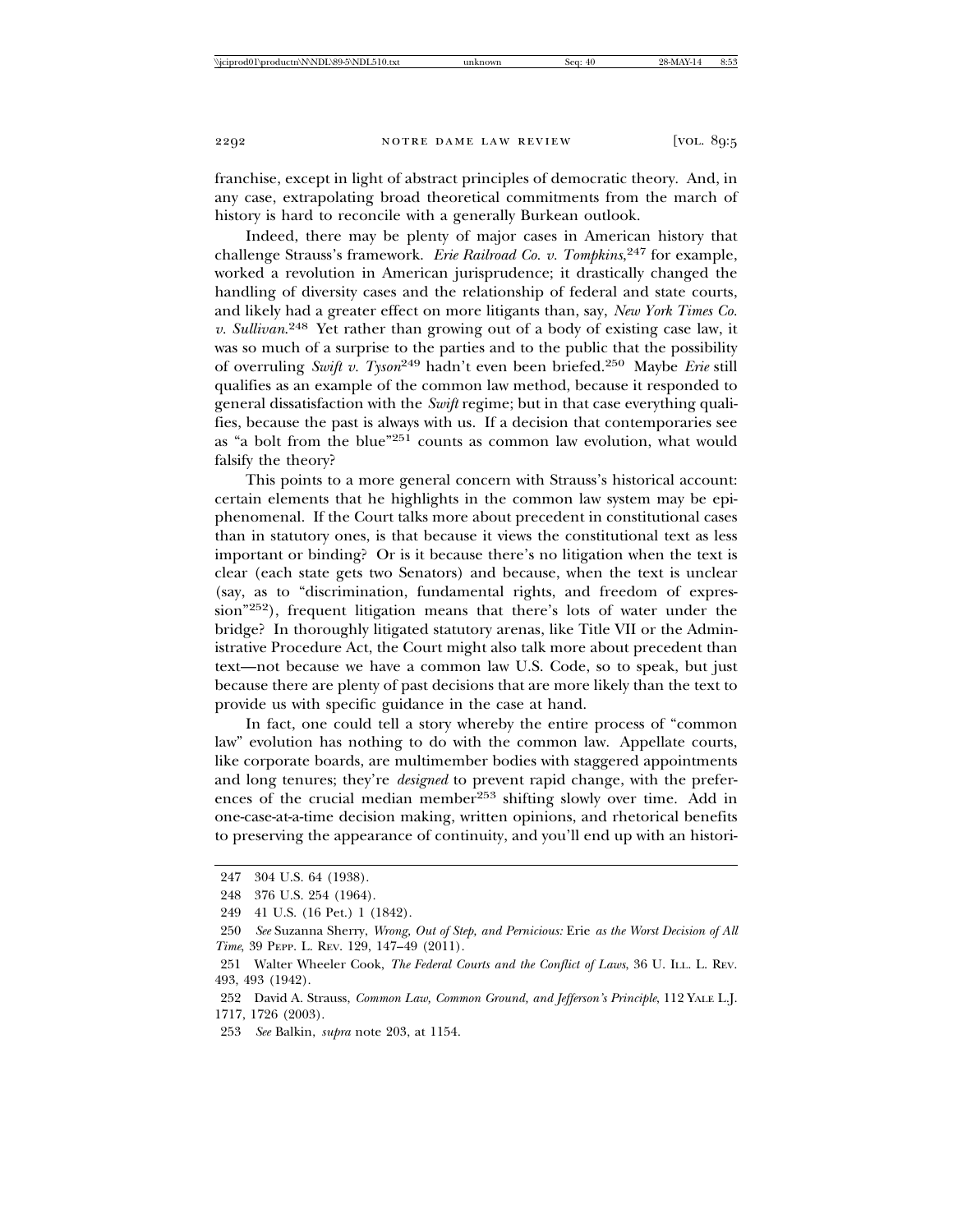cal pattern resembling Strauss's common law model—even if every Justice simply pursues his or her own personal preferences and *none* of them actually engages in common law reasoning. The Court won't be able to move very quickly, because the median Justice won't be ready to go that far; there will be plenty of intermediate decisions, creating multiple lines of precedent as the Court's composition changes over time; and there will be plenty of past cases to cite when making a change, whether as authorities in partial support or as bad examples to be avoided. But this kind of common law evolution is a mirage, because no one actually accepts it from the internal point of view.

Strauss's claim that the Court slowly learns from experience may also be uncertain. Strauss argues that the Court adopted prophylactic rules in *Miranda v. Arizona*254 "not just" because "the Court thought they were a good idea," but primarily because "experience with the old approach" of case-bycase inquiry "showed that that approach was unsound" and that "[t]he Court had to choose something to replace it."255 Whether a prior approach is unsound is primarily in the eye of the beholder; there may be no real distinction between regarding the existing regime as unsound and finding a new regime to be a better idea. The phrase "lessons of experience" conveys an impression of objectivity, but that impression is misleading. And as Balkin points out, when an old regime is said to be "unworkable," that may have been because individual judges deliberately "sought to undermine" the rules, "leading to a self-fulfilling prophecy" of their demise.256

The point of these objections isn't to nitpick, but to identify a divergence between the external features Strauss highlights in his account of common law evolution (slow, deliberate change; numerous intermediate precedents; etc.) and the nature of the internal decision-making structure that may, but need not, go along with it. Because the former can exist without the latter, we could imagine the system retaining the outer trappings of the common law long after its distinctive process of deliberation has disappeared. Nothing guarantees that common law reasoning, applied correctly, will actually find expression in practice. To the extent that the common law method is really a method, in the sense of providing determinate legal constraints on decision making, it could easily find itself in exile. (Maybe, given the Court's sometimes cavalier treatment of doctrinal analysis, it already is.)

And even if it's obeyed in practice, Strauss's theory faces the same jurisprudential objection already leveled at Ackerman.257 Strauss repeatedly notes that the common law is "an ancient source of law,"258 that it "antedates the Constitution itself by several centuries,"259 and that it was "central to the

<sup>254 384</sup> U.S. 436 (1966).

<sup>255</sup> Strauss, *supra* note 235, at 872.

<sup>256</sup> Balkin, *supra* note 203, at 1146.

<sup>257</sup> *See supra* subsection IV.B.1.

<sup>258</sup> STRAUSS, *supra* note 229, at 3.

<sup>259</sup> *Id.*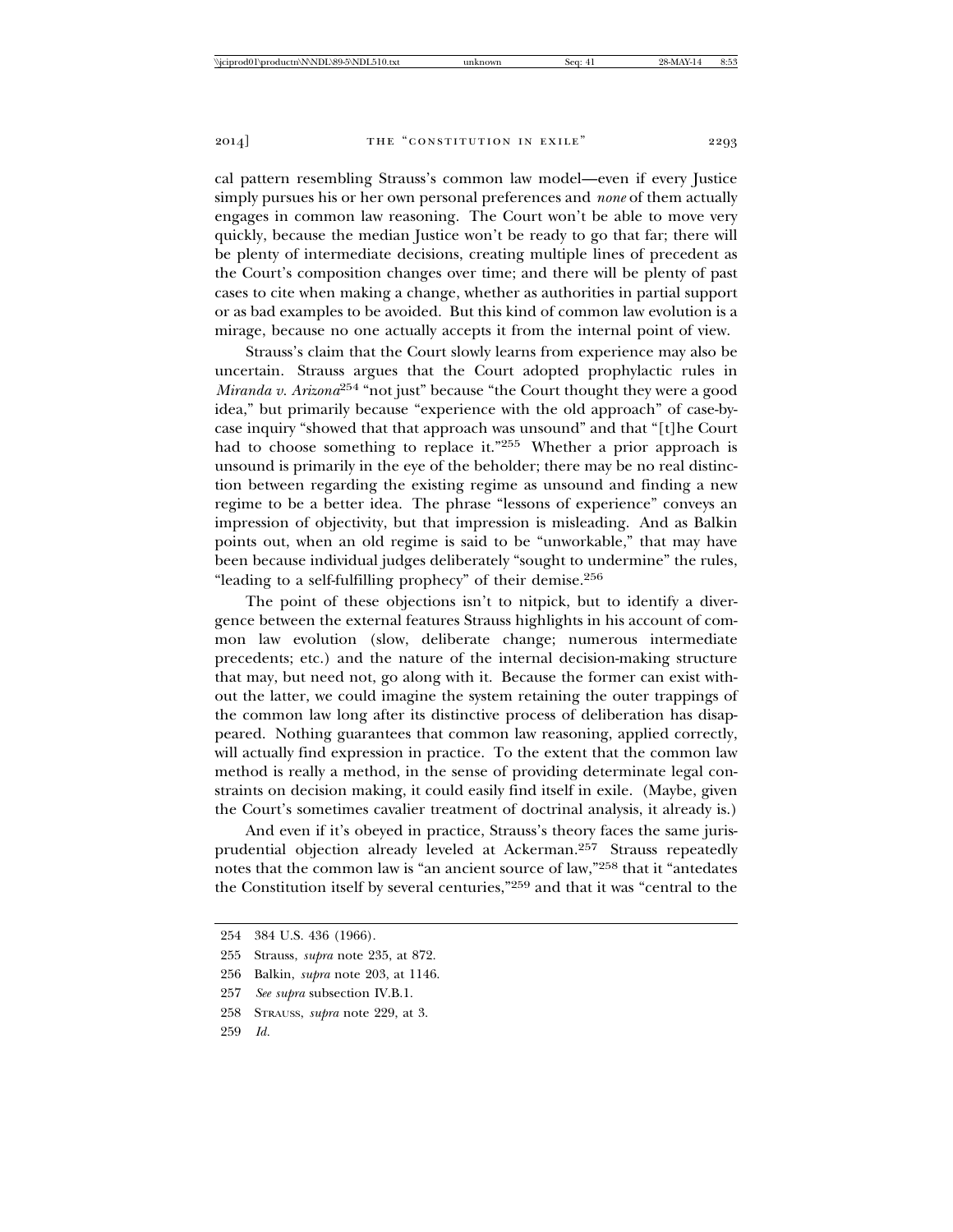American legal system from the start."260 Perhaps the common law hasn't always resembled the system we have today.261 But either way, why insist on the common law's antiquity? If our constitutional practices today are so clearly based in precedent and common law reasoning, why isn't current practice enough?

One potential answer, of course, is that current practice isn't entirely comfortable with the notion of a common law constitution. Strauss accepts, as he must, that the text has a privileged place in American law; it can't be overruled or set aside the way a precedent can.262 He justifies this fact with reference to his theory of "focal point[s]," that an agreed-on text helps settle issues that are better settled than settled right.263 But even if the text can be defended as a "focal point,"264 that doesn't mean that our system currently treats it as nothing but a focal point, or that we ourselves conceive of its role in that way. As Balkin points out, "precedents are focal points too."265 Strauss argues that our "escape<sup>[]"</sup> from the text happened "unselfconsciously,"266 and that our system, "without our fully realizing it . . . . has become a common law system" instead.267 This suggests that the common law constitution is a recent development rather than an antique practice, and moreover one that we haven't yet publicly accepted as part of our own understanding of our law.

Indeed, Strauss recognizes that in our system "[c]onstitutional law is supposed to consist in the interpretation of a written text."268 One reason why

261 *See* Morton J. Horwitz, *The Supreme Court, 1992 Term—Foreword: The Constitution of Change: Legal Fundamentality Without Fundamentalism*, 107 HARV. L. REV. 30, 44 (1993) ("[D]uring most of the constitutional struggles of the seventeenth century, the theory of the common law remained overwhelming[ly] static. Although a movement began to introduce the idea of change into the common law, by the end of the nineteenth century, a static theory has become dominant once more." (footnote omitted)). *Compare, e.g.*, STRAUSS, *supra* note 229, at 40 (arguing that "[f]or the most part, there are no clear, definitive rules in a common law system"), *with* 1 WILLIAM BLACKSTONE, COMMENTARIES \*70–71 (describing a particular rule of escheat as "a positive law, fixed and established by custom, which custom is evidenced by judicial decisions; and therefore can never be departed from by any modern judge without a breach of his oath").

262 *See* Strauss, *supra* note 232, at 50.

263 *See id.* at 51.

264 *Id.*

265 BALKIN, *supra* note 16, at 53; *see also id.* ("[T]he focal-point theory does not really explain why courts cannot change the hard-wired rules of the Constitution through common law adjudication."); Siegel, *supra* note 16, at 947 ("Precedents may serve the same focal-point function that Strauss attributes to the text. . . . A common law approach seems unable to make sufficient sense of the special importance of the text in constitutional practice.").

266 *See* STRAUSS, *supra* note 229, at 3. 267 *Id.*

268 *See id.* at 29.

<sup>260</sup> Strauss, *supra* note 1, at 977; *see also* STRAUSS, *supra* note 229, at 123 ("Madison—a principal author of the text of the Constitution—was also a proponent of the living Constitution.").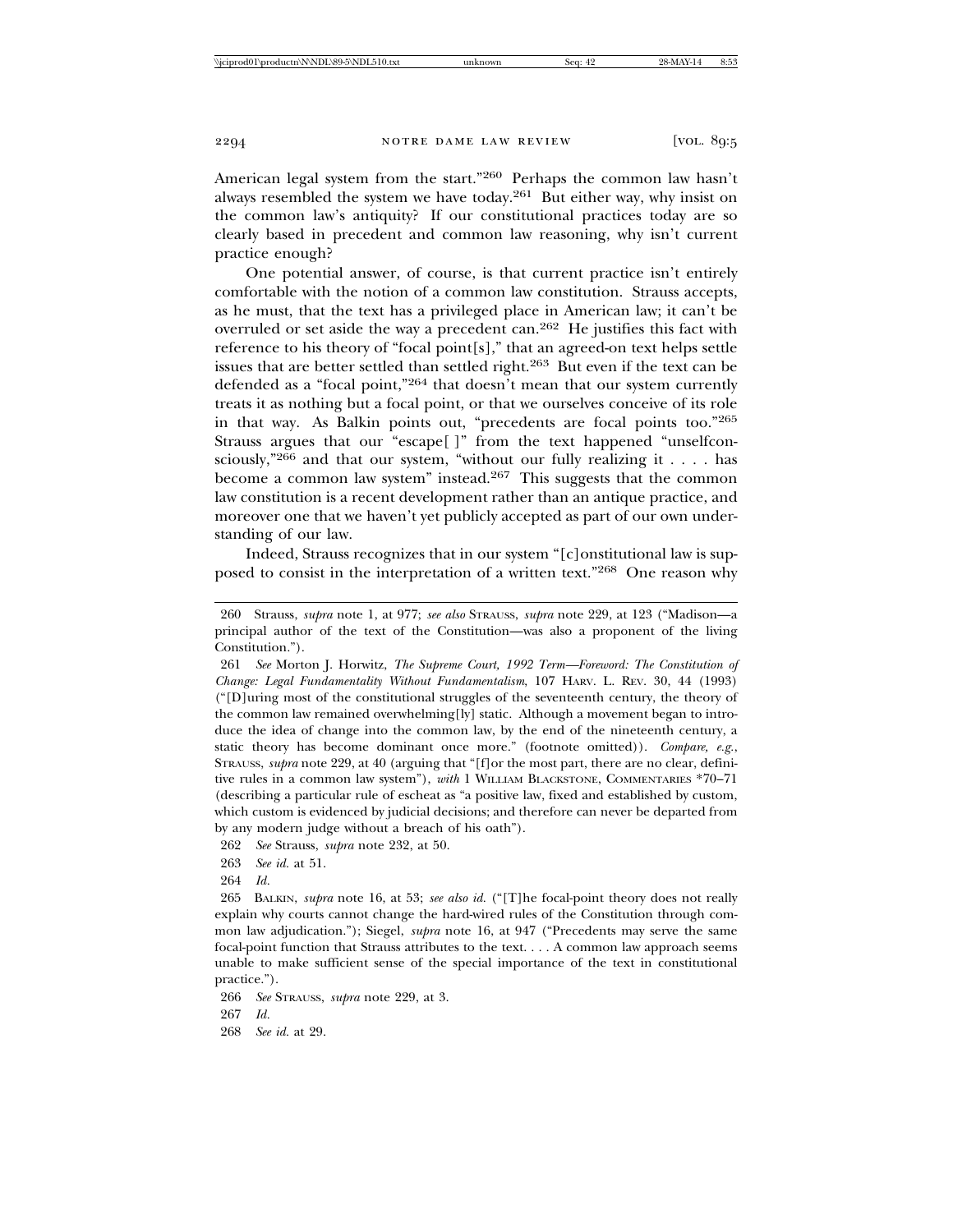"[t]he common law method has not gained currency" is that "it is not an approach we usually associate with a written constitution, or indeed with codified law of any kind."269 Rather, we typically "divide[ ]" "legal reasoning . . . into common law reasoning by precedent on the one hand, and the interpretation of authoritative texts on the other," with the "latter" category including both "[c]onstitutional and statutory interpretation."270 As a result, "[a]n air of illegitimacy surrounds any alleged departure from the text or the original understandings."271 In American law, "the terms of debate . . . continue to be set by the view[s] that principles of constitutional law must ultimately be traced to the text . . . and . . . that when the text is unclear the original understandings must control."272 The Court has traditionally paid at least lip service to the text; as it worked out principles of free speech, for instance, "those principles were attributed"—even if erroneously—"to the original understandings."273

All this being the case, why should we accept the common law constitution as an accurate depiction of our law? Even if it's accurate at the level of lower-order practice, so are many things that aren't the law. And if it's soundly contrary to our higher-order practices, we have an excellent reason to reject it. If Strauss thinks that the text-focused conventional wisdom is a global error, $274$  we need to know how that error came about, and why we should think that the conventional answers are not, in fact, the right ones.

# 3. Balkin's Living Originalism

Balkin's *Living Originalism* tries to split the difference between formal rules and ordinary practice, joining together a highly ordered interpretive theory with a highly contingent theory of constitutional change. In the abstract, Balkin advances a largely orthodox version of originalism, emphasizing the way in which "original meaning" can differ from "original expected application."275 To Balkin, when the Constitution "states a determinate rule, we [follow] the rule"; when "it states a standard" or principle, we follow the standard or principle, applying each in turn to facts about the world and using the same level of generality as was chosen in the text.<sup>276</sup>

What makes Balkin's theory unusual is its approach to practice. Balkin denies that original meaning is actually inconsistent with current practice even lower-order practice—"once we understand . . . [the] distinction between original meaning and original expected application."277 For exam-

<sup>269</sup> Strauss, *supra* note 230, at 885.

<sup>270</sup> *Id.* at 889.

<sup>271</sup> *Id.* at 878.

<sup>272</sup> *Id.*

<sup>273</sup> *See* STRAUSS, *supra* note 229, at 62.

<sup>274</sup> *See supra* notes 227–42 and accompanying text.

<sup>275</sup> BALKIN, *supra* note 16, at 49; *see also* Green, *supra* note 182 (discussing meaning and application through the lens of the sense-reference distinction).

<sup>276</sup> BALKIN, *supra* note 16, at 14.

<sup>277</sup> *Id.* at 49.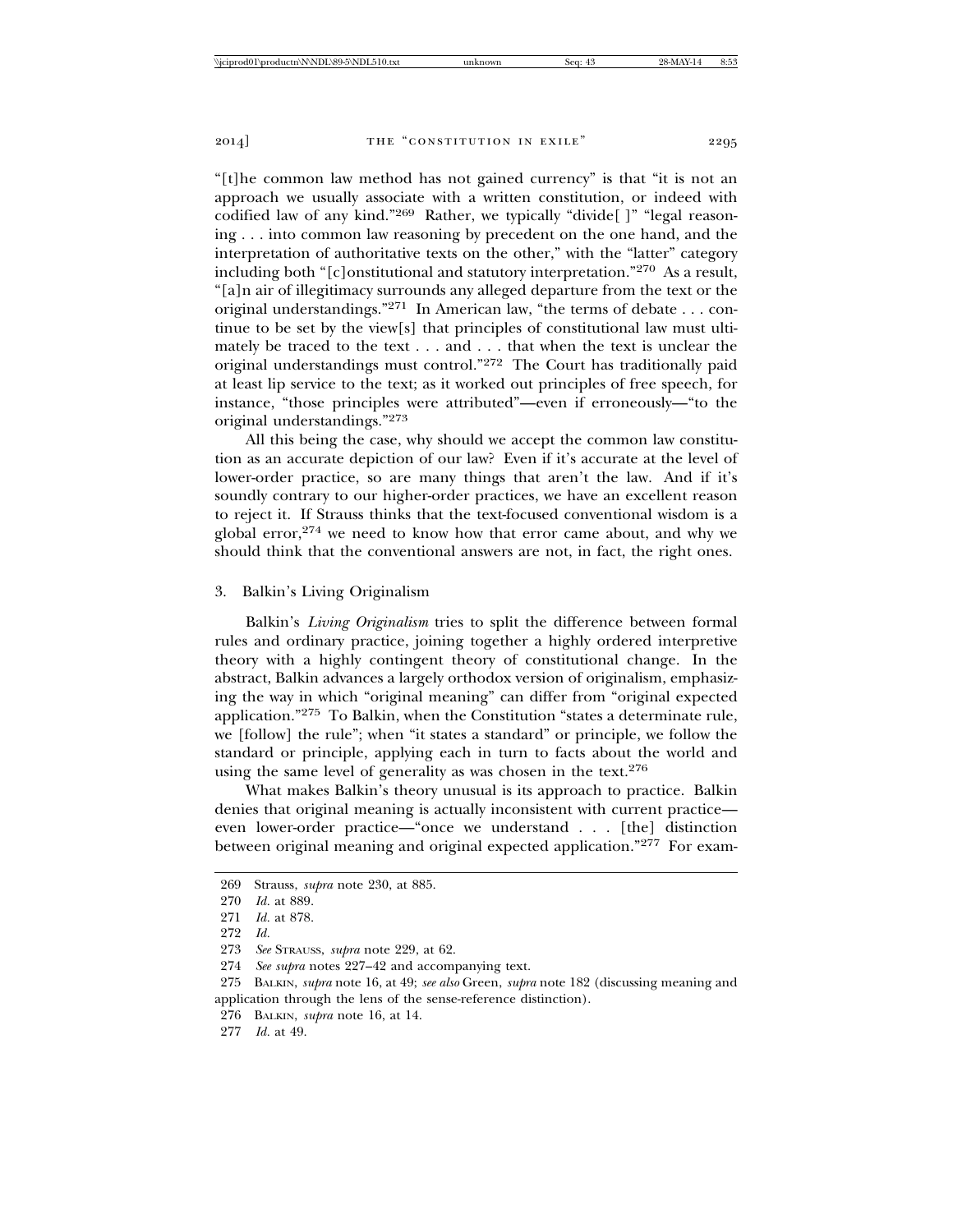ple, he argues that the word "commerce" "had a broader meaning in 1787 than it does today,"278 enabling "Congress to regulate problems or activities that produce spillover effects between states or generate collective action problems that concern more than one state."279 The twentieth-century expansion of federal power over the "economy and society" was perfectly constitutional, and so there's no conflict to be resolved.280 Balkin also contends that the vague or ambiguous provisions of the Constitution (of which there are many) may be supplemented in practice by constitutional "constructions," whereby a society effectuates its best readings of these capacious provisions in different ways over time.<sup>281</sup> Because Balkin argues for unusually flexible readings of individual provisions, going against the grain of much previous originalist scholarship, he concludes that actual deviations from the "hardwired features of the constitutional text" are "really quite exceptional, and, I think, quite wrong."282

This flexibility lets Balkin advance a broader theory of how constitutional interpretation responds to social movements. Balkin argues that the main "constraint[s]" on judicial decision making are not the interpretive approaches of judges, but the "institutional factors [that] limit who can become a judge" and that "influence the professional and constitutional culture in which judges" operate.<sup>283</sup> That culture, in turn, is formed by "a variety of competing civil society institutions, organs of public opinion, NGOs, political parties, political and social movements, interest groups, and positions of authority and power staffed by particular individuals and groups," including "[l]egal professionals" who "want to be thought reasonable."284 (Not to mention such contingent factors as "election results, the political demands facing presidents, the composition of the Senate, the qualified and confirmable candidates available to Presidents at the time of appointment," and so on.)<sup>285</sup> The constitutional law that emerges from these contingencies, though more-or-less responsive to popular opinion over time, is "a crazy quilt of practices and constructions from different eras."286 Yet it remains consistent with original meaning, because the original meaning itself happens to be so capacious.

If it succeeded, Balkin's approach really would eliminate discrepancies between theory and practice, and really would enable a constitutional theory "that the actual system of constitutional law  $[\text{can}] \dots$  be faithful to."287 But its success is far more contingent than Balkin's work suggests. If the text says

 *Id.* at 37. *Id.* at 140. *See id.* at 140–41. *Id.* at 327. 282 *Id.* 283 Balkin, *supra* note 203, at 1131. *Id.* at 1143–44. *Id.* at 1149. *Id.* at 1136; *accord id.* at 1134. 287 BALKIN, *supra* note 16, at 93.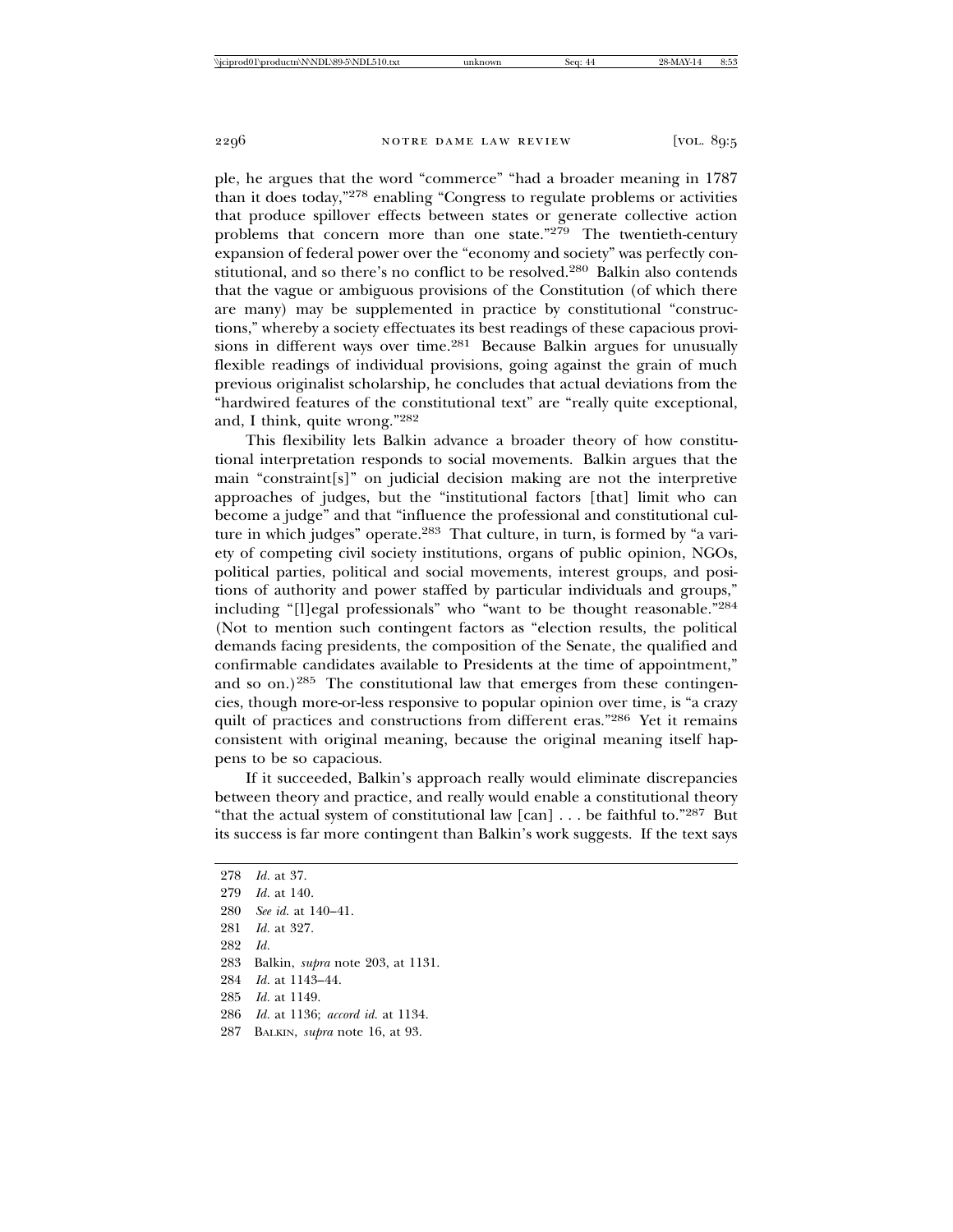anything meaningful, then at least *some* outcomes sought by social movements will be inconsistent with the original meaning.288 (And the social movements might not know this, or care.)<sup>289</sup> Balkin accepts that "constructions" other than "the most faithful [ones]" might come to be widely supported,290 and that interpretations which violate original meanings might sometimes become ascendant.<sup>291</sup> He merely thinks that outcome unlikely, given the broad scope of the Constitution's provisions.292

Yet there are at least two reasons for doubt. First, Balkin concedes that his flexible readings might be true or false based on the history; "with respect to any particular clause [he] can be proven wrong given sufficient evidence to the contrary."293 This means that everything hinges on, for example, the accuracy of Balkin's historical claims regarding the meaning of the word "commerce." If he's wrong,<sup>294</sup> then there might really be widespread contradictions between theory and practice, and he'd need to decide whether to abandon originalism in favor of some other theory more "adequate to our history as a people."295 Second, even if all Balkin's claims about theory and practice are right today, he may be wrong about whether theory and practice diverged in the past. For example, the pre–New Deal reading of "commerce" may not have been, as Balkin claims, just "a *constitutional construction* . . . [designed] to maintain an underlying structural principle" of balance between the states and the federal government.<sup>296</sup> Maybe it was really a constitutional *interpretation* of the word, and one that (on his account) almost everyone happened to be wrong about. Indeed, one could imagine a 1937 era bizarro-world Balkin penning critiques of the New Deal Court on the ground that the *limitation* of federal power was one of "the best features of the American constitutional tradition,"297 and that no theory treating it as an "unfortunate blunder . . . [could] be adequate to our history as a people."298

Either way, Balkin can't simply avoid the tension between theory and practice by denying that it exists. His theory is just as vulnerable to the jurisprudential objection as everyone else's. And if nobody's theory can truly guarantee correspondence between theory and practice, then maybe guaranteeing correspondence between theory and practice isn't all that important a goal.

291 Jack M. Balkin, *Must We Be Faithful to Original Meaning?*, 7 JERUSALEM REV. LEGAL STUD. 57, 63 n.19 (2013).

292 *See supra* notes 281–82 and accompanying text.

293 Balkin, *supra* note 291, at 72.

294 *See* Randy E. Barnett, *Jack Balkin's Interaction Theory of "Commerce*,*"* 2012 U. ILL. L. REV. 623, 623–25 (arguing that Balkin's argument is incorrect).

295 BALKIN, *supra* note 16, at 10.

296 *Id.* at 153–54.

297 *Id.* at 90.

<sup>288</sup> Dorf, *supra* note 21, at 2042–43 (citing Mitchell N. Berman, *Originalism and Its Discontents (Plus a Thought or Two About Abortion)*, 24 CONST. COMMENT. 383, 392–93 (2007)). 289 *See* Siegel, *supra* note 16, at 937–38.

<sup>290</sup> Jack M. Balkin, *Nine Perspectives on* Living Originalism, 2012 U. ILL. L. REV. 815, 843.

<sup>298</sup> *Id.* at 10.